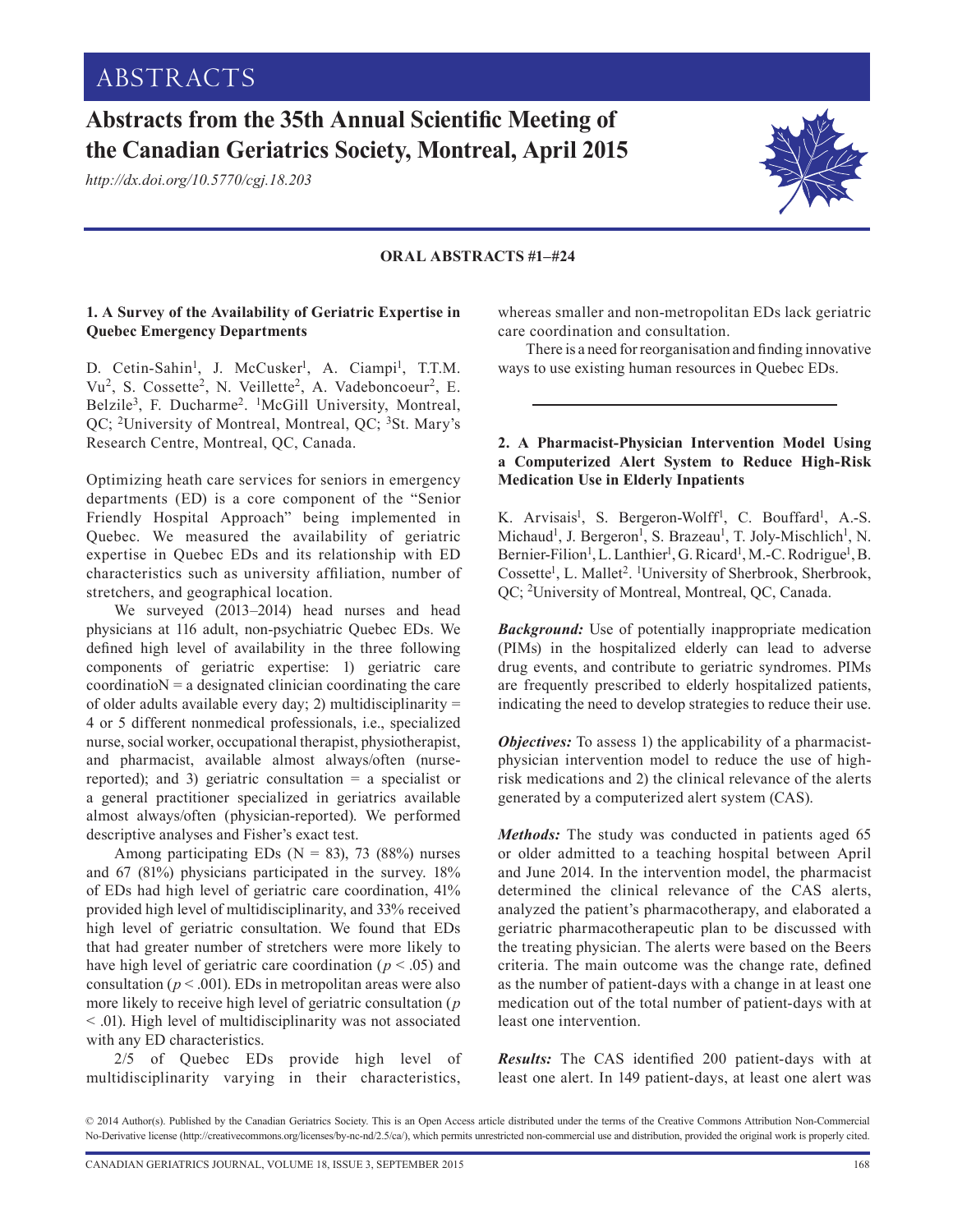judged to be clinically relevant for a positive predictive value of 74.5%. The change rate was 77.7%. The most frequent changes were drug discontinuation (40.9%), and dose reduction (31.1%). The most frequently targeted drug classes were bone resorption inhibitors (20.2%), antiemetics (18.1%), benzodiazepines (13.0%), antidepressants (11.9%), antipsychotics (9.8%), and opiate agonists (7.8%).

The inpatient geriatric consultation team was involved in 42 (22.3%) of the 188 included hospitalizations.

*Conclusion:* The intervention model reduced high-risk medication use in hospitalized older patients, most of whom, otherwise, did not have a comprehensive geriatric assessment.

## **3. Does the Geriatric Anxiety Inventory (GAI) Appropriately Assess Anxiety Symptoms Among Geriatric Outpatients? A Rasch Model Approach**

M. Huang, E. Lebedeva, L. Koski. McGill University, Montreal, QC.

The GAI was recently developed to address the need of a screening test that is simple, brief, and tailors to an older adult healthy and clinical population while minimizing items assessing somatic symptoms (Pachana et al., 2007). The purpose of this study is to assess the psychometric properties of the GAI as a tool to measure severity of anxiety symptoms among geriatric outpatients.

Participants  $(N = 190)$  were recruited from two geriatric outpatient clinics at the McGill University Health Centre (MUHC). The 20-item GAI was administered in English or French. The data were analyzed via the Rasch analysis (RUMM2030) to examine unidimensionality of the construct being measured and assess individual item fit.

Unidimensionality was confirmed by good fit of all the GAI items to the Rasch model with no significant item-trait interaction. There were no residual correlations of items above 0.3 observed. The 20-item GAI hierarchy ranged a span of 3.61 logits with the least severe anxiety symptom as "think of myself as worrier" to the most severe anxiety symptom as "feel great knot in stomach." Standard error for item estimates ranged from 0.21 to 0.43. Person separation index was 0.71 when excluding individuals who did not report anxiety symptoms (38.4%).

GAI items appropriately capture the anxiety construct. Even though in our sample GAI does not allow fine discrimination among individuals with similar severity of anxiety symptoms, this may be due to the development of the GAI as a screening test.

All 20 GAI items represent a unidimensional anxiety construct, hence the GAI is a valid measure to assess geriatric outpatients' anxiety symptomatology.

# **4. Older Cognition Design of a Population Highly Vulnerable in Brazil**

E. Rossetti<sup>1</sup>, S.C. Pavarini<sup>2</sup>, M.S. Zazzetta<sup>2</sup>, K. Gramani<sup>2</sup>, M. Terassi<sup>2</sup>. <sup>1</sup>University of São Carlos, São Carlos, Brazil; 2Universidade Federal de São Carlos, São Carlos,Brazil

Population aging is a global phenomenon that creates challenges in the care of the elderly population may be jeopardized in their cognitive health. The objective of this study was to delineate the cognition of registered elderly caregivers in a family-USF Health Unit in an area of high social vulnerability.

The sample consisted of 73 elderly caregivers, over the age of 60. The interviews were conducted in the homes of elderly people in previously scheduled days and times. The instruments used for data collection were a sociodemographic questionnaire, The Addenbrooke's Cognitive Examination Revised (ACE-R), and Mini-Mental State Examination (MMSE).

Of the 73 elderly caregivers 58 (73.45%) were females and 15 (20.54%) were male, with a mean age of 70.35 ( $\pm$  8.50) years and average schooling of 2.31 years. Regarding cognitive assessment, the average total points in the ACE-R was  $49.58 \ (\pm 18.11)$  and MMSE 19.9 ( $\pm 4.6$ ). The average scores on the ACE-R were: Attention/orientation 11.84 ( $\pm$  3.15) points; Memory 10.45 ( $\pm$  6.05); Verbal fluency 4.32 ( $\pm$  2.84); Language 14.9 ( $\pm$  5.7); and spatial Viso 8.02  $(\pm 3.63)$ . Of the elderly, 39 (53.42%) did not have changes in cognition according to the MMSE, using education by cohort note. In females 48.27% had cognitive impairment and in males 40% of the elderly.

There are few studies that bring the design of cognition of the elderly in a highly vulnerable population, showing the need to study this further.

We conclude that low educational level, the advanced age of the caregiver and the percentage of caregivers with cognitive impairment signs are worrying factors in the elderly, highly vulnerable population.

# **5. Artificial Neural Network and Falls in Community-Dwellers: A New Approach to Identify the Risk of Recurrent Falling?**

A. Kabeshova<sup>1</sup>, C. P. Launay<sup>1</sup>, C. Anwweiler<sup>1</sup>, O. Beauchet<sup>1</sup>, V. Gromov2. 1Angers University Hospital, Angers, France; 2Oles Honchar Dnipropetrovsk National University, Dnipropetrovsk, Ukraine.

Identification of the risk of recurrent falls is complex in older adults. The aim of this study was to examine the efficiency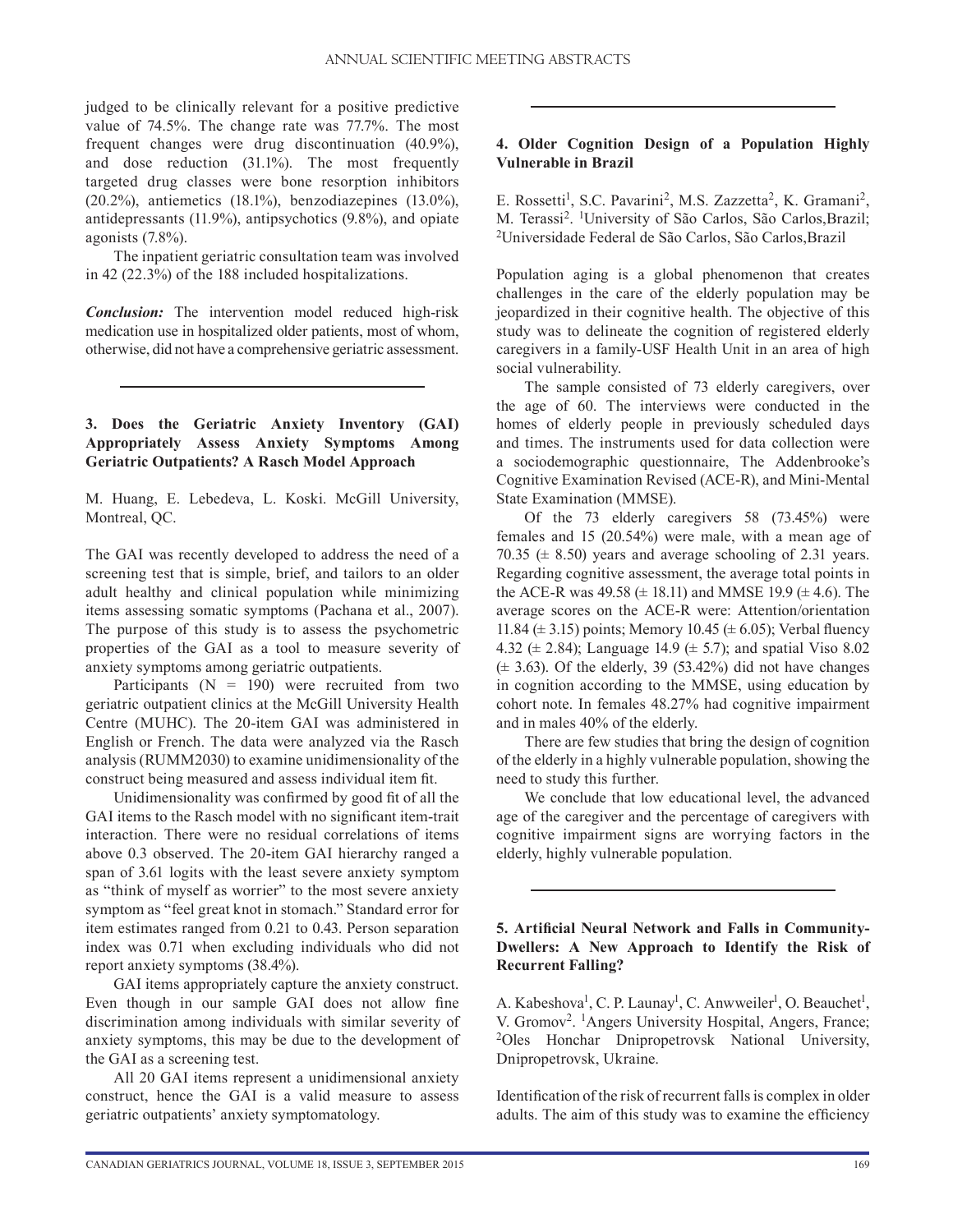of three artificial neural networks (ANNs): multilayer perceptron (MLP), modified MLP, and neuroevolution of augmenting topologies (NEAT) for the classification of recurrent fallers and non-recurrent fallers using a set of clinical characteristics corresponding to risk factors of falls measured among community-dwelling older adults.

Based on a cross-sectional design, 3,289 communitydwelling volunteers aged 65 and older were recruited. Age, gender, body mass index (BMI), number of drugs daily taken, use of psychoactive drugs, diphosphonate, calcium, vitamin D supplements, and walking aid, fear of falling, distance vision score, Timed Up&Go (TUG) score, lower-limb proprioception, handgrip strength, depressive symptoms, cognitive disorders, and history of falls were recorded. Participants were separated into 2 groups based on the number of falls occurred over the past year:  $\leq 1$  fall and  $\geq 2$  falls. In addition, total population was separated into training and testing subgroups for ANNs analyses.

Among 3,289 participants,  $18.9\%$  (N = 622) were recurrent fallers. NEAT using 15 clinical characteristics (i.e., use of walking aid, fear of falling, use of calcium, depression, use of vitamin D supplements, female, cognitive disorders, BMI  $\langle 21 \text{kg/m}^2$ , number of drugs daily taken  $> 4$ , vision score  $\langle 8 \rangle$ , use of psychoactive drugs, lower-limb proprioception score  $\leq$  5, TUG score > 9 seconds, handgrip strength score  $\leq$  29(N), and age  $\geq$  75 years) showed the best efficiency for recurrent fallers identification: sensitivity (80.42%), specificity (92.54%), positive predictive value (84.38), negative predictive value (90.34), accuracy (88.39) and Cohen's kappa (0.74) compared to MLP and modified MLP.

Our results show that NEAT and modified MLP are both efficient ANNs for the identification of recurrent fallers, the most effective ANN being NEAT.

NEAT using a set of 15 clinical characteristics was an efficient ANN for the identification of recurrent fallers in older community-dwellers.

# **6. Fear of Falling and Gait Variability in Older Adults: A Systematic Review and Meta-Analysis**

S. Ayoubi, C.P. Launay, C. Annweiler, O. Beauchet. Angers University Hospital, Angers, France.

Fear of falling (FOF) and increased gait variability are independent markers of gait instability. There is a complex interplay between them. The purposes of this study were 1) to perform a qualitative analysis of all published studies on FOF-related changes in gait variability through a systematic review, and 2) to quantitatively synthesize FOF-related changes in gait variability.

A systematic Medline literature search was conducted on May 2014 using the Medical Subject Heading (MeSH) terms "Fear" OR "fear of falling" combined with "Accidental Falls" AND "Gait" OR "Gait Apraxia" OR "Gait Ataxia" OR "Gait disorders, Neurologic" OR "Gait assessment" OR "Functional gait assessment" AND "Self efficacy" OR "Self confidence" AND "Aged" OR "Aged, 80 and over." Systematic review and fixed-effects meta-analysis using an inverse-variance method were performed.

Of the 2184 selected studies, 10 observational studies (including 5 cross-sectional studies, 4 prospective cohort studies and one case-control study) met the selection criteria. All were of good quality. The number of participants ranged from 52 to 1,307 older communitydwellers (26.2 to 85.0% women). The meta-analysis was performed on 10 studies with a total of 999 cases and 4,502 controls. In one study, the higher limits of the effect size's confidence interval (CI) were lower than zero. In the remaining studies, the higher limits of the CI were positive. The summary random effect size of 0.29 [95% CI: 0.13; 0.45] was significant, albeit of small magnitude, and indicated that gait variability was overall 0.29 SD higher in FOF cases compared to controls.

This systematic review and meta-analysis shows that FOF is associated with a small significant increase in gait variability (i.e., worst performance of gait). In addition, mixed results of qualitative analysis suggest that this association may be influenced by other covariables that should be taken into account when examining it.

Our findings show that FOF is associated with a statistically significant, albeit of small magnitude, increase in gait variability.

# **7. Prevalence of Behavioral and Psychological Symptoms by Stage of Dementia among Residents of Long-Term Care Facilities in Nova Scotia**

O. Veselskiy, E.G. Marshall, N. Varatharasan, M.K. Andrew. Dalhousie University, Halifax, NS.

Behavioural and psychological symptoms of dementia (BPSD) are common among older adults with dementia in long-term care (LTC) facilities. There is controversy regarding the prevalence of different manifestations of BPSD across the stages of dementia. This study examined the prevalence of BPSD in LTC in urban Nova Scotia. We also aimed to create a profile of different components of BPSD across the spectrum of dementia severity.

LTC chart reviews were conducted between September 1, 2011, and January 31st, 2012, using a Comprehensive Geriatric Assessment (CGA) tool adapted for Long-Term Care: the LTC-CGA. A total of 269 LTC residents from 10 LTC facilities (LTCF) in Halifax, Nova Scotia with documented cognitive status were included, of whom 199 had a diagnosis of dementia. Group comparison of demographic variables, cognition (assessed using the Mini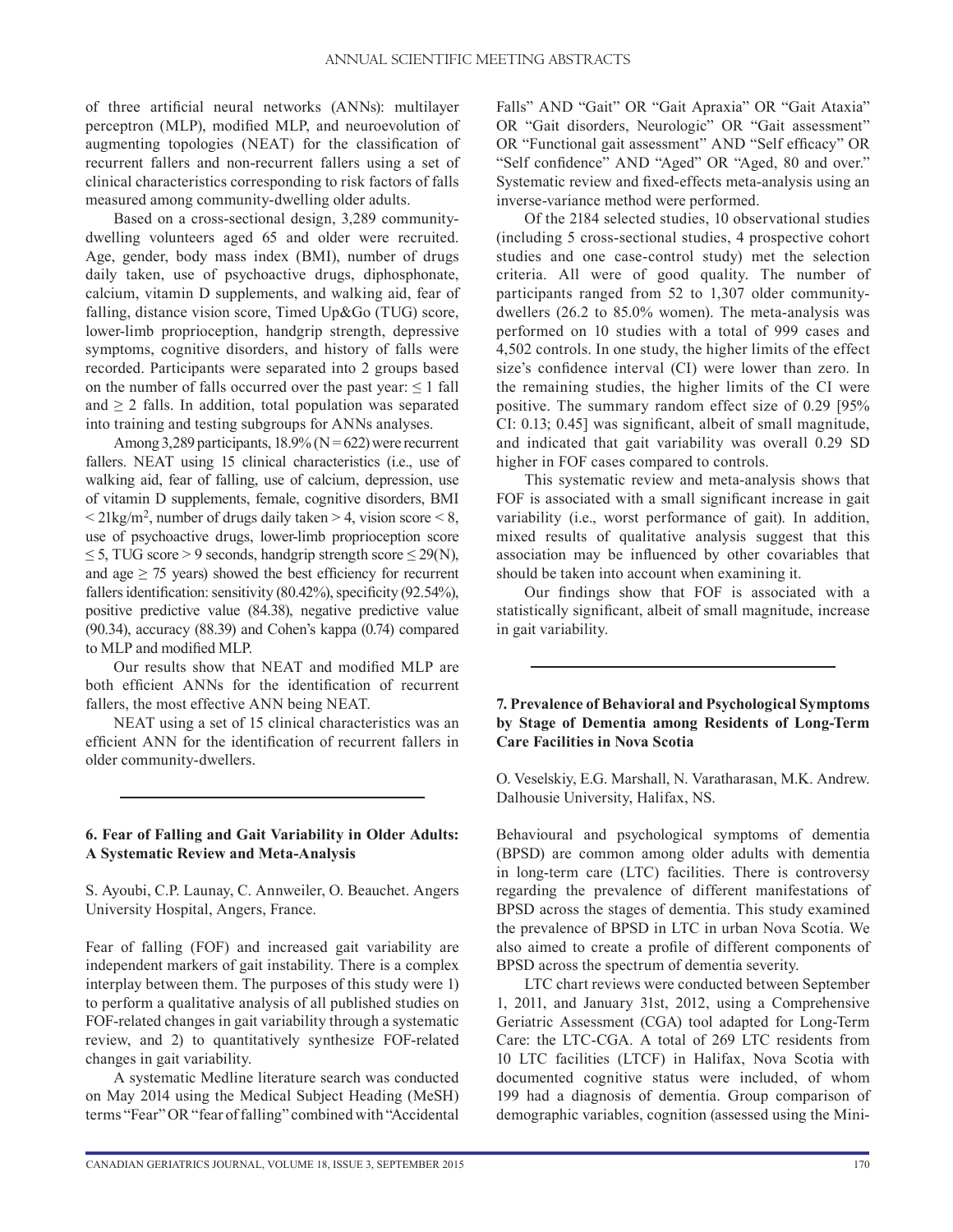Mental State Examination), BPSD symptoms, and function in Activities of Daily Living (ADLs) were performed across stages of dementia severity.

BPSD were present in 76.9% of 199 residents with dementia, and a similar behavior pattern without physical aggression was also reported in up to 45% without a dementia diagnosis. The prevalence of psychological symptoms increased only slightly with dementia severity (28%, 31%, and 32% for mild, moderate, and severe, respectively), and were in fact most prevalent among those without dementia (36%;  $p < .001$ ). Behavioural symptoms did increase with severity of cognitive impairment ( $p < .001$ ).

BPSD are highly prevalent among residents of LTC facilities in Nova Scotia.

In contrast to often-held views that BPSD are a manifestation of severe dementia, here BPSD appeared to be prevalent across the spectrum of dementia severity, and many behavioral and psychological clusters were indeed identified in residents without a documented diagnosis of dementia.

#### **8. Predictors of Outcomes in Slow-Stream Rehabilitation**

G. Leung<sup>1</sup>, P. R. Katz<sup>1</sup>, M. A. Binns<sup>1</sup>, G. Naglie<sup>1</sup>, J. Karuza<sup>2</sup>, A. Chan<sup>3</sup>, A. Berall<sup>3</sup>, S. Fallah<sup>3</sup>. <sup>1</sup>University of Toronto, Toronto, ON; 2Buffalo State University, Buffalo, NY; 3Baycrest Health Sciences, Toronto, ON.

To identify the predictors of outcomes of elderly patients admitted to a slow-stream, low-intensity, long-duration inpatient rehabilitation (SSR) program after an acute hospitalization because they were unable to tolerate traditional inpatient rehabilitation.

Prospective cohort study with assessments conducted on admission and discharge. 104 patients above age 60 admitted between September 2011 and December 2012 to Baycrest's 30-bed SSR Unit in Toronto, Ontario. Admission assessments included motor Functional Independence Measure (FIM), Montreal Cognitive Assessment (MoCA), grip strength, ability to ambulate, Berg Balance Scale, Older American Resources and Services Activities of Daily Living (OARS ADL) based on functional status prior to the hospitalization, Short Form Health Survey (SF-12), Confusion Assessment Method (CAM), Patient Health Questionnaire (PHQ-9), and Comprehensive Geriatric Assessment Frailty Index (CGA-FI). Discharge outcomes included change in motor FIM from admission to discharge, residential status at discharge, and length of stay. Univariate and multivariate analyses were performed.

Mean age was  $81.6 \pm 8.4$  years and 68.3% were females. Mean length of SSR stay was  $82.5 \pm 26.4$  days. Mean change in motor FIM from admission to discharge was  $21.0 \pm 12.2$ (*p* < .001). Higher MoCA, higher Berg, lower CGA-FI and lower motor FIM at admission showed significant association with greater improvements in motor FIM. Lower CGA-FI was associated with returning to previous living situation. No significant predictors of lengths of stay were found in the multivariable analyses.

Lower frailty scores, higher cognitive function, lower falls risk, and lower functional independence scores at admission were associated with greater improvements in motor FIM. Lower frailty scores on admission was associated with greater likelihood of returning to previous living situation.

Admission frailty scores were strong predictors of outcomes for patients admitted to SSR.

#### **9. #GeriMedJC: An Analysis of the Growth and Impact of the Twitter-Based Complement to the Traditional Geriatric Medicine Journal Club**

A. Gardhouse<sup>1</sup>, C. L. Wong<sup>1</sup>, L. Budd<sup>1</sup>, C. Yang<sup>2</sup>. <sup>1</sup>University of Toronto, Toronto, ON; 2University of Waterloo, Waterloo, ON.

Twitter is a microblogging platform that overcomes physical barriers, allows unrestricted participation, and enables interactive discussions. Twitter-based journal clubs have demonstrated growth, sustainability, and worldwide communication, using a hashtag( $#$ ) to trend journal club participation. To date, there is no reported Twitter-based geriatric medicine journal club. We describe the first five months of #GeriMedJC.

@GeriMedJC moderates #GeriMedJC, a monthly 26-hour asynchronous journal club that complements the live, 1-hour, traditional-format geriatric medicine journal club based at the University of Toronto. Growth metrics including number of tweets, number of participants, tweet amplification, and impressions were obtained from Symplur. Thematic analysis of tweets was performed to categorize content into areas of clinical practice, medical education, health policy, and critical appraisal.

In the first five months, @GeriMedJC has grown 217 followers, including 30%, 25%, and 16% from the U.K., Canada, and U.S.A., respectively. Most followers were physicians (35%), with two-thirds representing geriatricians. There was an increase in all growth metrics for the first few months with a mean of 83 tweets, 36 retweets, 16 participants, and 34,750 impressions per journal club session. The content of tweets were most relevant to clinical practice, medical education, critical appraisal, and health policy in 39%, 18%, 16% and 4% of tweets, respectively.

There has been a steady increase in growth metrics for #GeriMedJC with demonstrated discussion in areas of clinical practice, medical education, critical appraisal, and health policy. #GeriMedJC is another example of using Twitter to engage international and interprofessional appraisal of medical literature.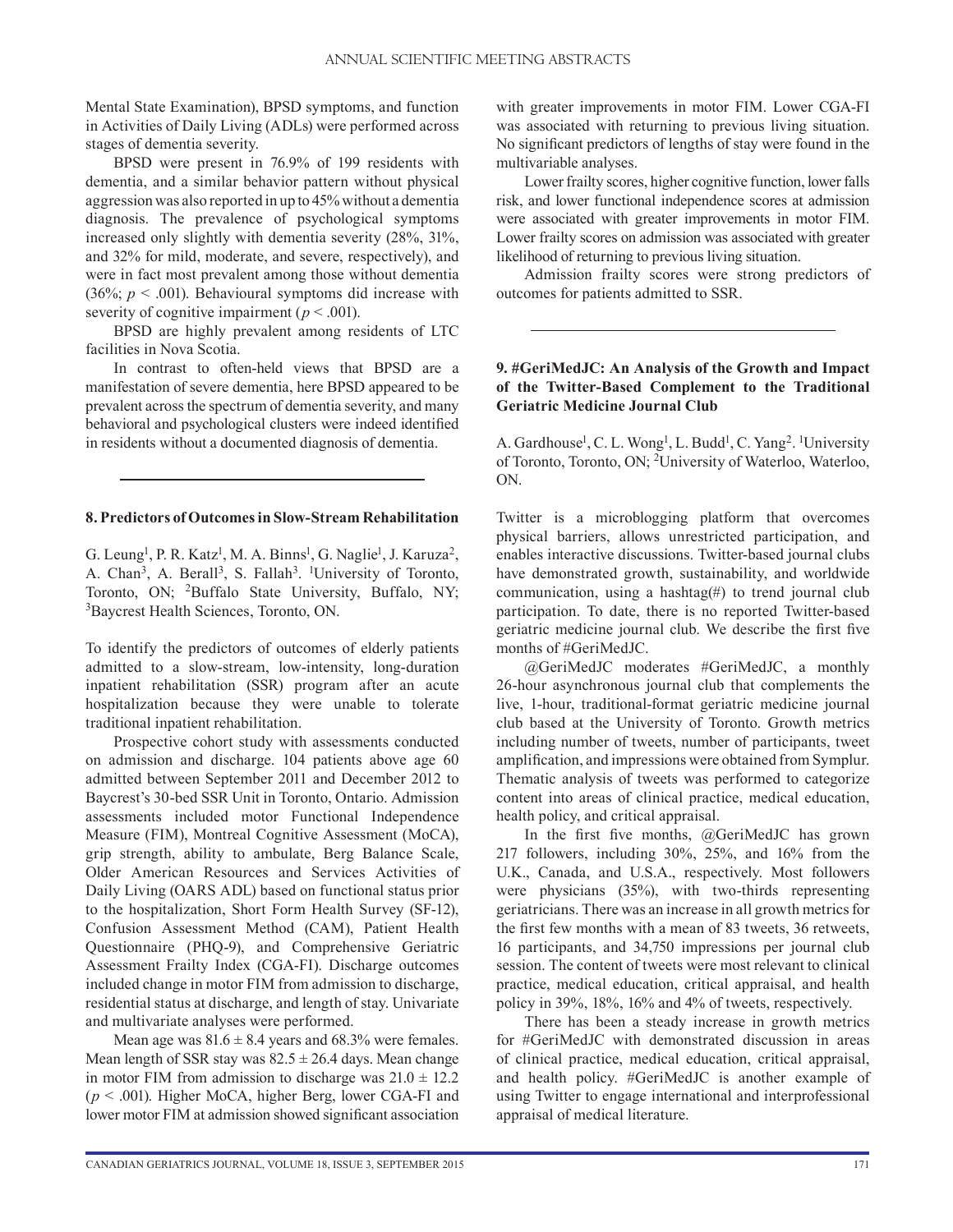Future directions include demonstrating sustainability and analyzing factors associated with the growth of #GeriMedJC.

# **10. Is There Utility for Urodynamic Studies in Frail Older Persons? A Scoping Study**

M. Spencer<sup>1</sup>, A. Wagg<sup>2</sup>. <sup>1</sup>University of British Columbia, Vancouver, BC; 2University of Alberta, Edmonton, AB.

Urodynamics (UD) refers to a broad range of investigations of lower urinary tract function such as bladder diaries and post-void residual measurement as well as invasive procedures such as multi-channel cystometry. According to the 5th International Consultation on Incontinence, the level of evidence supporting UD in the in frail older persons is weak.

To assess the body of evidence, a scoping study was conducted by searching OVID Medline, OVID Embase, Cochrane Central Register of Controlled Trials, CINAHL, and Web of Science. The search was limited to English studies of patients > 18 years old, published from 1965 to November 18, 2014.

A total of 10,246 abstracts meeting the search criteria were found; studies included bladder diaries, the pad test, post-void residuals, uroflowmetry, filling and voiding cystometry, and abdominal leak point pressure measurement.

Studies involving the frail elderly were few but some themes emerged: non-invasive UD (bladder diaries and pad tests) were found useful prior to treatment and to assess treatment response. Post-void residual measurement and uroflowmetry showed benefit in preventing urinary retention when performed prior to initiation of pharmacological therapy or invasive urological procedures. Voiding cystometry was of benefit to both male and female older adults prior to surgery and in the assessment of postsurgical incontinence. UD was well-tolerated by the geriatric population.

Based on current evidence, both non-invasive and invasive UD can be considered in selected elderly patients to guide treatment decisions, especially when considering surgical intervention. More research is needed in deciding which elderly patients will benefit from UD investigation.

#### **11. Screening for Older Emergency Department Inpatients at Risk of Prolonged Hospital Stay: The Brief Geriatric Assessment Tool**

O. Beauchet, C. Launay, A. Kabeshova, L. de Decker, C. Anweiler. Angers University Hospital, Angers, France.

The aims of this study were 1) to confirm that combinations of brief geriatric assessment (BGA) items were significant risk factors for prolonged LHS among geriatric patients hospitalized in acute-care medical units after their admission to the emergency department (ED); and 2) to determine whether these combinations of BGA items could be used as a prognostic tool of prolonged LHS.

Based on a prospective observational cohort design, 1,254 inpatients (mean age  $\pm$  standard deviation, 84.9  $\pm$ 5.9 years; 59.3% female) recruited upon their admission to ED and discharged in acute-care medical units of Angers University Hospital, France, were selected in this study. At baseline assessment, a BGA was performed and included the following 6 items:  $age > 85$  years, male gender, polypharmacy (i.e.,  $\geq$  5 drugs per day), use of home-help services, history of falls in previous 6 months and temporal disorientation (i.e., inability to give the month and/or year). The LHS in acute care medical units was prospectively calculated in number of days using the hospital registry.

Area under receiver operating characteristic (ROC) curves of prolonged LHS of different combinations of BGA items ranged from .50 to .57. Cox regression models revealed that combinations defining a high risk of prolonged LHS, identified from ROC curves, were significant risk factors for prolonged LHS (hazard ratio > 1.16 with *p* > .010). Kaplan-Meier distributions of discharge showed that inpatients classified in high-risk group of prolonged LHS were discharged later than those in low-risk group ( $p < .003$ ).

Prognostic value for prolonged LHS of all combinations was poor with sensitivity under 77%, a high variation of specificity (from 26.6 to 97.4) and a low likelihood ratio of positive test under 5.6.

Our results show that combinations of BGA items were significant risk factors for prolonged LHS in geriatric patients admitted to ED and discharged to acute-care medical units. However, the prognostic value for prolonged LHS of these combinations of BGA items was poor, whatever the BGA items or their combinations used.

Combinations of 6-item BGA tool were significant risk factors for prolonged LHS but their prognostic value was poor in the studied sample of older inpatients.

# **12. Comparison of FRAX, Garvan and Qfracture in Determining Whether Or Not to Treat in Women Attending Osteoporosis Clinics**

J. Thain<sup>1</sup>, D. Aw<sup>1</sup>, L. Marshall<sup>1</sup>, O. Sahota<sup>1</sup>, N. Weerasuriya<sup>1</sup>, F. Kearney<sup>1</sup>, A. Ali<sup>1</sup>, T. Masud<sup>1</sup>, W. M. Chua<sup>2</sup>. <sup>1</sup>Nottingham University Hospitals NHS Trust, Nottingham, UK; 2Royal Derby Hospital, Derby, UK.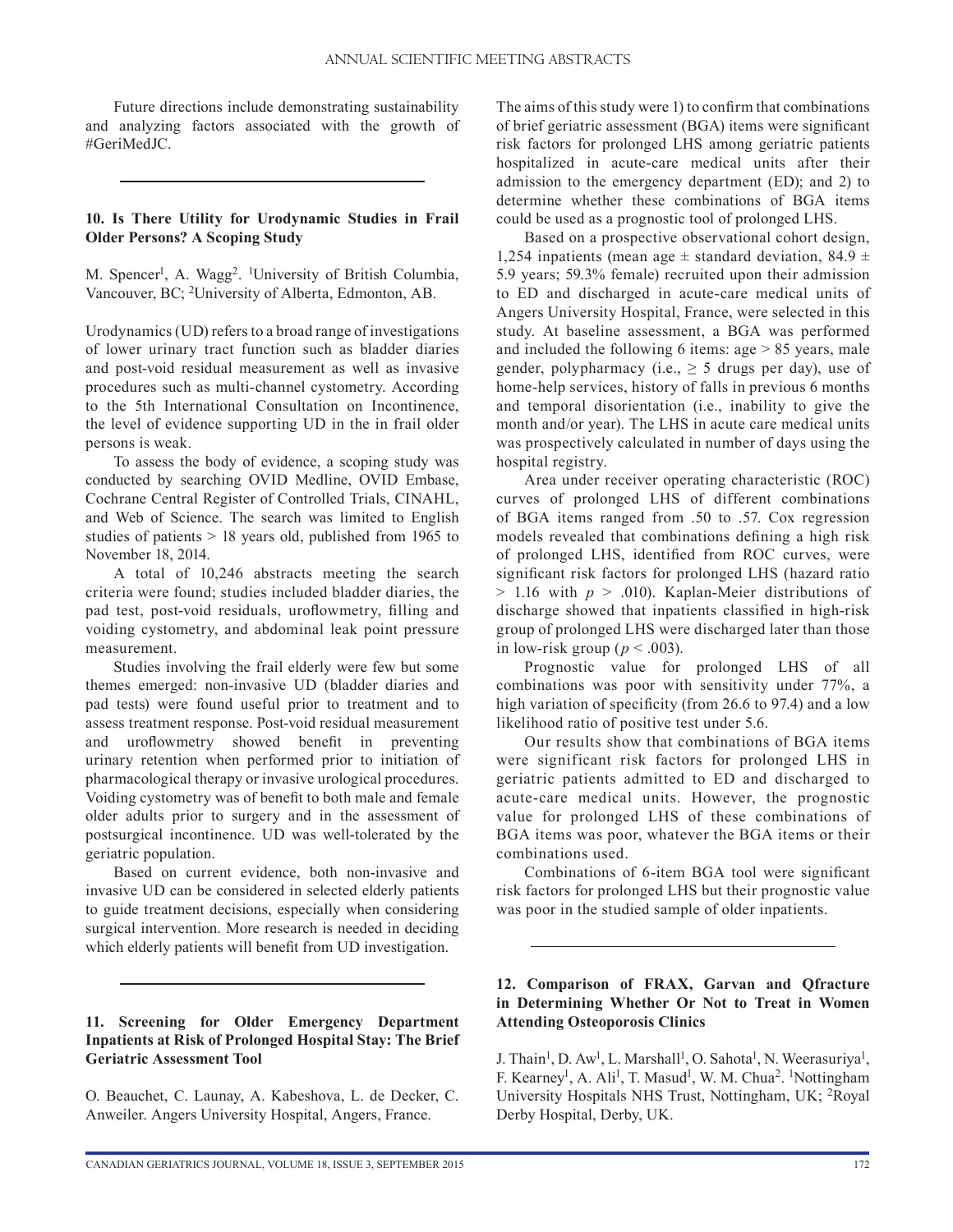Fragility fracture risk assessment tools are increasingly being used to inform treatment decisions. Three commonly used tools are FRAX, Garvan, and Qfracture. However, these tools produce different results for 10-year risks of sustaining major osteoporotic fractures and hip fractures and potentially may lead to different treatment decisions. The aim of this study was to evaluate if employing these different tools with their associated guidelines would impact on the decision to treat or not in a group of postmenopausal women.

Clinicians used a questionnaire to collect information to populate the 3 tools in patients attending osteoporosis clinics and the 10-year fracture risks were calculated. For FRAX (UK), the National Osteoporosis Guideline Group (NOGG) age-related treatment thresholds were used, and for Garvan and Qfracture, a set 20% threshold was used to determine the need for intervention.

90 women (mean age  $69.5 \pm 12.9$  years) were studied. FRAX recommended treatment in  $45.6\%$  (95% CI = 35.3– 55.9%; N = 41) versus 71.7% (95% CI = 61.7–80.5%; N = 64) in Garvan and 40% (95% CI = 29.9–50.1%; N = 36) in Qfracture. There was substantial discordance in treatment recommendation between the groups with only 17.8% (N = 16) of patients having the recommendation to treat by all three tools.

Compared to FRAX-NOGG (UK), employing the Garvan tool (20% threshold) significantly over-treated and the Qfracture tool (20% threshold) tended to undertreat and there was substantial misclassification on whether or not to treat between the three groups.

Clinicians should be aware that choosing one fracture risk assessment tool over another (with associated treatment guidelines) may strongly influence their treatment decisions.

#### **13. Standard Laboratory Tests to Identify Older Adults at Increased Risk of Dementia**

S. Searle, S. Howlett, K. Rockwood. Dalhousie University, Halifax, NS.

Understanding how and why dementia occurs is key to understanding its prevention and management. Recently, standard laboratory values have been used together as an index to identify adverse outcomes in the presence of frailty. We sought to investigate whether this laboratory frailty index (the FI-Lab) was associated with a diagnosis of dementia.

A secondary analysis was done of a prospective cohort study consisting of community and institutionally dwelling individuals aged 65 and older. The FI-Lab was created from laboratory tests used in the first clinical examination of the Canadian Study of Health and Ageing. Univariate and multivariate logistic regression for a diagnosis of dementia

at five years was performed to identify any association with the FI-Lab.

Of 1,013 patients, 467 were alive at follow-up, of whom 391 (83.7%) had a follow-up diagnostic evaluation. Those 76 missing diagnosis had similar demographics to the study group. In univariate analysis, the FI-Lab (mean 0.25) was significantly associated with a diagnosis of dementia ( $p = .003$ ). In multivariate analysis the FI-Lab remained significant ( $p = .019$ ). Combining the FI-Clinical and FI-Lab the FI-Combined ( $p < .001$ ), education ( $p =$ .002), age ( $p = .019$ ) and sex ( $p = .032$ ) were all predictive of dementia. Sex was not significantly associated with a dementia diagnosis.

A standard laboratory index (FI-Lab), modelled after the frailty index, was associated with a future diagnosis of dementia. The FI-Lab did not include any classical dementia biomarkers. This contributes further to the possibility that dementia most often occurs in those who are frail. This further supports the potential mechanism to dementia being an impaired neurocognitive repair process.

Standard laboratory tests, when combined, are able to identify individuals who are at increased risk of dementia.

#### **14. Assessing Delirium Rates and Treatment Practices in a Clinical Teaching Unit**

M. von Maltzahn, S. Dumanski, M. Lenartowicz, S. A. Stewart, J. Basran. University of Saskatchewan, Saskatoon, SK.

Among hospitalized older adults, delirium is a common complication of acute illness and contributes significantly to patient morbidity and mortality. The aim of our study was to investigate the incidence of delirium among older adults admitted to the Clinical Teaching Unit (CTU) in the Royal University Hospital in Saskatoon, the factors associated with development of delirium, and subsequent management practices. This information will provide us with an opportunity to develop delirium prevention, diagnosis, and management strategies.

A chart review of 170 patients over the age of 70 at admission to the CTU was completed. A validated chart review tool was used to diagnose delirium from patient charts. Delirium diagnosis was defined as a recorded diagnosis of delirium or a documentation of "mental status change" or "acute/fluctuating" along with at least one other key term documentation (acute onset, agitation, disorganized thinking, disorientation, hallucinations, inappropriate behaviour, inattention).

The delirium rate in the sample was 30.8%, (95% CI: [21.9%, 39.7%]). Delirium management ranged from non-pharmacologic interventions such as reorientation and reassurance, to invasive strategies such as physical or chemical restraint (predominantly haloperidol).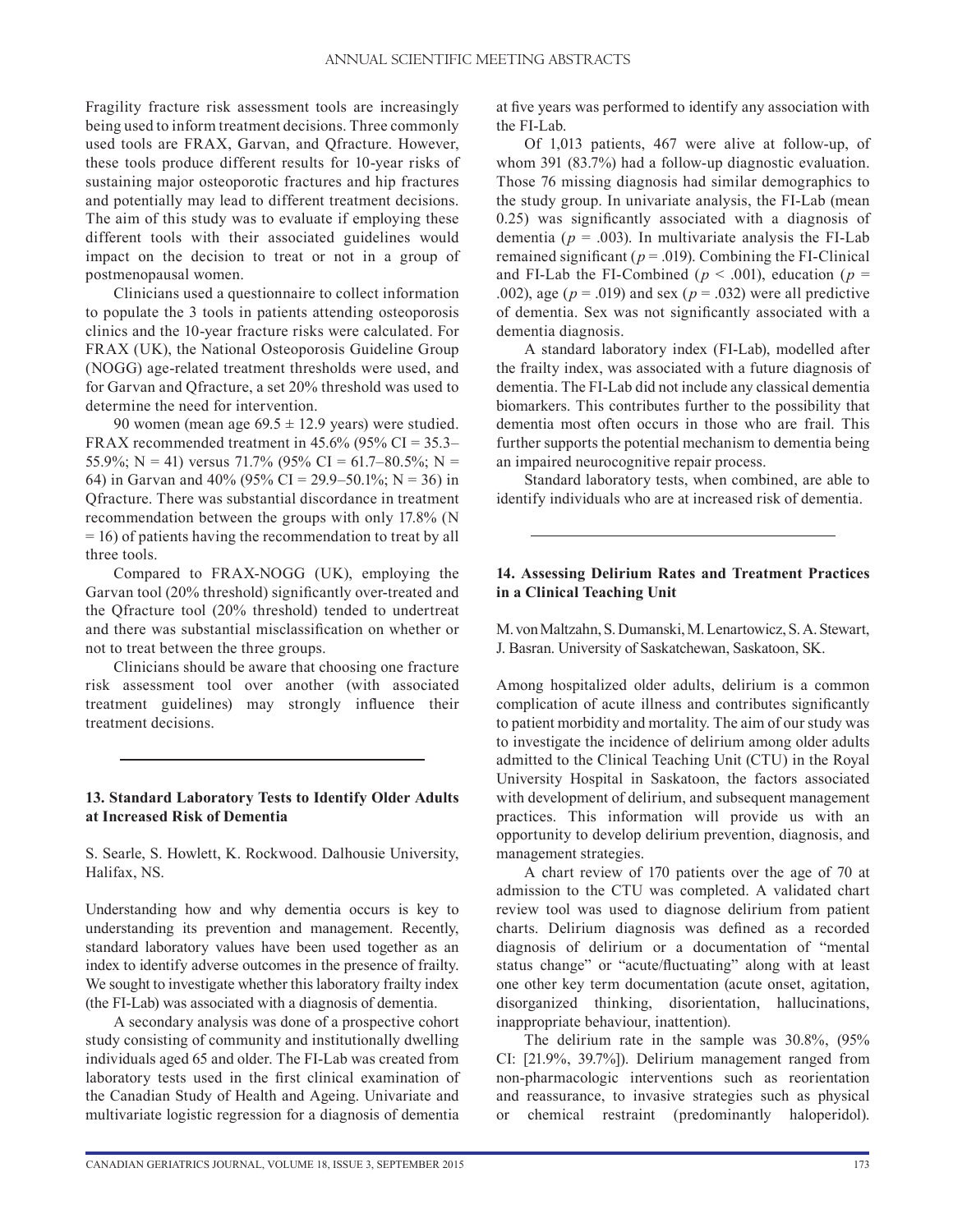Management techniques were applied inconsistently when delirium was present.

This project has demonstrated a significant presence of delirium within the CTU, with variable management strategies. Although delirium was commonly encountered, physician documentation of delirium within the chart was rare. Furthermore, benzodiazepines were occasionally used as a first-line management tool, in contrast to the Choosing Wisely Canada guidelines.

Management of delirium requires appropriate recognition and coordinated strategies for appropriate intervention. Recognizing the significant burden of delirium on the health-care system bears important implications for health resource planning and improved patient outcomes, particularly among vulnerable elderly populations.

#### **15. Vaccine Mismatch and the Need for Frailty-Informed Vaccine Development**

S. Rawn<sup>1</sup>, J. McElhaney<sup>2</sup>, S. McNeil<sup>3</sup>, M. Andrew<sup>3</sup>. <sup>1</sup>Northern Ontario School of Medicine, Sudbury, ON; 2Advanced Medical Research Institute of Canada, Sudbury, ON; 3Dalhousie University, Halifax, NS.

Influenza results in over 200,000 hospitalizations and 36,000 deaths per year in the United States. Ninety percent of influenza-related deaths occur in those older than 65. In order to appropriately advise the public and direct future vaccination strategies and research, the Canadian Immunization Research Network's Serious Outcomes Surveillance (SOS) Network calculates vaccine effectiveness by monitoring the annual burden of influenza illness resulting in hospitalization.

Surveillance for influenza is conducted at 15 SOS Network sites across Canada. All patients aged 16 years or older admitted with possible influenza (e.g., acute respiratory illness, fever) received a nasopharyngeal swab testing for influenza via reverse-transcriptase PCR or viral culture. Viral strain, vaccination status, intensive care admission, and death were recorded and compared among confirmed cases and test-negative controls.

Interim data for the 2014/15 influenza season indicate:

- 1. A poor match between the circulating virus and vaccine strain, with poor vaccine effectiveness in all age groups (e.g. -25.4% (90% CI: -65, 4.6) for those older than 65);
- 2. 69% of hospitalized cases are older than 75 years;
- 3. 11% required intensive care; 8% associated mortality.

One of the defining features of aging is declining immune function. Age-related changes in T-cell function result in lessened ability of elderly people, especially those who are frail, to mount a protective immune response. Given the lack of vaccine effectiveness in a mismatch year and the high associated mortality in the elderly population, multiple strategies such as biomarkers for vaccine response, highdose vaccines, and vaccine adjuvants need to be explored to mitigate adverse outcomes in future influenza outbreaks.

Further research into frailty-informed assessments of vaccine responsiveness is imperative to reduce influenzarelated morbidity and mortality.

#### **16. Emergency Department Management of Elderly Patients Presenting with a Fall**

A. O'Connor, M. Dasgupta, L.-A. Fraser. Western University, London, ON.

A thorough falls assessment can successfully reduce future events and injuries in elderly patients presenting to hospital with a fall. However, the frequency with which patients receive such an assessment is not clear. We sought to characterize the management of elderly patients presenting to the ED with a fall.

Records from a single large tertiary care center ED between 2003 and 2014 were searched. A random sample of 96 charts, describing visits for a "fall" in individuals  $\geq$  65 years, were selected. Charts were reviewed using a detailed pre-specified data abstraction form documenting fall management.

Of the 96 patients, mean age was 78.2 years (SD  $\pm$ 8.53), and 61.5% were women. Most (42.8%) lived at home with family, 11.5% lived alone, and 16.6% lived in nursing homes or assisted living. Fall-related injuries were common with 54.2% sustaining a new fracture. In terms of falls assessment, only 2% patient charts had documentation of the presumed etiology of their fall. Orthostatic vital signs were performed in 1% of patients, 1% had a visual assessment, 3% underwent assessment of cognition, and 3% had a medication review. Following assessment, 69.7% of patients were discharged from the ED and 25% of patients were admitted to home hospital (4.1% transferred elsewhere, 1% died in ED). Of those discharged, 29% of patients did not have follow-up arranged, 28% were referred for community supports, and 14% were discharged with a new walking device. Two (2.2%) were started on Vitamin D and calcium, and 1% on a bisphosphonate.

Very few elderly patients presenting to the ED with a fall received a proper falls assessment or treatment plan.

These results suggest a significant care gap and highlight an area of opportunity for future quality improvement.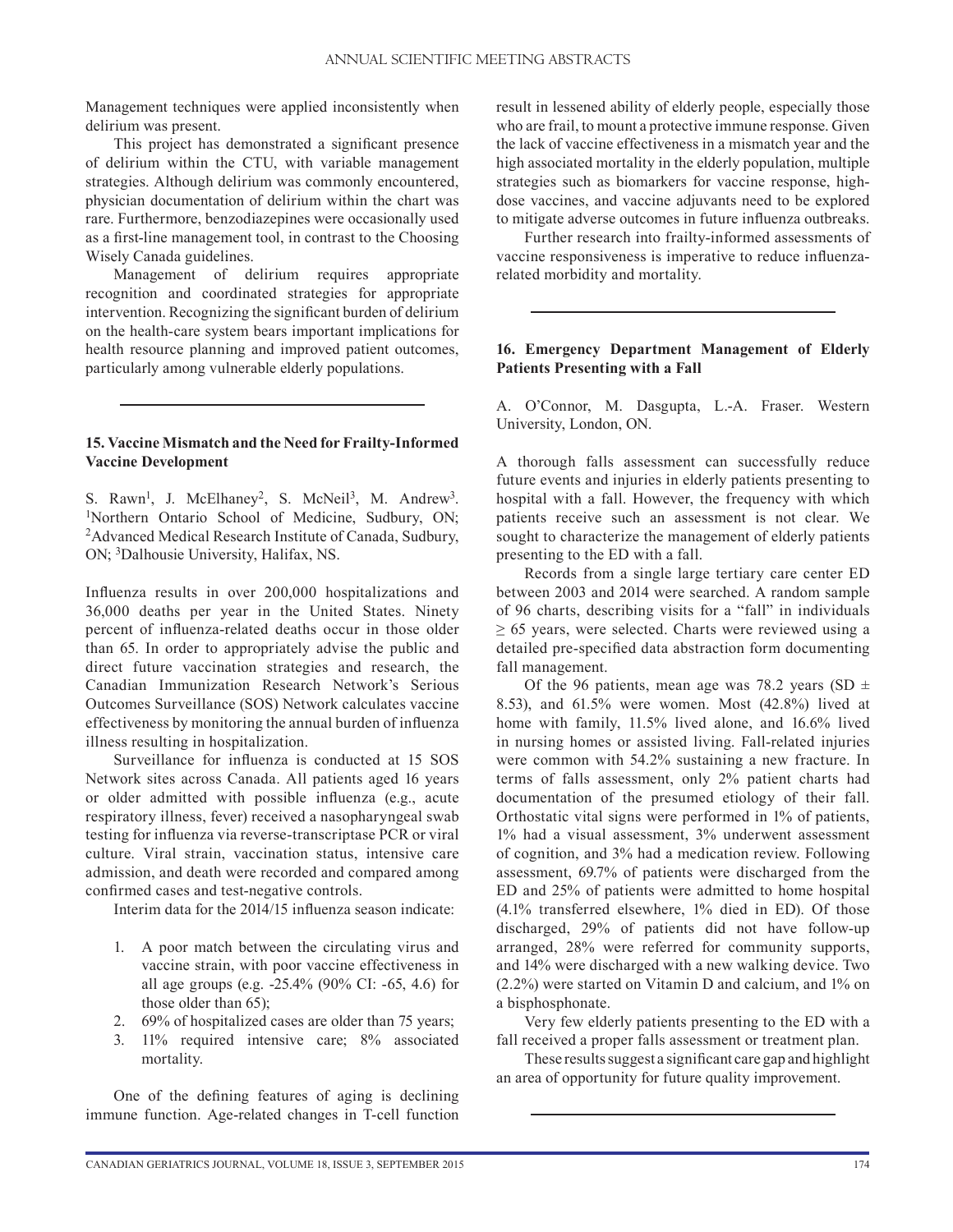# **17. Frailty Predicts Degree of Caregiver Burden in Older Adults Attending a Geriatric Outpatient Clinic**

T. Ringer, A. Papaioannou, A. A. Hazzan, C. Kennedy, S. Karampatos, C. Patterson, B. Misiaszek, S. Marr, T. Woo. McMaster University, Hamilton, ON.

Frailty is a multicausal syndrome including weight loss, exhaustion, and lack of strength and mobility, which puts older adults at risk for adverse outcomes including falls, hospitalization, and death. High burden in caregivers of older adults is associated with physical and psychiatric morbidities. Limited research suggests a relationship between frailty in older adults and their caregivers' selfreported burden. This study analyzed the relationship between frailty in older adults attending a geriatric outpatient clinic and their caregivers' self-reported burden.

The study population consisted of 50 older adults attending an outpatient geriatric clinic in 2013 and 2014 accompanied by a caregiver. Participants' degree of frailty was evaluated using the Fried Frail Scale (FFS). Independence in activities of daily living was assessed using the Katz Index. Patient charts were reviewed for prior diagnosis of dementia. Caregivers' self-reported burden was evaluated using the Short Zarit Burden Interview (ZBI). Multivariable linear regression was performed with ZBI score as the dependent variable, and age, gender, dementia, Katz Index, and frailty status as independent variables.

Caregivers of frail (FFS  $\geq$  3; N = 21) patients had a mean ZBI score of  $19.4$  (SD = 11.3). Caregivers of non-frail  $(FFS < 3; N = 29)$  subjects had a mean ZBI score of 13.6 (SD)  $= 8.4$ ). Frailty and prior diagnosis of dementia significantly predicted caregiver burden. Age, Katz Index, and gender did not significantly predict caregiver burden.

Caregivers of frail older adults attending a geriatric outpatient clinic reported a significantly higher level of burden than caregivers of non-frail patients. Prior diagnosis of dementia was a significant predictor of caregiver burden.

Further examination of the relationship between frailty and caregiver burden is warranted.

# **18. Identifying Geriatric Learning Needs of Physicians in Physical Medicine and Rehabilitation (PMR) to Develop a Geriatric Rehabilitation Curriculum**

V. Chau, S. Ginsburg. University of Toronto, Toronto, ON.

Older adults with functional impairment are cared for by physiatrists in rehabilitation. With the aging population, acquiring geriatric-related competencies will be essential. Literature is limited on geriatric learning needs in physiatry but suggests that education is suboptimal. To develop a geriatric rehabilitation curriculum, a needs assessment was conducted to understand comfort level of geriatric-related competencies and resident learning needs in physiatry residents, physiatrists, and key informants (KI).

A mixed methods approach was taken. Physiatry residents at the University of Toronto were invited to participate in a questionnaire and focus group. Physiatrists in Ontario were invited to complete a questionnaire and participate in follow-up one-on-one interviews. KIs were purposively selected to participate in both surveys. Questionnaires assessed comfort level (0 very uncomfortable, 5 very comfortable) on geriatric-related competencies. Focus groups and interviews explored learning experiences and needs in geriatrics rehabilitation. Descriptive statistics were used to analyze questionnaires. NVivo software was used for qualitative analysis within a grounded theory approach.

Eighteen (87%) residents and 27 (21%) physiatrists completed the questionnaire. More than 50% of residents were somewhat to very uncomfortable on geriatric topics such as age-related pharmacokinetics and dynamics, pain management, frailty, physiology of aging, and depression.

Physiatrists identified similar topics in addition to cognitive impairment (including delirium), medication management, and end-of-life care. Initial qualitative analysis sheds further light on these identified learning needs; in particular, how applicability can be enhanced in the post acute care setting.

A large proportion of physicians in physiatry do not feel comfortable on core geriatric-related competencies, which were similarly identified as learning needs by physicians in physiatry.

Initial insights may provide educators with an understanding on how to improve geriatric education in physiatry.

#### **19. Health Transitions Among People Aging with HIV and a General Population Cohort**

T. Brothers<sup>1</sup>, S. Kirkland<sup>1</sup>, O. Theou<sup>1</sup>, K. Rockwood<sup>1</sup>, S. Zona<sup>2</sup>, A. Malagoli<sup>2</sup>, C. Stentarelli<sup>2</sup>, C. Mussini<sup>2</sup>, G. Guaraldi<sup>2</sup>, J. Falutz<sup>3</sup>. <sup>1</sup>Dalhousie University, Halifax, NS; 2University of Modena and Reggio Emilia, Modena, Italy; 3McGill University, Montreal, QC.

Biological aging is a stochastic process that can be characterized by the number of health deficits individuals accumulate (i.e., their frailty index). As people with HIV exhibit excess risk for multiple age-related health problems, they might age differently than people without HIV.

Secondary analysis of four-year follow-up data from the Italian Modena HIV Metabolic Clinic cohort (MHMC;  $N = 963$ ; mean age  $46.8 \pm 7.1$  years; 29% women) and the Italian sample of the general community-based Survey of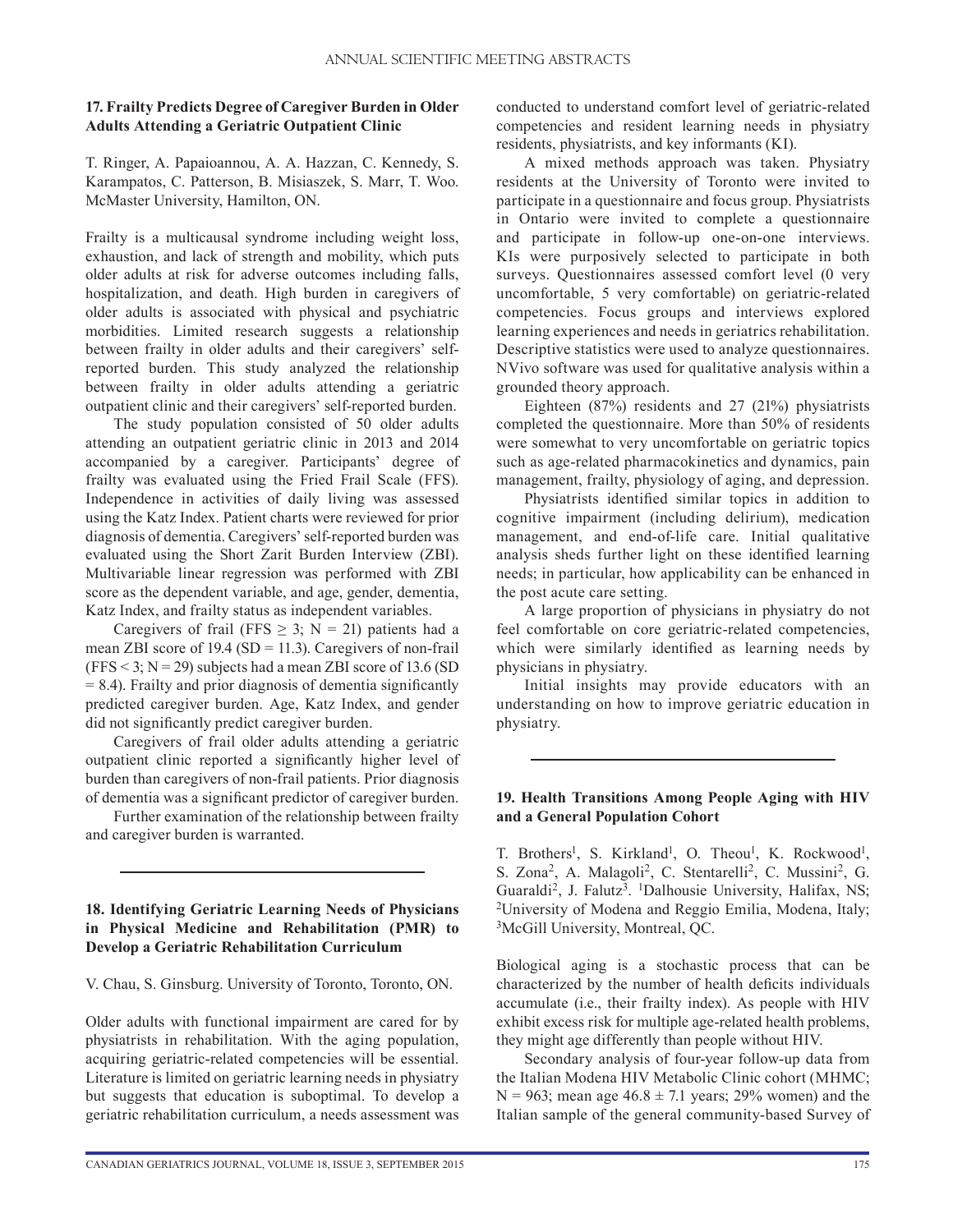Health, Ageing and Retirement in Europe (SHARE;  $N =$ 1,391; mean age  $65.7 \pm 8.8$  years; 56% women). Health state was quantified as the number of deficits accumulated out of 31 health variables, selected separately in each cohort. Multistate transition modelling provided probabilities of health state changes, including death.

In both cohorts, mean deficit count at four years followup showed a similar, linear relationship with deficit count at baseline; MHMC consistently had smaller standard deviations in deficit counts at follow-up. Mortality was 3.0% in MHMC and 7.7% in SHARE. Adjusted for baseline deficit count, age, and gender, MHMC participants had more deficits at follow-up than SHARE participants (RR 1.28, 95% CI 1.22–1.35), but mortality differences were non-significant (OR 0.85, 0.45–1.61). Adjusted mean deficits at follow-up were 8.25 (7.99–8.52) in MHMC and 6.87 (6.66–7.07) in SHARE (*p* < .001).

Despite differences between cohorts (e.g., HIV clinic vs. community-based, age and gender distributions) and in the health variables making up the frailty indices, HIV-positive MHMC participants and general population SHARE participants demonstrated similar patterns of deficit accumulation. MHMC participants generally accumulated more deficits and exhibited greater homogeneity in outcomes.

People with HIV appear to age in patterns similar to the general population, but experience poorer and less variable outcomes over four years.

# **20. Anticholinergic Drug Burden in Persons with Dementia: The Effect of Multiple Physicians**

C. Reppas-Rindlisbacher<sup>1</sup>, K. Fung<sup>1</sup>, H. Fischer<sup>2</sup>, P. Austin<sup>2</sup>, P. Rochon<sup>2</sup>, S. Gill<sup>3</sup>, D. Seitz<sup>3</sup>, C. Tannenbaum<sup>4</sup>. <sup>1</sup>Women's College Research Institute, Toronto, ON; 2University of Toronto, Toronto, ON; 3Queen's University, Kingston, ON; 4Université de Montréal, Montreal, QC.

Anticholinergic drug therapy may worsen cognitive performance and is particularly concerning when prescribed to older adults with dementia. Care provided by multiple physicians may contribute to this inappropriate prescribing. We explored the association between the number of unique physicians providing care and anticholinergic drug burden among older persons newly initiated on cholinesterase inhibitor therapy for the management of dementia.

A population-based cross-sectional study of community and long-term care dwelling older adults with dementia in Ontario. The number of unique physicians providing care and anticholinergic drug burden using the Anticholinergic Risk Scale (ARS) were measured within the prior year.

We identified 79,067 community-dwelling older adults and 12,113 LTC residents newly dispensed cholinesterase inhibitors. In the community (mean age 81.0 years, 60.8% women), individuals saw an average of 8 unique physicians in the prior year. The odds of high anticholinergic drug burden (ARS score of  $\geq$  2) increased by 24% for every 5 additional physicians providing care (adjusted odds ratio, 1.24; 95% confidence interval, 1.21–1.26). Female sex, low-income status, previous hospitalization, and higher comorbidity score were also associated with high anticholinergic drug burden. In LTC (mean age 84.3 years, 67.2% women) individuals saw an average of 10 unique physicians in the prior year. Relative to the community setting, the anticholinergic drug burden based on the number of physicians providing care was similar but attenuated in LTC.

Among older adults with dementia newly dispensed cholinesterase inhibitor drug therapy, a greater number of physicians providing care was associated with higher anticholinergic drug burden scores.

Improved communication amongst physicians, and a medication review prior to prescribing a new drug therapy, as suggested by Choosing Wisely, are important strategies to improve prescribing quality.

#### **21. Frailty Affects Time to Recovery of Mobility in Acutely Ill Older Adults Admitted to Hospital**

O. Hatheway, A. Mitnitski, K. Rockwood. Dalhousie University, Halifax, NS.

Older adults who become ill often demonstrate impairments in mobility and balance. Such impairments are more common in frail adults, and independently are associated with death. Even so, little work has related frailty to recovery time, which was our objective here.

This is a secondary analysis of a cohort study of 409 older adult inpatients at a Canadian teaching hospital (mean age =  $81 \pm 7$  standard deviation, 64% women). Frailty was measured using a frailty index based on a comprehensive geriatric assessment (FI-CGA), at baseline (two weeks prior to admission; mean  $0.31 \pm 0.10$ ), and on admission (mean  $0.40 \pm 0.10$ ). Mobility and balance was quantified using the Hierarchic Assessment of Balance and Mobility (HABAM). Recovery was measured as the difference in HABAM scores between discharge and admission.

The odds of no or incomplete recovery increased by 1.06 (95% confidence interval: 1.01–1.11) for each 0.1 increment in the baseline FI-CGA. Recovery was similarly dependent on age, but independent of mobility scores on admission. Frailer patients showed longer recovery times, especially with an increase in FI-CGA scores between baseline and admission ( $r = 0.35$ ,  $p < .001$ ). Recovery time was independent of age.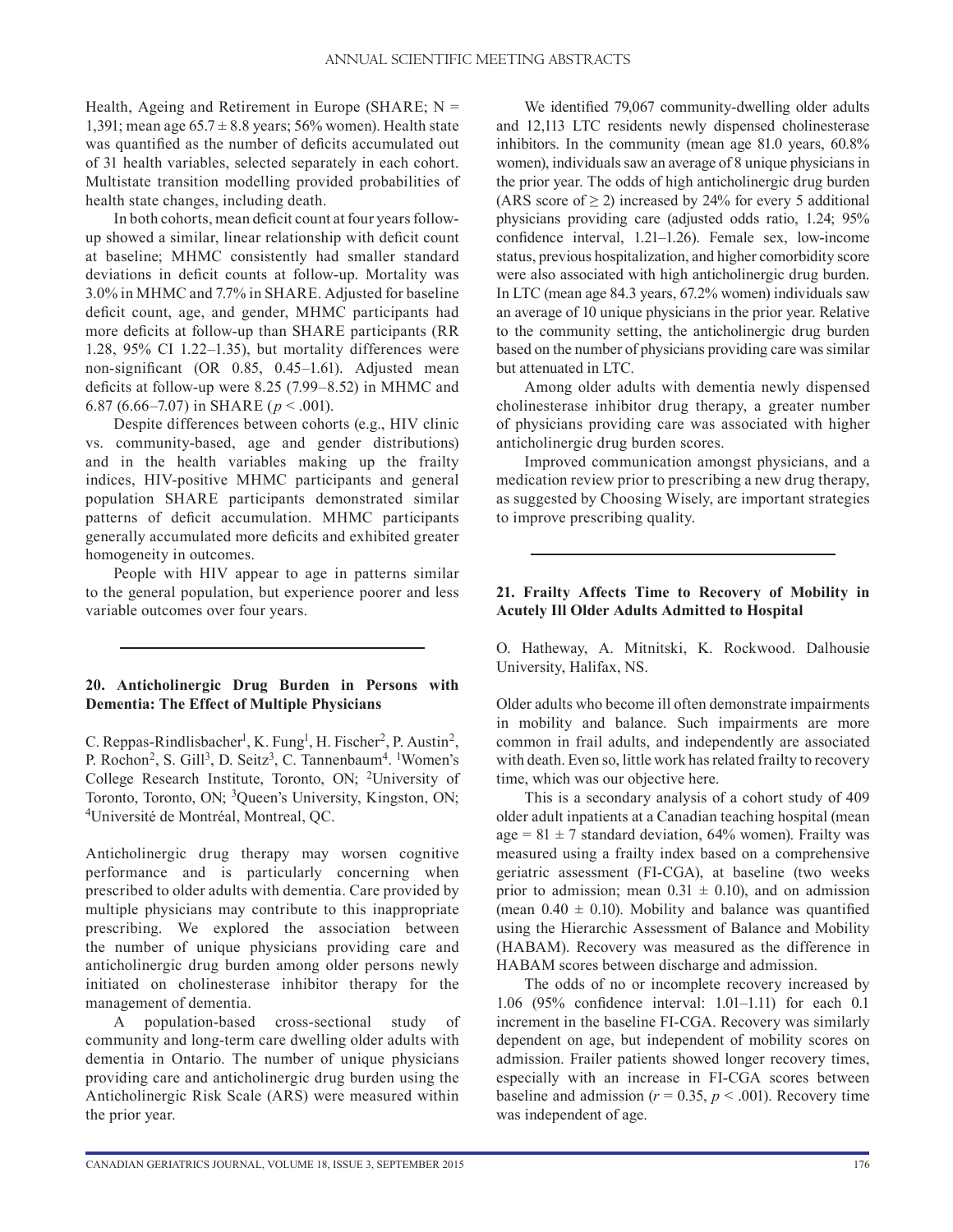Recovery has been shown to be dependent both on severity of illness and baseline level of frailty. Tracking mobility and balance can help providers, patients, and families understand the course of acute illness in older adults.

Frailer patients are at a greater risk of incomplete recovery from impaired mobility and balance. Further work into how frailty and illness severity together impact recovery — perhaps through a measure that combines the two — is needed.

# **22. Atypical Antipsychotics and Weight Change in Geriatric Inpatients**

E. Yeung<sup>1</sup>, S. Chun<sup>2</sup>, T. Lau<sup>3</sup>, A. Douglass<sup>3</sup>. <sup>1</sup>University of Birmingham, Birmingham, UK; 2University of Ottawa, Ottawa, ON; 3Royal Ottawa Mental Health Centre, Ottawa, ON.

Studies suggested that antipsychotic-induced weight gain is not as much of a concern in the elderly compared to the younger population. Part 1 of this study was to determine whether atypical antipsychotics induced weight change in elderly patients with various psychiatric diagnoses. Part 2 was to identify whether certain antipsychotics induced weight change in elderly patients.

In Part 1, a retrospective chart review was done on 115 geriatric inpatients. After exclusion, patients were divided into four groups: control  $(N = 17)$ , new treatment  $(N = 18)$ , long-term treatment  $(N = 13)$ , and medication switch groups ( $N = 8$ ). In Part 2, a medication review was performed on 169 geriatric inpatients. After exclusion, patients were divided into three groups: aripiprazole  $(N =$ 18), olanzapine ( $N = 49$ ), and risperidone ( $N = 57$ ). Body weights were obtained at two different time points.

No significant weight change was observed among the control (1.5 kg), new treatment (0.8 kg), long-term treatment (-0.3 kg), and medication switch (1.9 kg) groups. No significant weight change was observed between patients with and without dementia (0.8 and 1.1 kg, respectively). The weight change in the aripiprazole group (-2.0 kg; -2.30% from baseline) was significantly different from the weight change in the olanzapine group (0.7 kg;  $+1.87\%$  from baseline;  $p < .05$ ), but not from the risperidone group (-0.4 kg; -0.45% from baseline). Clinically significant weight gain  $($  > 7% increase in body weight) occurred in 14.3% of the olanzapine patients, a percentage significantly higher than the 3.5% in the risperidone group.

Although antipsychotics generally caused no weight change in the elderly population, aripiprazole and olanzapine were associated with significant weight loss and weight gain, respectively.

Prospective trials are needed to confirm whether aripiprazole and olanzapine cause weight change in the elderly population.

# **23. Clinical Frailty Scale Predicts Rehabilitation Outcomes on a Geriatric Rehabilitation Unit**

J. Davies<sup>1</sup>, L. Ormseth<sup>1</sup>, D. Fletcher<sup>1</sup>, I. Gutmanis<sup>2</sup>, M. J. Borrie3, J. Linddsay4. 1Parkwood Institute, London, ON; 2St. Joseph's Healthcare London, London, ON; 3Southwestern Ontario Regional Geriatric Program, ON; 4Lawson Health Research Institute, London, ON.

*Background:* As no widely accepted screening tool that predicts patient rehabilitation outcomes on a Geriatric Rehabilitation Unit (GRU) exists, determination of those who will benefit from admission and how to maximize rehabilitation gains remains challenging.

*Objective:* Does pre-morbid frailty, as assessed with the 9-point clinical frailty scale (CFS), predict rehabilitation outcomes?

*Methods:* A retrospective chart review was conducted on all patients admitted to Parkwood Institute's GRU between September 2013 and May 2014. CFS scores were assigned retrospectively based on pre-morbid health and functional status data recorded in the patient's chart. Rehabilitation outcomes, including Relative Functional Gain (RFG), and Relative Functional Efficiency (RFE) were calculated.

*Results:* Ninety-six (41.4%) of the 232 GRU patients were male and 44% had experienced a lower-extremity fracture. Mean age was 82.8 years (range: 59 to 96), mean CFS on admission was 4.9 (range: 1–7), mean FIM on admission was 69.9 (range: 20–109), mean RFG was 0.43 (range:  $-0.21$  to 0.88), and mean RFE was 0.02 (range: -0.01 to 0.10). Regression modeling that included physical health (Charlson comorbidity index [CCI], BMI, use of gait aids, Braden score, MMSE, number of admission medications), emotional health (geriatric depression scale), and demographic variables (age, sex, education, presence of extended family, living alone) suggested that CFS score accounted for 19.7% of RFG variability. An additional 17.6% of the RFG variability was explained by the combination of CCI, MMSE, Braden Score, education, and lack of extended family.

*Conclusion:* Of all measures considered, pre-morbid CFS score was the strongest predictor of patient rehabilitation outcomes.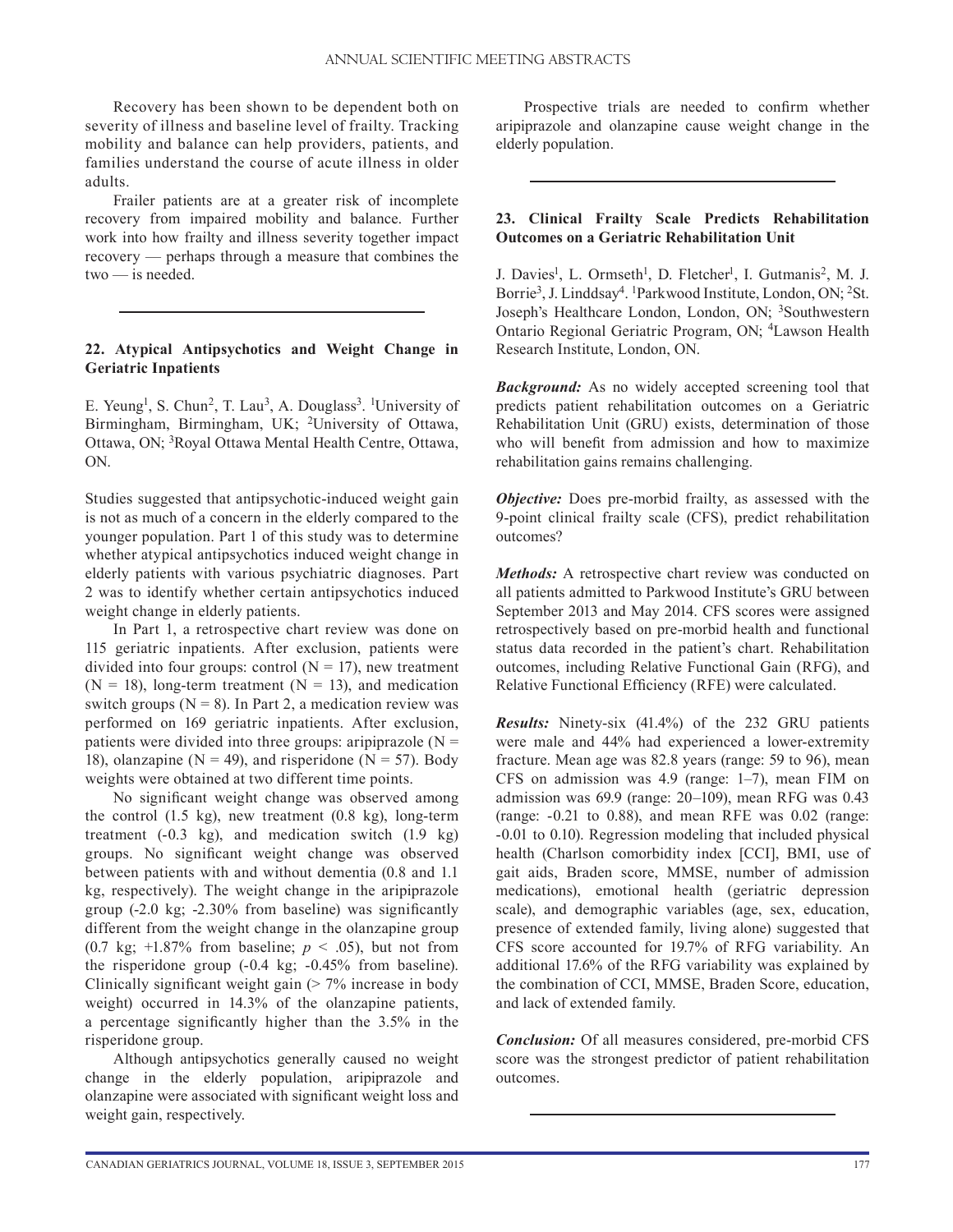## **24. Pre-Clerkship Observerships to Increase Early Exposure to Geriatric Medicine**

V. YY Xu, A. Astell, M. Leung, P. You, S. Gill, M. Gibson, C. Frank. Queen's University, Kingston, ON.

The Queen's Geriatric Interest Group (QGIG) is a studentrun initiative aimed at fostering interest in geriatric medicine. Pre-clerkship observerships have been documented as valuable methods for increasing exposure and interest in a given specialty. QGIG leaders collaborated with the Division of Geriatric Medicine to arrange observerships at St. Mary's of the Lake Hospital.

Participants were paired with a preceptor for a fourhour weekend observership on an inpatient geriatric rehabilitation unit. Participants were asked to complete surveys before and after the observership, which consisted of: (1) internally-developed Likert scale questions assessing students' experiences and interest in geriatric medicine; (2) University of California Los Angeles – Geriatric Attitudes Scale (UCLA-GAS); and (3) narrative feedback.

Forty-two students participated in the program between October 2013 and May 2014. Twenty-seven participants completed the pre-observership survey (response rate 64%), and 22 completed the postobservership survey (response rate 52%). All participants found the process of setting up the observership easy. The majority (72.7%) described the experience as leading to positive changes in their attitude toward geriatric medicine and 54.5% felt that it stimulated their interest in the specialty. No statistically significant change in UCLA-GAS scores was detected (*p* = .35). All participants agreed that the program should continue, and 90% stated that they would participate again.

Despite the lack of a statistically significant difference in attitudes, the observership program was positively received by students. They enjoyed learning about the specialty, working with the preceptor and patients, the opportunity to practise clinical skills, the ease of setting up the observership and the pace of geriatric medicine.

Structured pre-clerkship observerships may be a feasible method for increasing exposure to geriatric medicine.

# **POSTER ABSTRACTS #25–#92 (25 AND 65 WITHDRAWN)**

# **26. Delirium in a Geriatric Assessment Unit: Incidence, Prevalence, Effects, and Validation of a Predictive Model**

P. Desmarais<sup>1</sup>, T. T. Minh<sup>1</sup>, F. Massoud<sup>1</sup>, Q. D. Nguyen<sup>1</sup>, R. Tahir2. 1 Université de Montréal, Montreal, QC; 2Centre de Recherche du CHUM, Montreal, QC.

Delirium is a frequent complication among hospitalized elderly patients and is associated with poor outcomes. Many predictive models have been elaborated to identify patients at risk of developing delirium, but none of them have been validated in a geriatric assessment unit (GAU). We sought to determine the prevalence, incidence, and effects of delirium in a GAU and to validate Inouye's predictive model for delirium in this population.

We conducted a retrospective study of consecutive admissions in a GAU at Saint-Luc Hospital (Centre Hospitalier de l'Université de Montréal) between March and December 2012. Delirium risk was assessed by using Inouye's predictive model, which is based on four risk factors at admission: visual impairment, severe illness, cognitive impairment, and high blood urea nitrogen/ creatinine ratio. Delirium cases were diagnosed with the DSM-IV-TR criteria.

One hundred thirty-six patients were included. The mean age was  $85.6 \pm 5.7$  years old; 64% were women. Thirty-eight patients were diagnosed with delirium at arrival (prevalence 27.9%); 16 patients developed delirium during their hospitalization (incidence 16.7%). New-onset delirium was associated with prolonged hospital stay (46.1  $\pm$  20.4 days vs. 28.2  $\pm$  23.7 days, *p* < .005) and increased mortality (18.8% vs. 5.0%, *p* < .05).

Application of the predictive model did not succeed in stratifying risk of delirium within this population (low risk: RR 1.0, intermediate risk: RR 0.97, high risk: RR 1.94; chisquare test for trend:  $p = .248$ ).

Delirium is common in our GAU and is associated with prolonged length of stay and increased mortality. Application of Inouye's predictive model, validated previously in an elderly population hospitalized on a medical ward, did not predict accurately the occurrence of delirium in a GAU population.

# **27. Can We Quickly and Thoroughly Assess Pain in Individuals with Dementia? A Correlational Study Between the PACSLAC-II, PACSLAC, and PAINAD**

M. Ruest, M. Bourque, S. Laroche, K. Bergeron-Vézina, M.- P. Harvey, M. Martel, C. Rioux-Perreault, Y. Tousignant-Laflamme, C. Apinis, D. Proulx, G. Léonard. Université de Sherbrooke, Sherbrooke, QC.

The "Pain Assessment Checklist for Seniors with Limited Ability to Communicate" (PACSLAC) is considered by many as the reference tool to assess pain in seniors who have difficulty communicating. Despite its excellent psychometric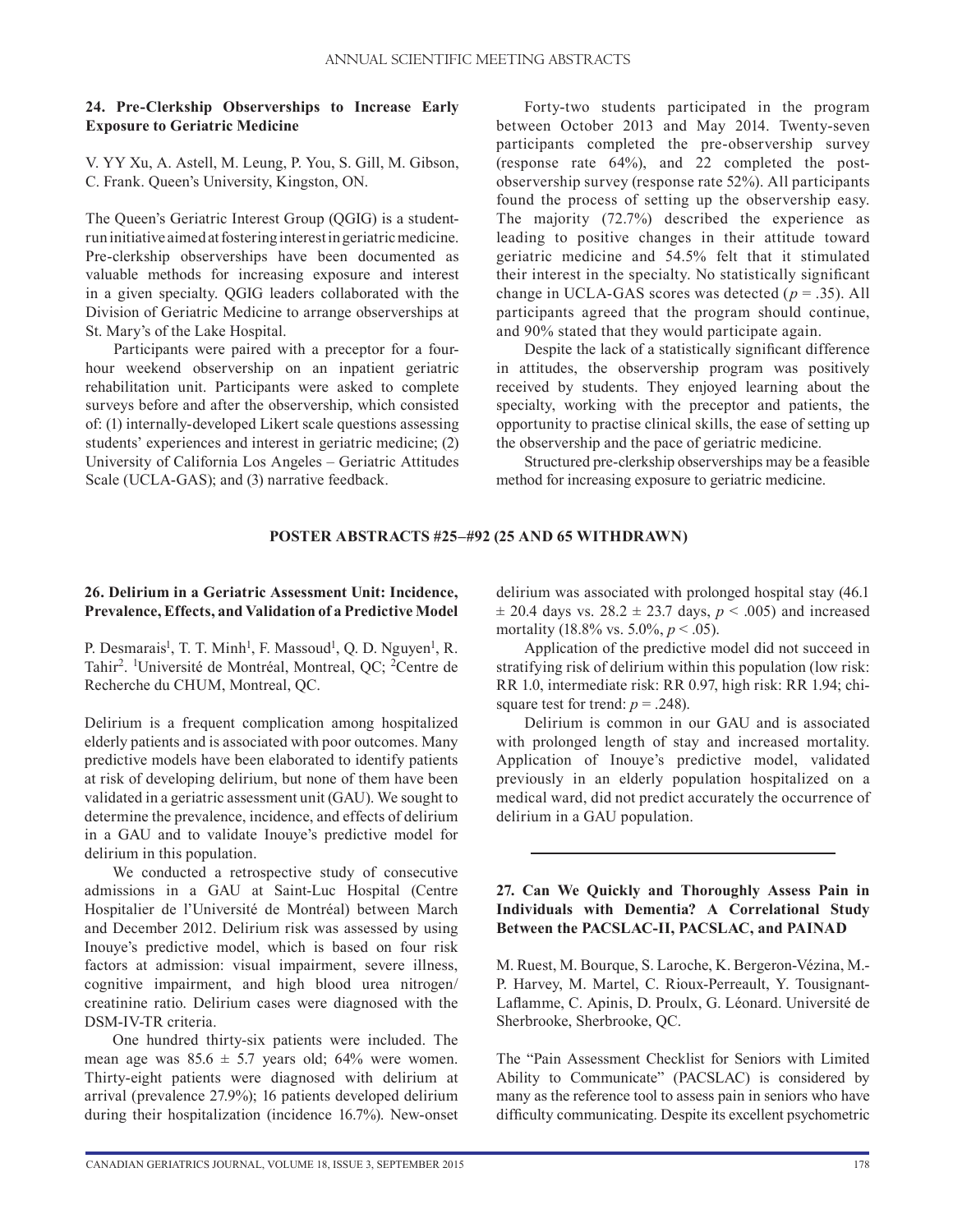qualities, clinicians often report that the high number of items of the PACSLAC hampers its use in clinical setting.

(1) To evaluate the relationship between two short assessment scales (the revised version of the PASCLAC [PACSLAC-II] and the Pain in Advanced Dementia [PAINAD]) and the original version of the PACSLAC; (2) to compare the administration times of the three tools.

46 residents in long-term care (mean age  $= 83 \pm 10$  yrs.) with dementia and difficulty to communicate were observed during transfer or mobilization (two potentially painful procedures) by three independent evaluators. Each of them used a different assessment tool (PACSLAC, PACSLAC-II, or PAINAD; randomly assigned). Correlational analyses were used to determine the relationship between the PACSLAC and PACSLAC-II and between the PACSLAC and PAINAD; an ANOVA was used to compare the administration times for the three tools.

The PACSLAC-II and PAINAD were both moderately correlated with the PACSLAC  $(r = 0.63$  and  $r = 0.65$ ; all  $p$  values  $\leq$  .001). The mean administration times for the PACSLAC-II (96  $\pm$  22 sec.) and PAINAD (63  $\pm$  10 sec.) were significantly lower than that for the PACSLAC (135  $\pm$  29 sec.; all *p* values  $\leq$  .001).

Our results suggest that the PACSLAC-II and PAINAD can both be used to quickly assess pain in individuals with dementia.

However, given the moderate association observed and the relatively small differences in administration time, we believe that the original version of the PACSLAC should be preferred when possible.

# **28. How Can We Recruit Future Geriatric Specialists? A Canada-Wide Survey of Psychiatry Residents and Protocol of a Proposed Randomized Medical Education Trial**

V. Laliberte<sup>1</sup>, M. Rappaport<sup>2</sup>, S. Rej<sup>2</sup>, D. Seitz<sup>3</sup>, M. Andrew<sup>3</sup>, M. Davidson<sup>4</sup>. <sup>1</sup>McGill University, Montreal, QC; 2University of Toronto, Toronto, ON; 3Queen's University, Kingston, ON; 4University of Saskatchewan, Saskatoon, SK.

Despite a rapidly aging population, there remains a shortage of geriatric specialists throughout the world. The factors associated with psychiatric residents' interest in geriatric psychiatry had not been previously examined in a nationally-representative sample.

This was an online survey of 226 Canadian psychiatry residents (24.3% response rate). The main outcome was interest in becoming a geriatric psychiatrist. Bivariate and multivariate analyses were performed to better understand what demographic, educational, and vocational variables were associated with interest in becoming a geriatric psychiatrist.

A number of respondents had an interest in becoming a geriatric psychiatrist (29.0%,  $N = 60$ ), in doing a geriatric psychiatry fellowship (20.3 %,  $N = 42$ ), or in doing geriatric psychiatry as a part of the clinical practice  $(60.0\%, N = 124)$ . Demographic characteristics (e.g., age, gender, ethnicity) did not correlate with interest in geriatric psychiatry. The variables most robustly associated with interest in geriatric psychiatry were: 1) completion of geriatric psychiatry rotation(s) before 3rd year of residency (OR 5.13 [95% CI: 1.23–21.4]); 2) comfort working with geriatric patients and their families (OR 18.6 [95% CI: 2.09–165.3]); 3) positive experiences caring for older adults prior to medical school (OR 12.4 [95% CI: 1.07–144.5]); and 4) the presence of annual conferences in the resident's field of interest (OR 4.50 [95% CI: 1.12–18.2]).

Exposing medical students to clinical geriatric psychiatry rotations that increase comfort in working with older adults may help improve recruitment of geriatric specialists.

This poster will describe the protocol of a proposed randomized trial exposing medical students to geriatric psychiatry during clerkship psychiatry rotations.

# **29. Deprescribing in Australian Long-Term Care Facilities: What's Important to GPs, Nurses, Pharmacists, and Residents?**

J. Turner<sup>1</sup>, J. S. Bell<sup>1</sup> <sup>1</sup>Monash University, Melbourne, SA; <sup>2</sup>Royal Adelaide Hospital, Adelaide, SA; <sup>3</sup>Southern Adelaide-Fleurieu-Kangaroo Island Medicare Local, Clovelly Park, SA; 4Torrens University, Adelaide, SA.

Polypharmacy and multimorbidity are common among older people in long-term care facilities (LTCFs). This is associated with increased hospitalizations, adverse drug events, drug interactions, and cognitive impairment. Reducing polypharmacy may reduce adverse events and improve resident quality of life. Deprescribing refers to cessation of medications after consideration of therapeutic goals, benefits and risks, and medical ethics.

The purpose of the study was to rank factors which general practitioners (GPs), nurses, pharmacists, and residents perceive are most important when deciding whether or not medications should be deprescribed.

Discipline-specific groups of GPs ( $N = 13$ ), nurses ( $N =$ 6), pharmacists ( $N = 9$ ) and residents/representatives ( $N = 6$ ) associated with LTCFs were conducted in South Australia. Nominal group technique was used to discuss, explore, and rank factors each discipline perceived as important when deciding whether or not to deprescribe medications.

Participants identified a wide range of factors with considerable overlap between disciplines; however, no two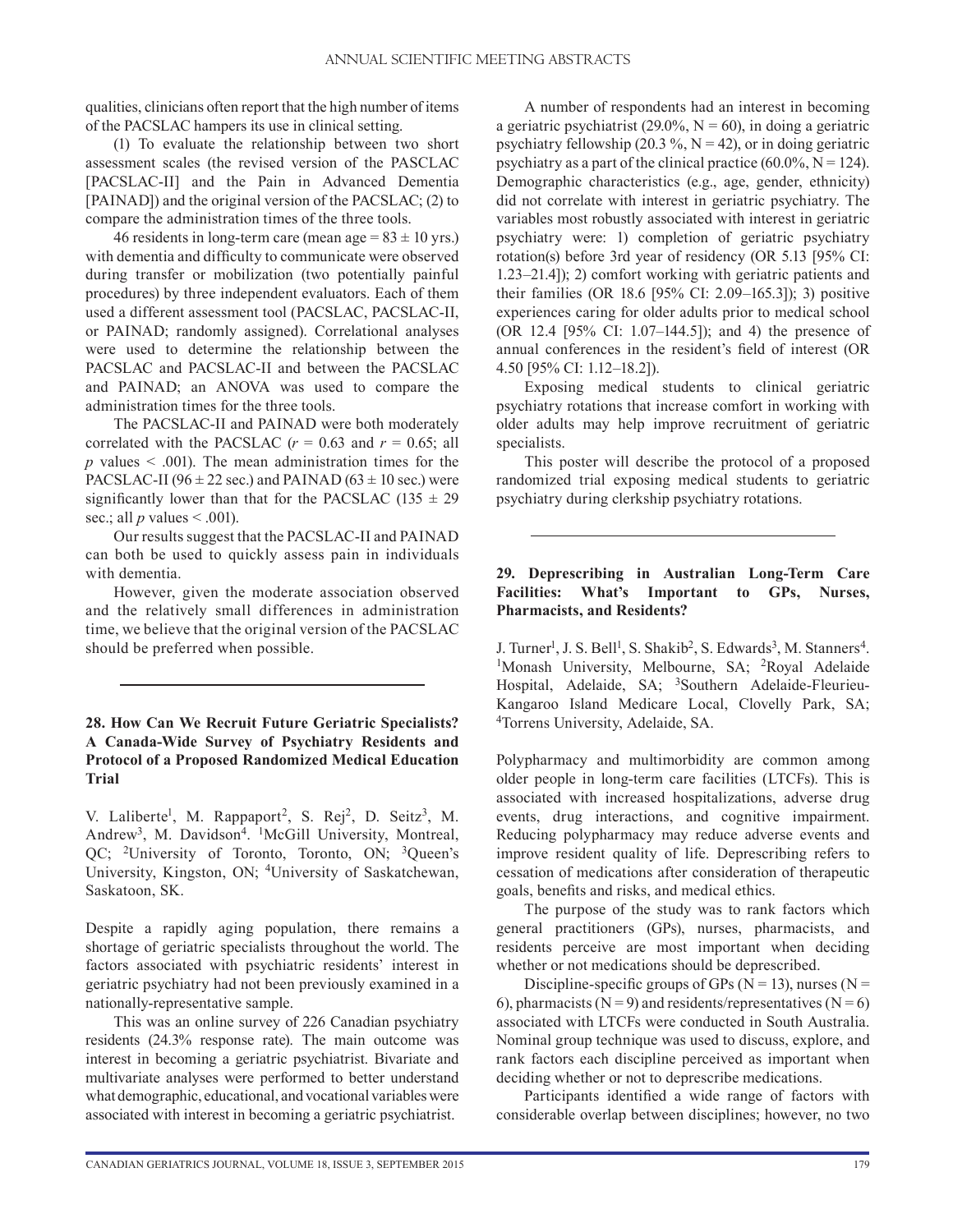disciplines ranked factors in the same order. The highest ranked factors for each discipline were:

- GPs evidence for deprescribing; communication with family/resident
- Nurses GP receptivity to deprescribing; nurses ability to advocate for residents;
- Pharmacists clinical appropriateness of therapy for individual residents; identifying a resident's goal of care; and
- Residents residents well-being; poor continuity of nursing staff.

The results corresponded with published frameworks for GP and patient-identified factors. This study extends those frameworks to include nurses and pharmacists. Furthermore, factors were prioritized, providing guidance for practice and future research.

Multiple factors that influence deprescribing decisions in LTCFs were identified, with each discipline having different priorities. The factors important to each discipline need to be considered in the design of deprescribing interventions in this setting.

# **30. What Factors are Important to Multidisciplinary Care Teams when Deprescribing in Australian Long-Term Care Facilities?**

J. Turner<sup>1</sup>, J. S. Bell<sup>1</sup> <sup>1</sup>Monash University, Melbourne; <sup>2</sup>Royal Adelaide Hospital, Adelaide; 3Southern Adelaide-Fleurieu-Kangaroo Island Medicare Local, Clovelly Park; 4Torrens University, Adelaide, Australia.

Polypharmacy and multimorbidity are common among older people in long-term care facilities (LTCFs). Polypharmacy has been associated with increased hospitalizations, adverse drug events, drug interactions and cognitive impairment. Reducing polypharmacy may reduce adverse events and improve quality of life. Deprescribing refers to cessation of medications after consideration of therapeutic goals, benefits and risks, and medical ethics.

The purpose of the study was to rank factors that metropolitan and regional multidisciplinary groups (comprising general practitioners [GPs], nurses, pharmacists, and residents' representatives) consider most important when deciding whether or not medications should be deprescribed in the LTCF setting.

Multidisciplinary groups were convened in metropolitan and regional South Australia. Using nominal group technique, the groups discussed, explored, and ranked factors they perceived important for deprescribing.

The metropolitan group ranked "adequacy of a resident's medical and medication history" as the most important factor. The regional group ranked "identifying a resident's goal of care" the most important factor. Both metropolitan and regional groups ranked the "structure of the health system" as an important factor impacting their decision to deprescribe. Both groups identified factors relating to interdisciplinary cohesiveness as important, with the metropolitan group ranking these factors more highly.

Previous research involving GPs found a perceived "lack of evidence" for deprescribing. We discovered all health-care practitioners felt this was important. Addressing the range of factors identified may improve deprescribing success in LTCFs.

Patient-centred factors were the most important overall. However, the structure of the health system had a considerable impact on the decision to deprescribe. Metropolitan and regional multidisciplinary groups prioritized different factors. This suggests that for deprescribing to be effective, local factors should be taken into account while implementing a patient-centred, multifaceted approach.

# **31. Use of a Nursing Communication Tool to Reduce Hospital Transfers in Long-Term Care: A Mixed Methods Study**

S. Ballard<sup>1</sup>, M. Peretti<sup>1</sup>, O. Lungu<sup>1</sup>, F. Tabamo<sup>1</sup>, D. Cetin-Sahin<sup>1</sup>, L. Alfonso<sup>2</sup>, M. Wilchesky<sup>3</sup>. <sup>1</sup>Donald Berman Maimonides Centre for Research in Aging, Montreal, QC; 2Jewish General Hospital, Montreal, QC; 3McGill University, Montreal, QC.

Avoiding unnecessary emergency room transfers (ERTs) is recognized as an opportunity to improve health outcomes for elderly residents living in long-term care facilities (LTCFs). Prior research has identified improved communication between health-care professionals as a means of lowering ERT rates, but few studies have assessed nurses' perceptions and use of communication tools following their implementation. As such, this investigation sought to: (1) evaluate nursing use of a modified communication tool implemented in a LTCF to reduce unnecessary ERTs; and (2) explore nursing attitudes towards this tool post-implementation.

This study employed a mixed-methods approach. Intensity of communication tool use was established using chart abstraction and electronic institutional records. Semi-structured interviews were conducted with registered nurses in a Montreal LTCF currently implementing the tool.

Of the 29 nurses who participated in the study (91% response rate), 11 had used the tool in 60% or more of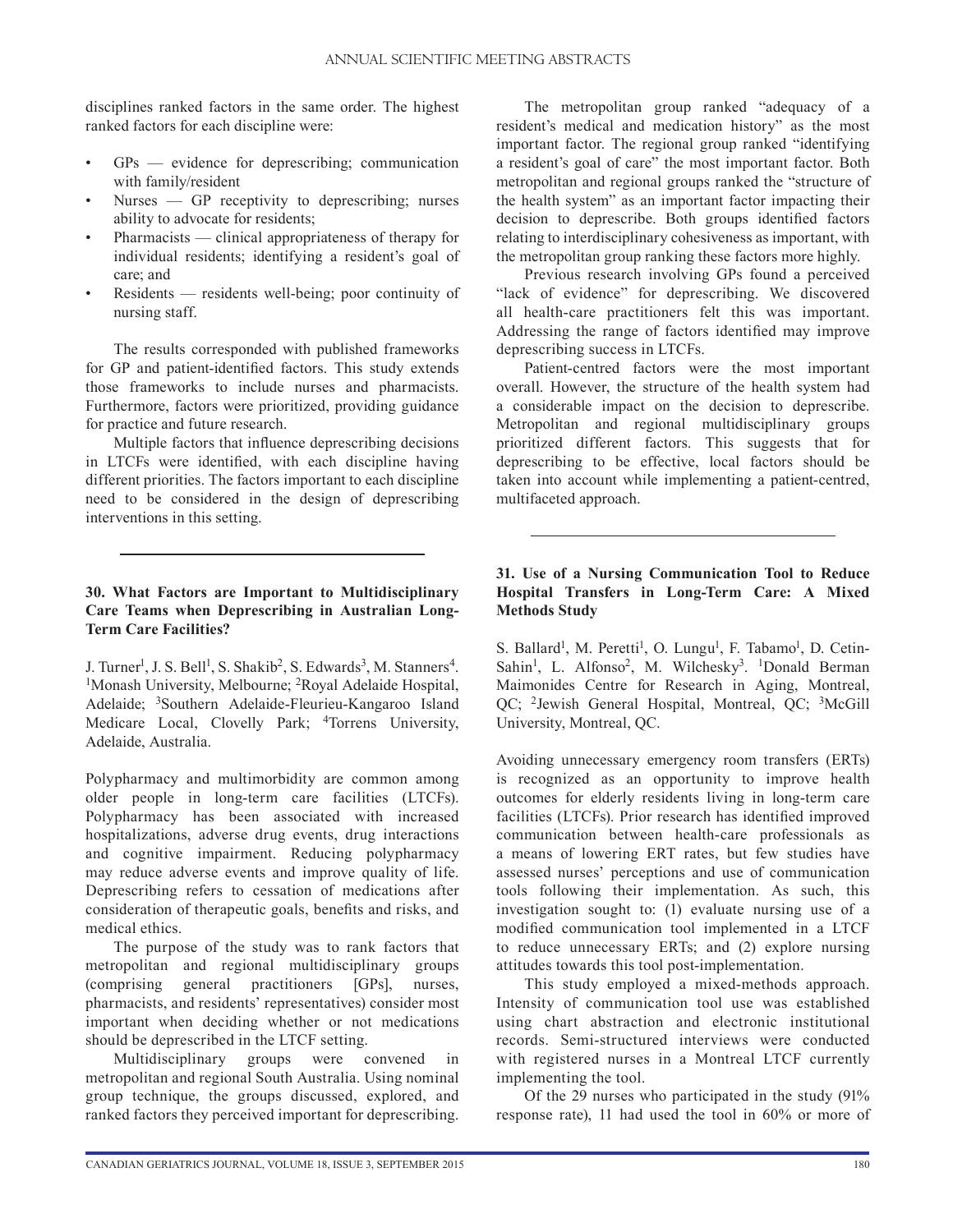transfer cases (high-intensity users), 8 had used the tool in approximately 50% of cases (mid-intensity users), and 10 had used the tool in less than 40% of cases (low-intensity users). More experienced nurses (>10 years) tended to be low/middle users, while newer nurses tended to be more frequent users. Overall, nurses found the communication tool especially helpful for surveillance purposes, but tedious to complete during time-sensitive emergencies.

Observed differences in tool use may stem from nurses' confidence in their ability to effectively manage emergency situations. Nurses with less experience may also be more likely to adhere to protocols, in general.

ERT rates are a common benchmark for LTCF quality improvement. Given the potential applicability of nursing communication tools to other facilities, understanding how users perceive and use such tools may prove useful for future program implementations.

# **32. Screening for Elder Abuse in the Geriatric Long-Term Care Setting: Adapting the Elder Abuse Suspicion Index (EASI)**

S. Ballard, M. Yaffe, M. Wilchesky. McGill University, Montreal, QC.

Elder abuse (EA) is a social phenomenon with important health implications, particularly in long-term care (LTC). Residents of LTC institutions are at high risk of EA due to their physical and mental frailties, increased dependency and vulnerability, and social isolation. Despite this, studies of EA detection and prevalence have largely neglected institutionalized seniors and seniors with cognitive impairment (CI). EA screening instruments are also not suitable for these populations. As such, the objectives of this study are: (1) to identify how an existing, rapidly administered, EA screening instrument (Elder Abuse Suspicion Index) may be adapted to reflect the realities of institution-living (including residents with CI); (2) to create a LTC version of this tool informed by expert panel recommendations; and (3) to pilot the use of this newly modified instrument within a sample of LTC residents.

A mixed-methods design will be employed. Recommendations for tool modification will be obtained from a carefully selected Delphi panel of twelve healthcare professionals with experience in LTC and/or EA. The revised EA screening tool will then be administered to 75 consenting residents with varying degrees of CI.

Data from the Delphi panel questionnaires will be analyzed to identify common and conflicting viewpoints. Once the tool has been modified to reflect group consensus, content validity will be determined using specificity, sensitivity, and positive and negative predictive value metrics.

In targeting the early detection of EA in a previously untested, vulnerable population, this analysis will begin to generate insight on EA prevention measures in LTC.

The rapid detection of at-risk, institutionalized seniors may lead to an institutional response at the earliest sign of suspicion, resulting in improved health outcomes for this population.

# **33. Usability, Acceptability and Perceived Barriers of a Point-of-Care Jugular Venous Pressure Device to Diagnose Heart Failure in Long-Term and Primary Care**

V. Chetram, S. Hinton, G. Heckman. University of Waterloo, Waterloo, ON.

Heart Failure (HF) patients often experience a poor prognosis, evidenced by frequent hospitalizations and limited survival. Appropriate management of HF is contingent on an accurate diagnosis. Part of the physical examination for suspected/worsening HF is assessing JVP and this can be a difficult, often underutilized maneuver. The Venous 1000 is a non-invasive, commercially available device providing a JVP measure and waveform. Our aim in this study is to assess the usability, perceived barriers, and acceptability of the device in the primary and long-term care (LTC) setting by physicians and registered nursing staff.

An exploratory, ethnographic design was utilized and data were collected through four focus-group interviews. Participants were presented with a training module and had an opportunity to use the device on a test subject. Two research assistants independently coded the transcripts.

Initial results indicate a high degree of acceptability and usability, despite difficulty in locating the fourth intercostal and interpreting the JVP. Barriers include resident behavior, interprofessional communication/ structure, perceived adequacy with current clinical skills, and a belief that HF patients were appropriately diagnosed despite rarely measuring JVP.

There is an evident lack of utility of JVP despite its having a role in the Canadian Cardiovascular Society Guidelines for diagnosing Heart Failure. The device appears best suited for long-term care and utilized by nursing staff due to the nature of physician availability and lack of diagnostic investigative tests. Educational initiatives are needed for nursing staff and physicians and our findings can help direct development of future technological devices and their implementation in these settings.

This device has tremendous potential to help establish new-onset or worsening Heart Failure by providing a jugular venous pressure measurement and waveform.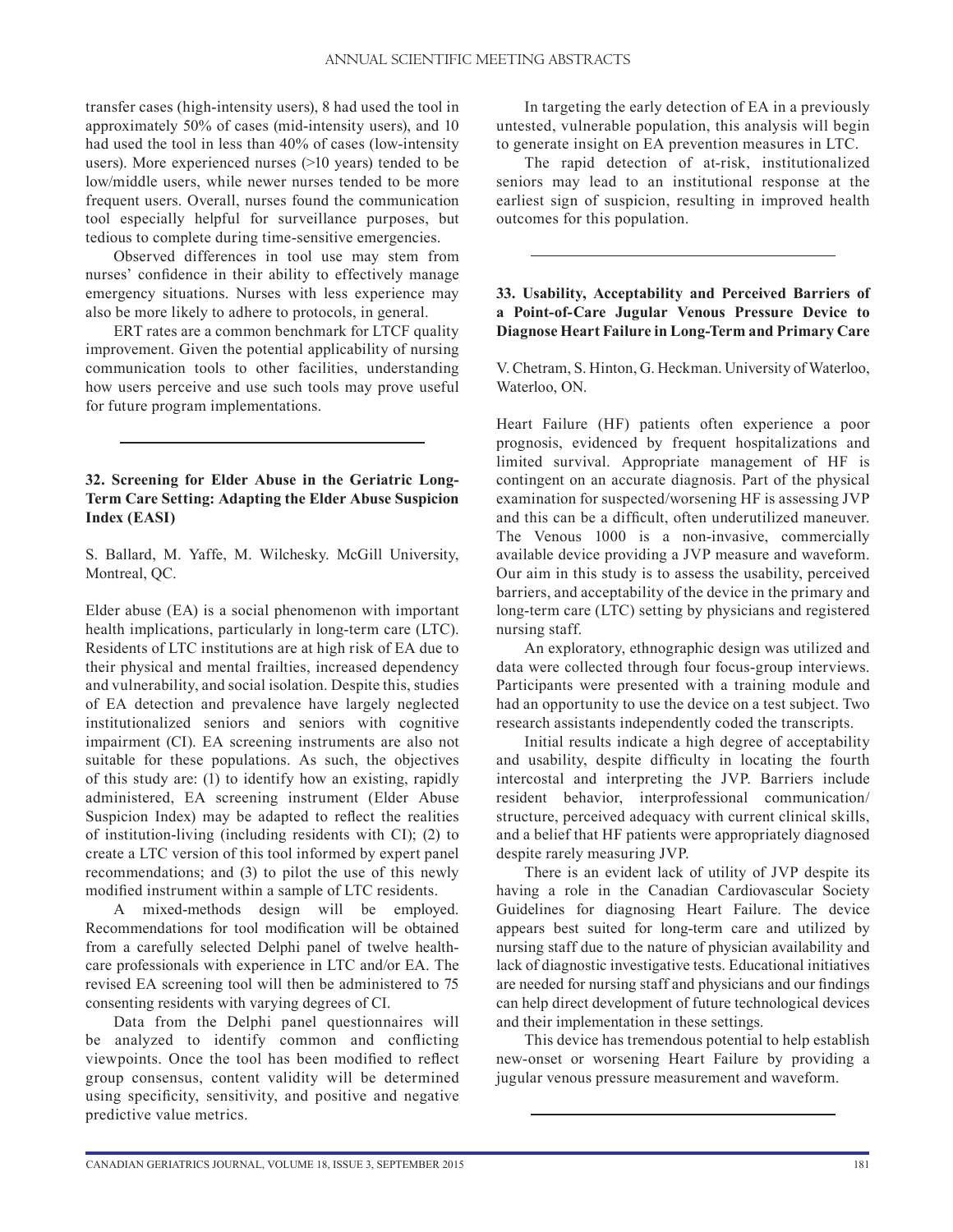#### **34. Geriatric Preoperative Assessment of Elderly Patients with Gastrointestinal Cancer: Clinical Factors and Prognostic Implication**

C. Baillargeon, F. G. Idiamey. Université de Montréal, Montreal, QC.

Patient selection for surgical oncologic treatment is a challenge, particularly with elderly patients. The purpose of this study was to compare patient's characteristics with geriatrician recommendation as fit or non-fit for surgery and to identify baseline characteristics associated with adverse immediate postoperative outcomes.

We conducted a retrospective study of patients seen in our geriatric oncology clinic before an elective surgical intervention for gastrointestinal cancer between 2010 and 2014. Patients were referred by surgeons or oncologists. Clinical and geriatric assessment variables and postoperative data were collected by chart review.

Univariate analyses were used to identify baseline patient's characteristics associated with decision prior to surgery and with postoperative outcomes (length of hospital stay and discharge status).

Forty-four patients were included (14 had hepatic metastasis of a colorectal cancer, 13 had rectal cancer, 7 had pancreatic adenocarcinoma, 3 had colon cancer, and 7 had other types). Median age was 80.1 years (70–89). Nine patients (20.5%) were advised against surgery; they were more dependent for IADLs ( $p = .003$ ), had lower grip strength ( $p = .003$ ) and lower gait speed ( $p = .029$ ). Twentythree patients were operated. The median hospital stay was 10 days. Eighteen patients (78%) had complications: 13 minors and 5 majors, including 1 death. Seven patients had delirium. Falls in the last 6 months ( $p = .022$ ) and polypharmacy ( $p = .043$ ) were associated with prolonged hospital stay. Eight patients (36%) were discharged in rehabilitation or convalescent unit: they had lower grip strength ( $p = .019$ ).

Low grip strength is associated with postoperative discharge in convalescent or rehabilitation unit in our study. A prospective study is needed to confirm the results. Low gait speed and grip strength seem to influence

preoperative decisions in our geriatric oncology clinic.

# **35. Verbal Repetition in Patients with Dementia: Results from an Online Survey**

P. Molin<sup>1</sup>, K. Rockwood<sup>1</sup>, M. Richard<sup>2</sup>. <sup>1</sup>Dalhousie University, Halifax, NS; 2DGI Clinical Inc., Halifax, NS.

The Web allows access to people with dementia and their care partners who can provide information about important symptoms that might otherwise receive little attention. Verbal repetition in dementia is common, troubling, and little studied. The objectives were to see how often and at which stage verbal repetition was tracked in an online list of symptoms, how it related to other symptoms, and whether frequency was less in patients on a cholinesterase inhibitor.

Verbal repetition data came from the DGI Clinical website. Care partners of people with dementia selected symptoms for tracking from a 60-item SymptomGuide.

Of 1,665 respondents, 895 reported a dementia diagnosis, in whom verbal repetition was identified as a target symptom in 267. Compared to those in whom verbal repetition was not targeted, those in whom it was were more often women (70% vs  $60\%$ ,  $p < .01$ ) and more likely to have mild dementia  $(43\% \text{ vs } 22\%, p < .01)$ . When reported, verbal repetition was associated with symptoms of irritability, frustration, misplacing objects, and impaired recent memory. The most common descriptions were repeating the same questions about upcoming events (98%) or the same stories at successive encounters (94%). Verbal repetition was reported occurring 10 times/day in patients treated with a cholinesterase inhibitor vs 20/day in those not treated.

Verbal repetition can be seen at all stages of dementia, but most commonly is targeted to track treatment in the mild stages. Repetitive questioning about upcoming events was the most frequent symptom. Treatment with a cholinesterase inhibitor was associated with reports of fewer episodes of verbal repetition.

Verbal repetition is a commonly targeted symptom in the mild stages of dementia that might respond to treatment.

**36. Senior Medical Students' Experiences with Goalsof-Care Discussions: A Qualitative Study of Informal Training During the Internal Medicine Clerkship**

X. M. Wang, M. Swinton, J. J. You. McMaster University, Hamilton, ON.

Goals-of-care discussions occur between patients, family members, and clinicians to establish decisions about plans of care, including the use or non-use of life-sustaining treatments. In previous studies, learners have reported insufficient training in end-of-life communication, but most studies have focused on development or evaluation of specific educational interventions. The objective of this study was to explore senior medical students' experiences with goals-of-care discussions, specifically 1) whether reallife informal training reinforces or subverts formal training, 2) what behaviours are role-modelled by residents or staff physicians, and 3) whether students are observed or receive feedback on their discussions.

We conducted one-on-one, semi-structured interviews with consecutive McMaster University medical students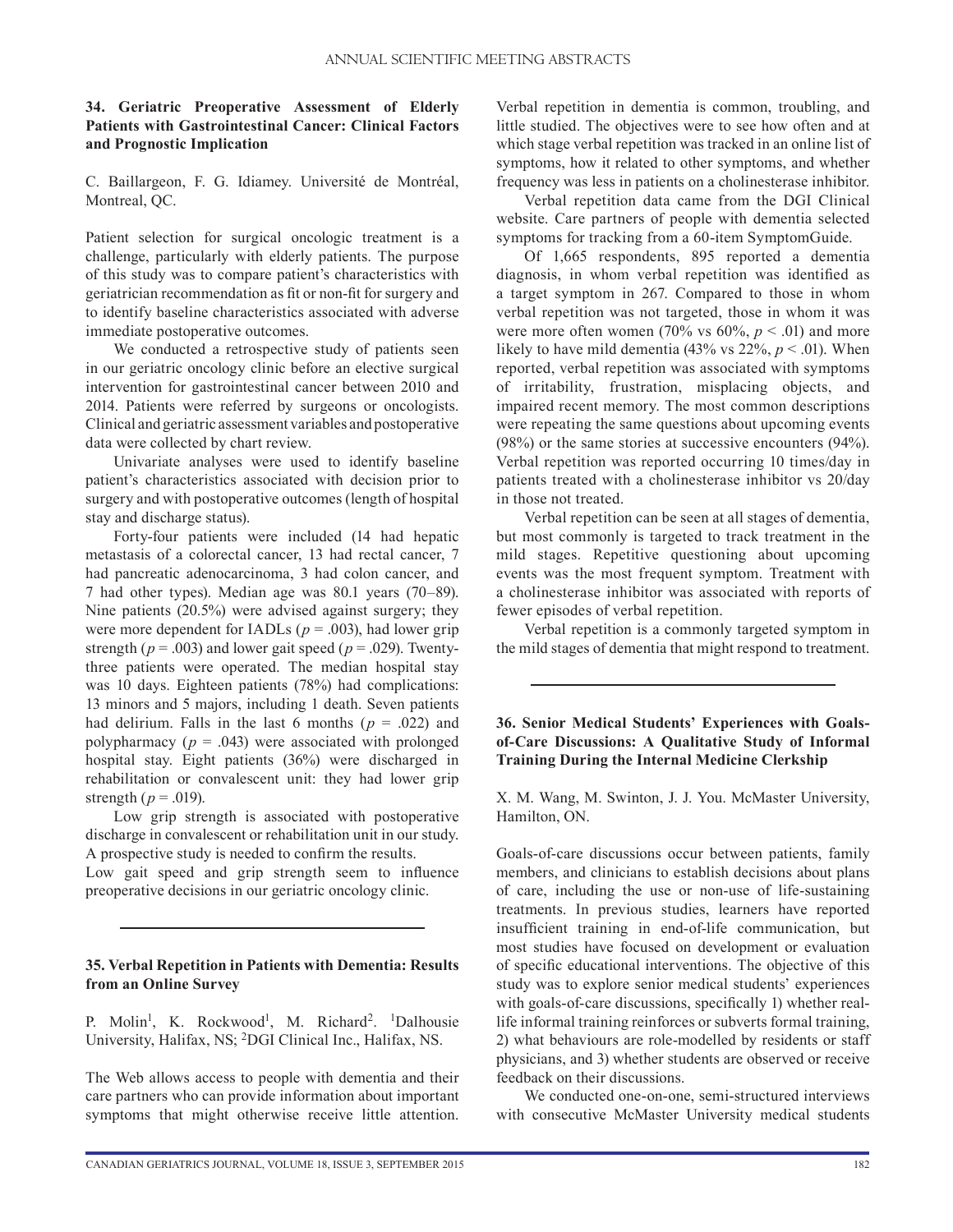who responded to our study invitation during or after their Internal Medicine clerkship. We analyzed a subset of interview transcripts in triplicate, using conventional content analysis to develop a consensus list of codes and organize them into meaningful themes. Data were analyzed concurrently with data collection to inform further interviews.

To date, we have completed coding and analysis of 5 interviews. Preliminary data suggest that students 1) believe goals of care discussions are important, 2) conduct discussions independently after observing residents, 3) feel uncomfortable conducting these discussions, 4) are not observed and do not receive feedback on their discussions, and 5) perceive significant differences between their formal and informal training.

Medical students have identified significant educational gaps around goals-of-care discussions. Despite lack of experience and supervision, they routinely conduct these discussions, raising concerns about the quality of decisions made based upon these conversations.

Our findings suggest medical students need improved education on goals-of-care discussions. This may be achieved through adoption of a competency-based curriculum.

#### **37. Caregiver-Delivered Delirium Prevention in Hospitalized Patients – a Pilot Study**

R. Biswas, M. Dasgupta, C. Brymer, M. Mrkobrada. Western University, London, ON.

A non-pharmacologic, family-delivered intervention directed at modifying delirium risk factors was found to prevent delirium in Chile. The feasibility of doing a similar delirium prevention intervention was tested in a pilot study at the London Health Sciences Centre (LHSC).

Eligible participants were free of delirium on admission and were community-dwelling seniors  $(\geq$ 70 years of age) consecutively admitted to the medical units. Patient-caregiver dyads were randomized (stratified by age and known dementia diagnosis) to receive a delirium prevention pamphlet (with a bedside explanation of ways to prevent delirium) or a general health brochure (placebo). Caregivers were asked to complete a survey and maintain a log of the time spent visiting the patient. The Confusion Assessment Method was used for delirium diagnosis.

Out of 146 eligible patient-caregiver dyads, 79 (54.1%) agreed to participate (67 of 146 eligible caregivers either refused or were unavailable to participate). Five patients (6.7%) became delirious in hospital: 2 patients (5.1%) in the placebo group and 3 patients (7.5%) in the intervention. Surveys were returned by 52 (66%) caregivers. Challenges caregivers faced were parking costs and the overall time required (average of 5.6 hours per day were spent by caregivers). Caregivers did not find the study difficult to participate in (mean score 1.9 on 1 to 5 Likert scale; in the intervention group, mean score 1.8), and 51 of 52 (98.1%) of respondents found the overall experience at least somewhat rewarding.

Although 45.9% of caregivers were not interested in participating in this study, those who did participate found it to be a rewarding experience.

A family-delivered delirium prevention intervention may be another way to decrease delirium.

# **38. Androgen Deprivation Therapy for Men with Prostate Cancer and the Risk of Developing Parkinsonism**

J. Young, C. Marras, R. Sutradhar, L. Yun, S. Alibhai. University of Toronto, Toronto, ON.

There are anecdotal and case reports of the development or worsening of Parkinsonian symptoms after the initiation of androgen deprivation therapy (ADT) in men with prostate cancer. Medical castration using gonadotropinreleasing hormone (GnRH) agonists (e.g., goserelin, leuprolide) results in approximately 90% reductions in circulating testosterone, and reduction of estradiol levels by 80–90%. Literature from animals and humans suggests that androgens and estrogens have important effects on the nigrostriatal dopaminergic system but their relative contributions, and how those are influenced by androgen deprivation, is uncertain.

This is a propensity-matched cohort study using linked administrative databases at the Institute for Clinical and Evaluative Sciences (ICES) and the Ontario Cancer Registry (OCR). We will compare men with prostate cancer receiving at least 6 months of ADT with those not receiving ADT. A separate non-matched cohort including all men who receive ADT will be examined to determine if the duration of ADT has an effect on the risk of developing PD.

Primary outcome: New diagnosis of Parkinson's — We will identify men who receive a new diagnosis of Parkinson's disease if they received one hospital discharge or two physician outpatient service claims with the following ICD codes: G20.X (ICD-10) or 332.0 (ICD-9).

Statistical Analysis: For the primary outcome, Cox proportional hazards models will be used based on the groups defined. Unadjusted and then adjusted hazard ratios will be calculated, along with 95% confidence intervals, using the following covariates: total duration of ADT, age, history of stroke.

Results and analysis anticipated to be available by March 2015, and ready for presentation at CGS in April.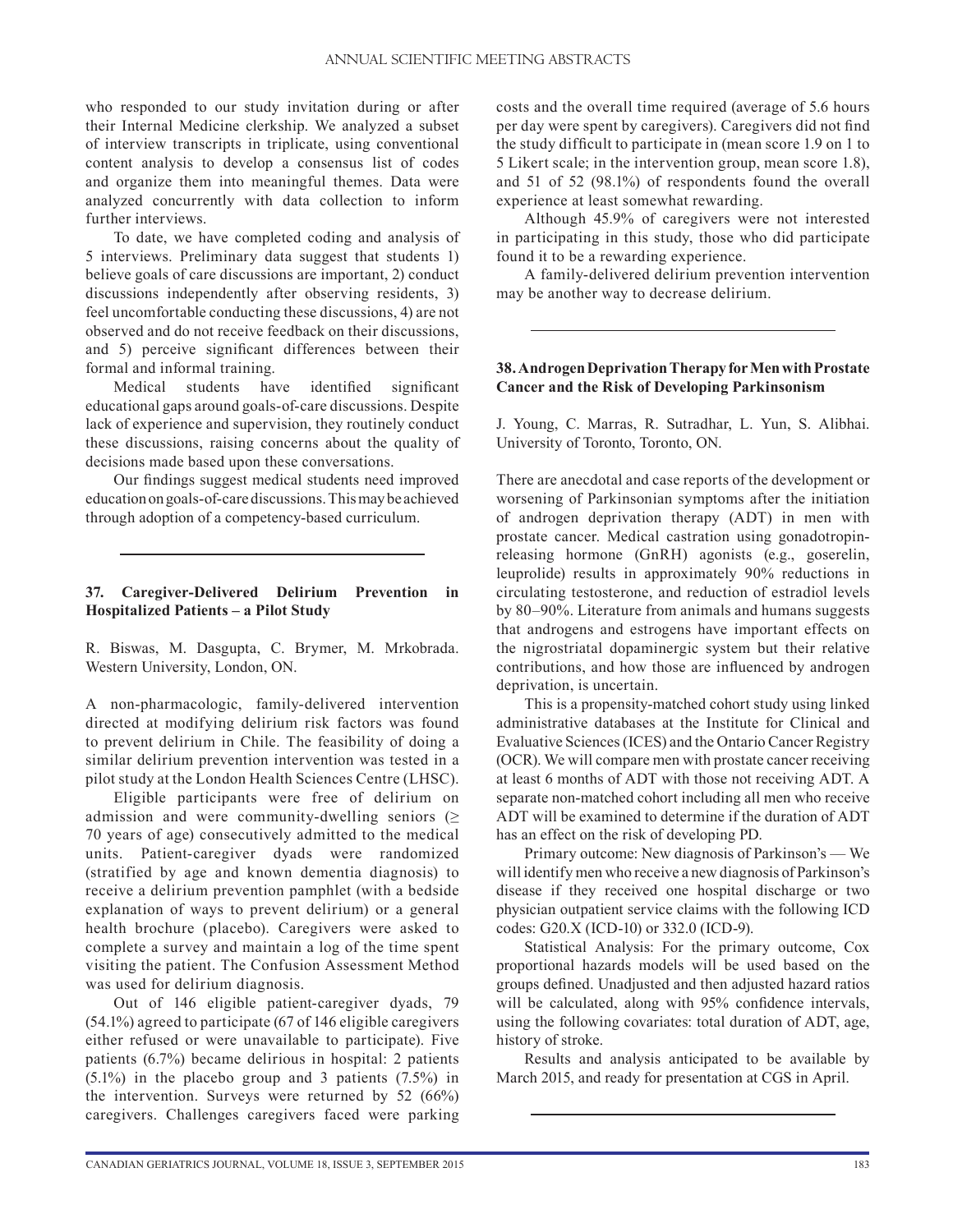# **39. Depression Case Finding in Parkinson's Disease Patients: A Systematic Review and Meta-Analysis of Screening Tools**

Z. Goodarzi<sup>1</sup>, K. Mrklas<sup>1</sup>, D. J. Roberts<sup>2</sup>, T. Pringsheim<sup>2</sup>, J. M. Holroyd-Leduc<sup>2</sup>, N. Jette<sup>2</sup>. <sup>1</sup>Alberta Health Services, Calgary, AB; 2University of Calgary, Calgary, AB.

*Background:* Parkinson's disease is a neurodegenerative disorder which is very prevalent in older individuals. Depression is a common non-motor symptom of Parkinson's disease (PD), with an estimated prevalence of 35%. However, the detection of depression can be challenging in this population.

*Objective:* To examine the diagnostic accuracy of depression screening tools for case-finding in adult outpatients with Parkinson's Disease (PD), as compared with psychiatric diagnosis based on DSM or ICD criterion.

*Methods:* We conducted a literature search of MEDLINE, PsychINFO, EMBASE, Cochrane Central Register of Controlled Trials, and Cochrane Database of Systematic Reviews from database inception until October 28, 2014. All citations, full text articles, quality assessments, data extraction, and analysis were independently examined by two authors. Study eligibility criteria were diagnostic accuracy studies involving adults with PD in an outpatient setting that validated a depression screening tool compared to a gold standard interview (DSM or ICD). Meta-analysis of results was completed where feasible.

*Results:* From a total of 7,196 citations 21 studies were included, which incorporated 15 tools. Prevalence of depression pooled from 17 unique study populations was 29.4% (95% CI 23.3, 35.5). We were able to perform metaregression analysis for three screening tools. The GDS-15 (N  $= 6$  studies) had a pooled sensitivity of 0.85 (95% CI 0.78, 0.90) and specificity of 0.86 (95% CI 0.81, 0.89). The BDI-I/ Ia ( $N = 4$  studies) had a pooled sensitivity of 0.79 (95% CI 0.68, 0.90) and specificity of 0.85 (95% CI 0.79, 0.96). The MADRS ( $N = 4$  studies) had a pooled sensitivity of 0.74 (95%) CI 0.6, 0.83) and specificity of 0.93 (95% CI 0.85, 0.97).

*Discussions:* Screening tools for depression case-finding assist clinicians to identify patients who require further assessment. These tools are not diagnostic, but use of accurate tools may help facilitate appropriate use of specialty mental health services.

*Conclusions:* There are many validated tools available to screen for depression in PD. Based on the current evidence, the GDS-15 is an accurate tool to use for depression casefinding in PD patients, which is also favourable from a logistical standpoint given its ease of use, absence of copyright protection, and lack of overlapping questions with PD symptomatology.

# **40. Should Repetition Trials, Cued and Multiple-Choice Recall Be Scored on Montreal Cognitive Assessment (MoCA)?**

E. Lebedeva, L. Koski. The Research Institute of the McGill University Health Centre, Montreal, QC.

The MoCA is widely used for Mild Cognitive Impairment (MCI) screening in elderly individuals. Memory is assessed by a free recall of 5 words, which is done after two trials of repetition. Providing category or multiple-choice cues is optional. Using Rasch analysis, we investigated whether scoring the two trials of repetition, cued and multiplechoice recall improves MoCA's psychometric properties and ability to distinguish among three groups: No Cognitive Impairment (NCI), MCI, and Alzheimer's Disease (AD).

People with NCI ( $N = 35$ ), MCI ( $N = 197$ ), and AD ( $N =$ 122), who were administered MoCA in the course of normal clinical care, were selected from a geriatric database. Rasch analysis was performed using two new scoring methods, which were compared to the original scoring: 1) each word for both repetition and recall was scored separately; 2) items Repeat1, Repeat2, RecallFree, RecallCue and RecallMultipleChoice each reflected performance on the set of 5 words.

Significant difference between the mean ability values of the groups was observed for original and both new scoring methods (NCI > MCI > Dementia, *p* < .0001, one-way ANOVA). Separation of AD and MCI was better (smaller overlap and higher difference in mean values) than separation of MCI and NCI groups. Although new scoring methods equally improved sensitivity to distinguish persons by their ability at the individual level (Person Separation Index 0.86 for both new vs. 0.84 for original scoring), they negatively affected separation of the groups.

Original and both new scoring methods allow better discrimination of AD vs. MCI than NCI vs. MCI. Observed difference among the three groups proves MoCA's discriminant validity.

Measuring and screening properties of the same tool can be affected in opposite ways while introducing changes in scoring.

# **41. Automatic Self-Transcending Meditation Improves Neuropsychological Symptoms in Late-Life Depression**

H. Hirjee, A.M. Burhan, P. Maldeniya, M. Raza, S. Wetmore, R. Newman, A. Vasudev. University of Western Ontario, London, ON.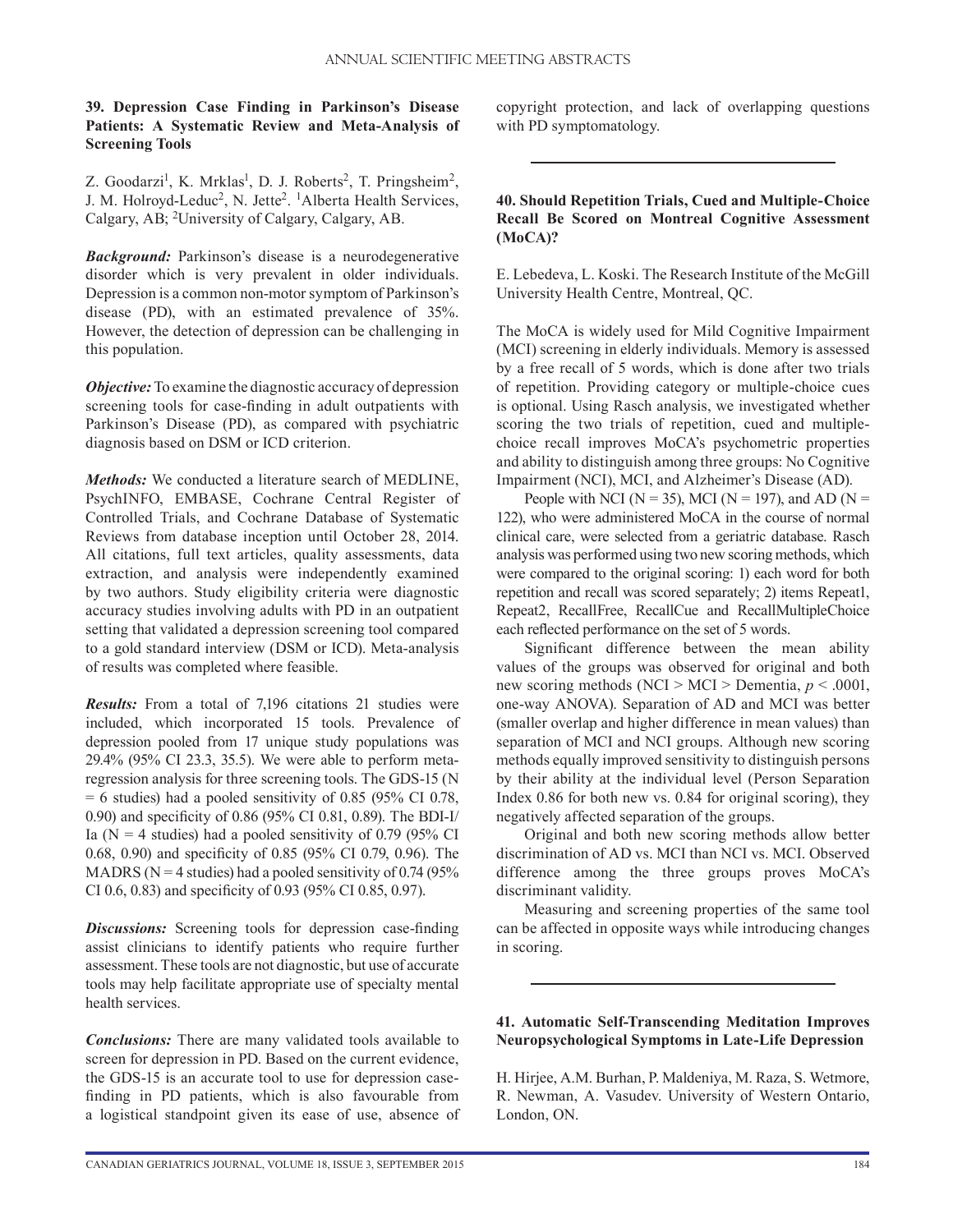Late-Life Depression (LLD) affects 3–5% of older Canadians. Unfortunately, it is inadequately treated with antidepressants, necessitating additional treatment options. Various mind-body therapies are being embraced by patients as they are considered safe and potentially effective. Sahaj Samadhi, a form of Automatic Self-Transcending Meditation (ASTM), may offer particular benefit in LLD.

We are conducting a large single-centre, single-blind, longitudinal randomized controlled naturalistic trial to determine if ASTM improves depressed mood, anxiety, and quality of life in patients with LLD ( $N = 96$ ). Patients with LLD are randomized either to ASTM plus treatment as usual (TAU) or TAU alone. ASTM training, provided by certified teachers from the Art of Living Foundation, is administered for four consecutive days (120 minutes per day) in the first week, followed by 60-minute sessions in each of the 11 subsequent weeks. Participants are assessed at baseline (week 0), and 4, 8, and 12 weeks into the study.

With 25 patients (ASTM=11; TAU=14) having completed the 12 weeks of monitoring, we found that ASTM led to improvement in Hamilton Depression (HAM-D 17) scores from 15.5 at baseline to 8.5 at week 12 ( $p < .001$ ) with 7 of 11 treated patients achieving remission with a score below 8. A significant ( $p = .006$ ) clinical improvement was also noted using the Clinical Global Impression (CGI) scale, and Geriatric Depression Scale (GDS) scores improved from a mean of 9.3 to 6.2 ( $p = .03$ ).

In comparison, subjects in the TAU group showed no significant differences in scores over time ( $p > .05$ ) other than a worsening on CGI ( $p = .02$ ).

Upon study completion, if ASTM continues to show effectiveness, it could be readily adapted into routine clinical care and delivered in a range of settings at relatively little cost.

#### **42. Appropriateness of Indwelling Urethral Catheter Insertions in the Emergency Department**

A.-Y. Ma, A. Wagg, K. Hunter, B. Rowe. University of Alberta, Edmonton, AB.

Adherence to catheter guidelines is poor and may be a particular problem in emergency departments (ED). We aimed to describe catheter insertion practice in the ED of an urban Western Canadian hospital to inform a catheter reduction strategy.

Prospective convenience sample of adult patients catheterised in the ED. Data on patient demographics, diagnosis, indications and perceptions of catheter appropriateness from chart review and interviews. Appropriateness was determined by the research team using current guidelines. Beliefs regarding catheterisation were collected by surveys.

Of 150 cases of catheterisation, 62.7% occurred in patients over 65, 43.3% had a written order and 5.3% a documented reason. Based on guidelines, 58.7% were deemed inappropriate. Nurses identified more than one reason in most cases, with close monitoring of urine output for critically ill patients cited in 42.2%. Of the inappropriate cases, 24.7% occurred in non-critically ill patients, 24% to manage urinary incontinence, 19.3% for mobility impairment, and 18% for confusion/dementia. Survey data revealed 96.7% of physicians and nurses perceived close monitoring of urine output for critically ill patients an appropriate indication. Both groups viewed gross haematuria (56% and 77.2% respectively) and stroke (32% and 55.9% respectively) as appropriate indications.

There was likely a difference in understanding of the phase "critically ill," a frequent nurse-identified reason. Of concern is the large proportion catheter insertions designed to manage urinary incontinence, mobility, or cognitive deficits. Current guideline criteria do not address gross haematuria and stroke, which nurses and physicians identified as appropriate indications.

Current practice guidelines provide only general indications for appropriate catheter use and there is a need for novel knowledge translation strategies within the ED environment to encourage appropriate catheter use.

# **43. The Effect of ApoE Genotype, Plasmalogen Biosynthesis, and Reverse Cholesterol Transport Biomarkers on Cognition in Elderly Persons**

D. Goodenowe<sup>1</sup>, V. Senanayake<sup>1</sup>, T. Smith<sup>1</sup>, A. Mochizuki<sup>1</sup>, B. Chitou<sup>1</sup>, S. E. Leurgans<sup>2</sup>, D. A. Bennett<sup>2</sup>. <sup>1</sup>Phenomenome Discoveries Inc., Saskatoon, SK; <sup>2</sup>Rush University Alzheimer's Center, Chicago, IL.

ApoE genotype, serum plasmalogen (PlsEtn) levels, and biomarkers of reverse cholesterol transport (RCT) have been shown to be associated with cognition in elderly persons.

Using a community-based sample of 904 wellcharacterized elderly persons from the Rush University Religious Orders Study and Memory and Aging Project, the relationships between ApoE genotype, serum PlsEtn, triglycerides (TAG), cholesterol (CHO), HDL and the CHO/ HDL ratio (HDLr) levels on cognition were measured. Effects of serum PlsEtn status was assessed using a quantitative PlsEtn Biosynthesis Value (PBV) that was generated for each person by combining the relative serum levels of three key PlsEtn species. ApoE allele effects were assessed by combining four allele combinations into one of three genotype groups ( $\varepsilon$ 2 =  $\epsilon$ 2 $\epsilon$ 3,  $\epsilon$ 3 =  $\epsilon$ 3  $\epsilon$ 3,  $\epsilon$ 4 =  $\epsilon$ 3 $\epsilon$ 4 +  $\epsilon$ 4 $\epsilon$ 4).

Using a base model that corrected for age, education, and gender we assessed the effects of each variable independently and collectively on cognition. When all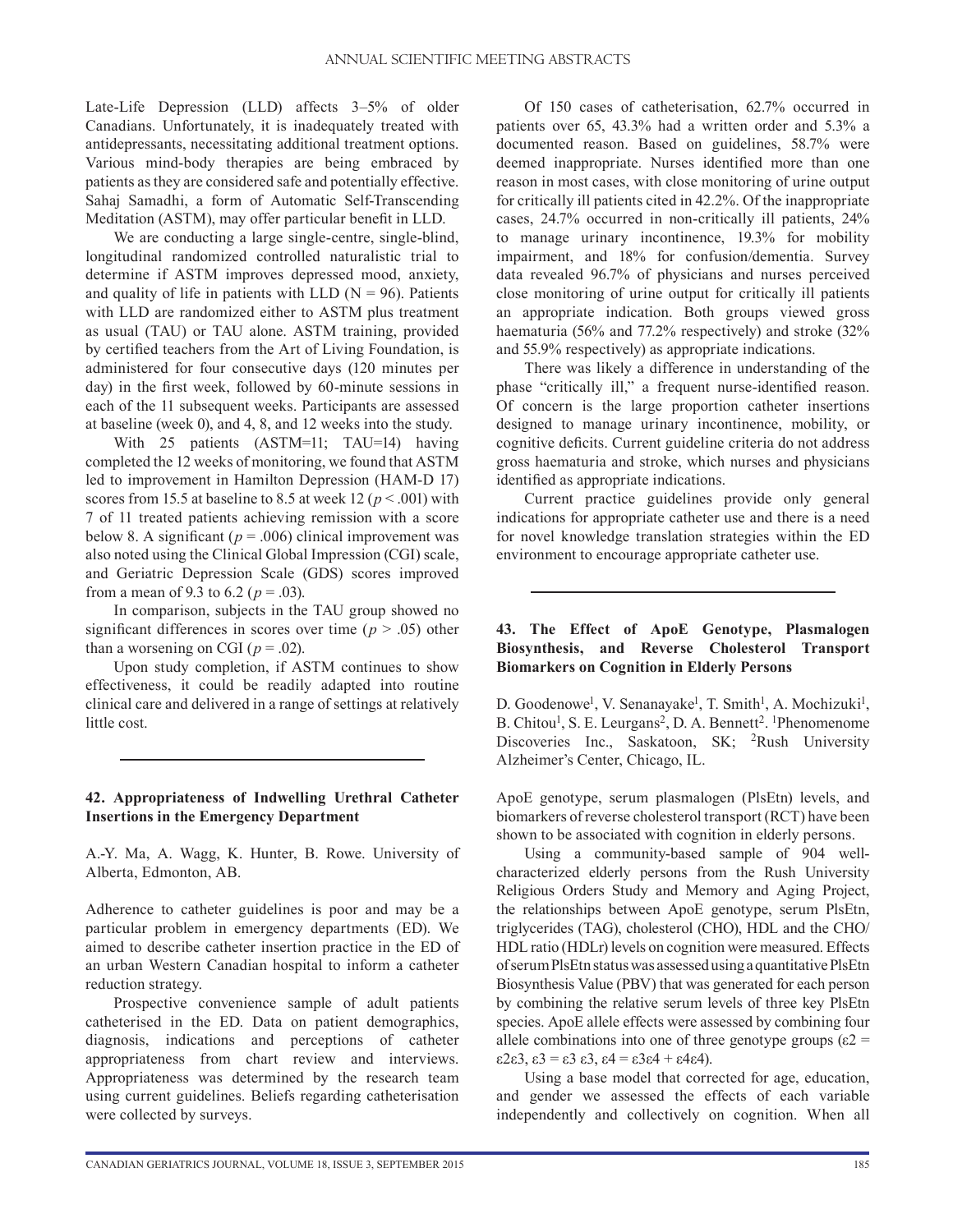variables were considered, only PBV (coef =  $0.606$ ,  $p \leq$ .0001), ApoE (ε3 = ref.); ε2 (coef = 0.156, *p* = .007) ε4 (coef  $= -0.236, p < .0001$ , and HDLr (coef  $= -0.534, p = .015$ ) remained significantly associated with cognition. PBV and ApoE did not interact with each other. Both ApoE (coef = 0.173,  $p = .02$ ) and PBV (coef = 0.226,  $p = .004$ ) interacted with HDLr. No effect of gender was observed.

The different ApoE alleles have different cholesterol efflux capacities with ε2>ε3>ε4. Increasing membrane concentration of DHA-PlsEtn increases cholesterol efflux. The ratio of total cholesterol to HDL is a measure of RCT capacity. These data suggest that low RCT capacity may be a common underlying mechanism associated with lower cognition.

Metabolic and genetic mechanisms affecting RCT have a negative effect on cognition in the elderly.

# **44. Supporting Family Caregivers of Seniors with Complex Needs**

L. Charles<sup>1</sup>, J. Parmar<sup>1</sup>, S. Bremault-Phillips<sup>1</sup>, J. Triscott<sup>1</sup>, P. G. Tian<sup>1</sup>, M. Johnson<sup>2</sup>. <sup>1</sup>University of Alberta, Edmonton, AB; 2Network of Excellence in Seniors' Health and Wellness, Covenant Health, Edmonton, AB.

Family caregivers are often overwhelmed by the stresses of caregiving, conflicting with other demands like work and childcare, resulting in deterioration of their health. Caregivers, thus, require support to ensure that they can continue to provide care, while maintaining their own well-being. However, there is a gap between what is known to help caregivers and what is available. This study will determine the strengths, gaps, and barriers to the provision of caregiver supports, including resource utilization and costs, and research priorities.

A CIHR-funded conference was held in Edmonton on April 14–15, 2014. On Day 1, the conference brought together over 120 researchers, health-care providers, community organizations, government, and caregivers to discuss ways to understand and support family caregivers of seniors. On Day 2, 76 participants focused on research needs for caregivers of seniors with complex needs. NVivo was utilized to support ethnographic thematic analysis.

On Day 1, barrier/gaps were identified: caregiving involves managing a multitude of tasks impacting caregivers' ability to tend to their own personal needs; changing roles and obligations; inadequate communication and information; scattered resources; need for system navigation; negative economic impact; and lack of supportive policies. On Day 2, initial research priorities were identified: defining caregivers; timing and type of support; 'Goals of Care' for caregivers; enhanced case management; system navigation supports; impactful change and funding models; and knowledge exchange strategies.

A 5-year research program was proposed with two key priorities: a longitudinal study of caregivers and their needs, and an economic cost analysis.

There's a need for centralization and navigation of resources with enhanced case management, goals of care for caregivers, education for health-care professionals and caregivers, and the development of provincial frameworks and policies.

# **45. Role of Routine Tests in the Evaluation of Frailty in Acutely Ill Older Adults**

X. Wang<sup>1</sup>, K. Rockwood<sup>2</sup>. <sup>1</sup>Jilin University, Jilin, China; 2Dalhousie Universtity, Halifax, NS.

Older people at an increased risk of adverse health outcomes compared with others their own age are said to be frail. How best to assess frailty in acutely ill older adults is disputed. In this observational cohort study, patients from the emergency department were evaluated using routine tests, and a standardized comprehensive geriatric assessment (CGA). We compared a frailty index based on a CGA (FI-CGA) with one constructed from clinical and laboratory data (FI-Lab) to determine which was better at predicting the risk of death.

Consecutive older adults (aged 65+) were enrolled and followed for at least 6 months. The FI-CGA was comprised of 55 items and the FI-Lab, which included clinical, laboratory, and ECG data, was comprised of 24 items. Kaplan-Meier plots were done to illustrate the event curves by frailty status. Predictive validity for 6-month mortality was tested by Cox proportional hazards analysis.

Of 438 participants, 109 (55 men and 54 women) died during 6-month follow-up. Mean FI scores in the least frail group were  $0.151 \pm 0.033$  using the FI-CGA vs. 0.148  $\pm$  0.043 using the FI-Lab, and 0.653  $\pm$  0.048 (FI-CGA) vs.  $0.660 \pm 0.037$  (FI-Lab) in the frailest group. Mortality increased significantly as the frailty scores increased, both for FI-CGA and FI-Lab. An age- and genderadjusted model showed a clear dose-response relationship of the FI with mortality. The hazard ratios for FI-Lab and FI-CGA were 1.553 (1.334 to 1.808) and 1.380 (1.186 to 1.605), respectively. The impact on the discriminative ability of combining both FIs was modest: the area under the receiver operating characteristic (ROC) curve was 0.653 for the FI-CGA, 0.663 for the FI-Lab and 0.690 for the combined FI.

Frailty can be screened using either the standard FI (FI-CGA) or routinely collected laboratory and clinical data (FI-Lab). Both of FI-CGA and FI-Lab, singly or jointly, could identify acutely ill older patients at increased risk of death.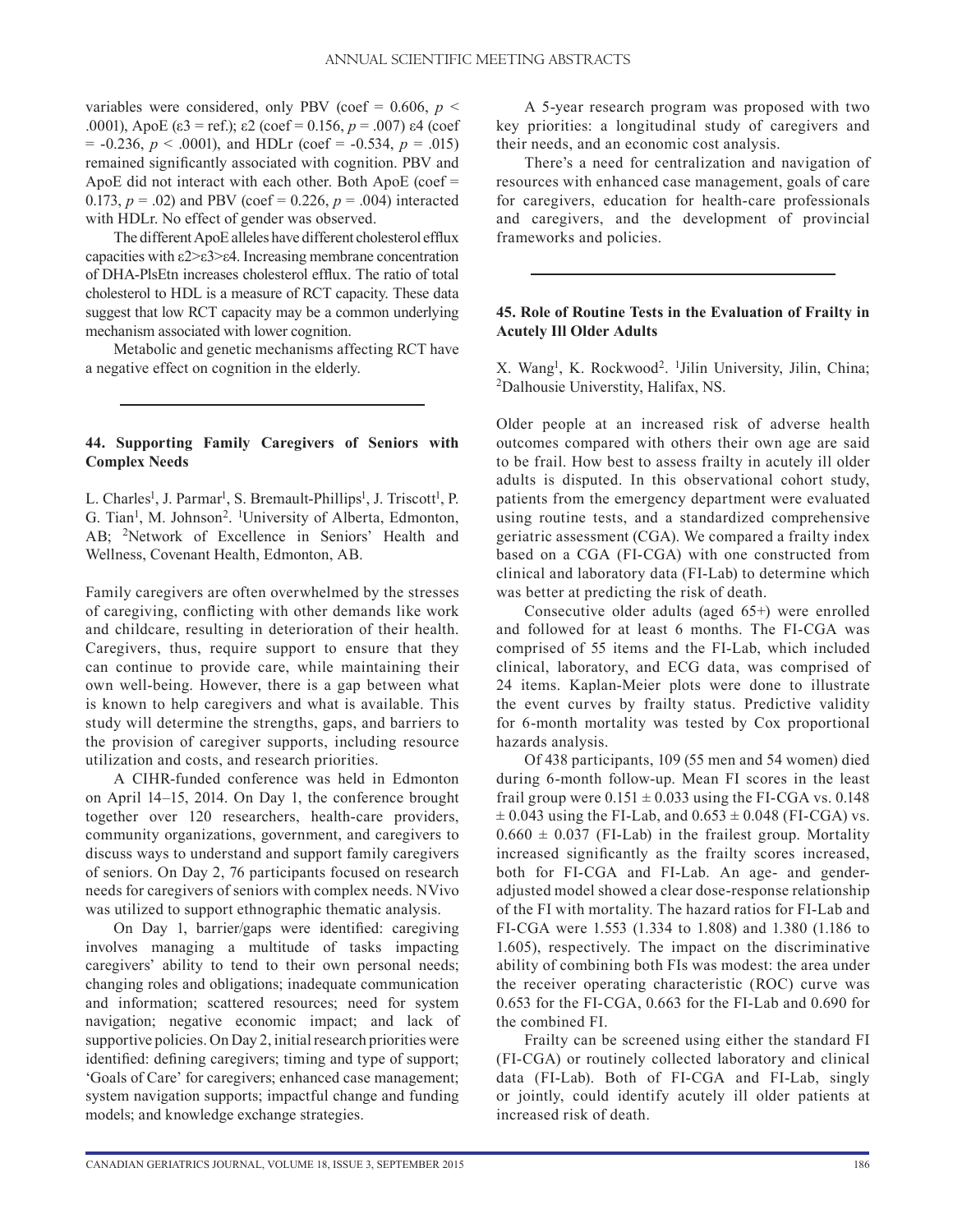Compared with the traditional method for calculating the FI (FI-CGA), the novel FI-Lab, based on routine clinical data and laboratory data, was more easily collected for clinicians and requires minimal participation by patients. Therefore the novel FI-Lab may be more suitable to measure frailty in patients with serious conditions. Further evaluation of this approach in clinical settings is encouraged.

# **46. Activity Profile and Energy Expenditure in Highly Active Older Adults**

K. Madden, M. C. Ashe, J. Chase. University of British Columbia, Vancouver, BC.

Time spent in moderate-to-vigorous activity (MT) in young adults is the best predictor of daily caloric expenditure (CE); conversely CE is best predicted in older adults by time spent in light activity (LT). Some studies have suggested that increasing MT in older adults has no impact on CE due to a compensatory increase in daily sedentary time (ST). We examined highly active older adults to examine the biggest contributors to energy expenditure in this population.

54 community-dwelling men and women > 65 years of age (mean 71.5 years) were enrolled in this cross-sectional observational study. All were members of the Senior's Whistler Ski Team and all met current Canadian guidelines for physical activity. Activity levels (ST, LT, and MT per day) were recorded with accelerometers worn continuously for 7 days. CE was measured using accelerometry, galvanic skin response, skin temperature, and heat flux (SenseWear armband). Significant variables were then entered into a stepwise multivariate linear model containing activity levels, age and gender.

The average proportion of time spent at a sedentary activity level each day was 72%. The main predictors of higher CE were time spent in moderate-to-vigorous activity (MT, Standardized β,  $0.360 \pm 0.086$ ,  $p < .001$ ) and male gender (Standardized β, 1.421 ± 0.171, *p* < .001). A model containing only MT and gender explained 66 percent of the variation in CE. An increase in MT by one minute per day was associated with an additional 13 calories expended in physical activity.

The relationship between activity intensity and CE in athletic seniors is similar to that observed in young adults.

Active older adults still spend a substantial proportion of the day engaged in sedentary behaviours.

#### **47. Driving and Dementia: Communication Multimedia Module**

A. M. Byszewski<sup>1</sup>, F. Molnar<sup>2</sup>, F. Aminzadeh<sup>2</sup>, B. Power<sup>3</sup>, R. Parson<sup>3</sup>, L. Lee<sup>4</sup>. <sup>1</sup>The Ottawa Hospital, Ottawa, ON; 2Regional Geriatric Program of Eastern Ontario, Ottawa, ON; 3University of Ottawa, Ottawa, ON; 4Memory Clinic, The Centre for Family Medicine, Kitchener, ON.

For the person with dementia (PWD), the loss of driving privilege is often worse than a diagnosis of cancer. Physicians in Canada are placed in a position where they are legally responsible and liable to report unfit drivers. Skills such as empathy, clear communication, referral to resources, and follow-up are crucial. In some cases the discussion is "rushed" within the context of multiple medical issues, leaving the PWD and caregivers with a strong emotional reaction and lack of information.

We developed a module  $(1.5-2$  hrs) containing background material on issues specific to dementia and driving, communication strategies, links to resources, and representative video clips. Two videos were produced (demonstrating the less and more ideal), simulating reallife disclosure and management of emotionally charged discussion that often ensue. The videos were pilot tested at a CME event for Family Physicians, using an adapted form of the Calgary Cambridge Communication scale, to ensure validity. The module was then presented to postgraduate trainees at an academic half day. A pre- and post-test was administered to evaluate the effectiveness of the module.

Using the adapted Calgary Cambridge Communication Scale, validity was established regarding accurate demonstration of contrasting communication styles of the two videos. Results from pre and post survey of the module demonstrated that confidence increased ( $p < .0001$ ), as well as comfort and willingness in discussing the subject.

This project involved the development and evaluation of a module which demonstrated positive impact on health professionals' attitude for communication on driving cessation with PWD.

This module can to add to teaching methods around the topic of driving and dementia, such as lectures and workshops.

# **48. Enoxaparin Use in a Geriatric Patient with Chronic Kidney Disease: A Report of Retroperitoneal Hemorrhage**

J. Triscott<sup>1</sup>, S. Mercer<sup>2</sup>, B. Dobbs<sup>3</sup>, P. G. Tian<sup>3</sup>. <sup>1</sup>Alberta Health Services, Edmonton, AB; 2University of Newfoundland, St. John's, NL; 3University of Alberta, Edmonton, AB.

Enoxaparin is used for anticoagulation usually without requirements and capability for laboratory monitoring. Its dosage in severe chronic renal disease needs to be reduced. However, its dosage in the elderly is not required to be lowered. This raises concerns since the elderly could have rapidly fluctuating renal functions which require immediate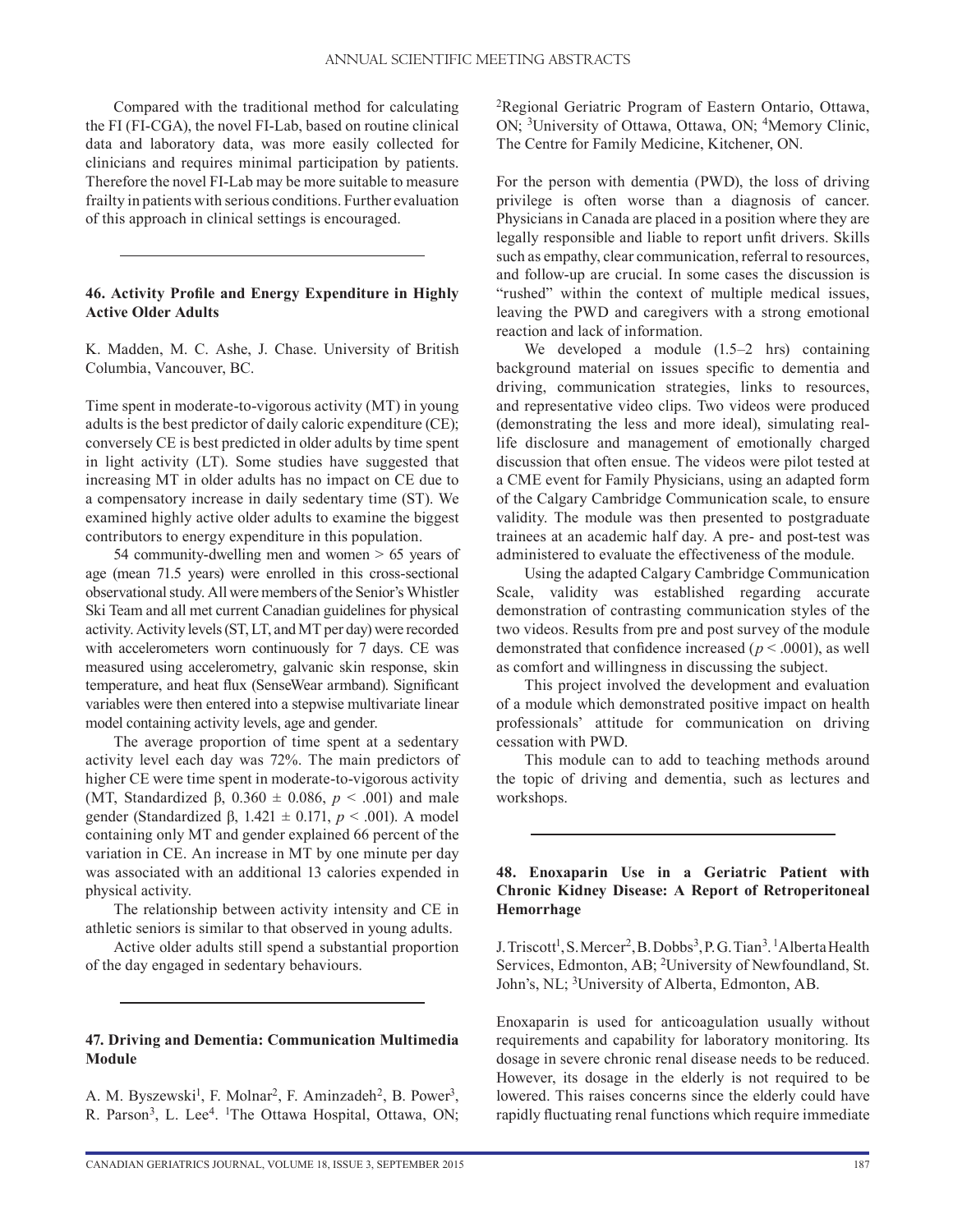adjustments in drug dosage. We will report a case of spontaneous retroperitoneal hemorrhage in an elderly on dose-appropriate enoxaparin.

*Case Report:* An 81-year-old lady with chronic renal failure was admitted for diagnostics on falls/pain. She also had a pulmonary embolism four months prior to admission for which she had been treated and maintained on enoxaparin (1 mg/kg subcutaneously b.i.d.). Her other medications included aspirin. On admission, her laboratory results were consistent with chronic renal failure and anemia. During hospitalization, she developed vomiting, diarrhea, and melena. Abdominal CT scan showed a large retroperitoneal hematoma. We aggressively managed the ensuing hypotension and acute renal failure. We also discontinued enoxaparin and aspirin. Supportive care was provided in the intensive care unit until her renal function recovered.

Low-molecular-weight heparin (LMWH; e.g., enoxaparin) is frequently prescribed in geriatric patients. It is preferred over unfractionated heparin because LMWH does not need coagulation monitoring, is administered with ease, and is associated with decreased hospitalization cost. However, the use of enoxaparin in the elderly population poses some safety concerns. When the elderly patient is stable, enoxaparin dosing could be maximally effective; but the same dosing could rapidly become harmful when kidney function deteriorates. With vigilance, the dose could be decreased immediately during compromised renal functions; however, the risk of thrombosis would consequently increase.

The safety of enoxaparin in the elderly needs to be established.

# **49. Automatic Self-Transcending Meditation Improves Heart Rate Variability in Late-Life Depression**

A. Arena<sup>1</sup>, P. Maldeniya<sup>1</sup>, E. Ionson<sup>1</sup>, A.M. Burhan<sup>1</sup>, S. Wetmore<sup>1</sup>, A. Vasudev<sup>1</sup>, R. Newman<sup>2</sup>. <sup>1</sup>University of Western Ontario, London, ON, Canada; 2Art of Living Foundation, Santa Barbara, CA, USA.

Current estimates of the prevalence of late-life depression (LLD) in Canada have been found to be as high as 16% and are expected to increase further as we face a more aged population. Evidence has shown that LLD is associated with a three-fold increased risk of cardiovascular disease, which may be mediated by autonomic dysfunction. Further complicating this relationship is the adverse effect some antidepressants have on autonomic tone. Therefore the aim of this study is to assess the cardiovascular benefits of a category of meditation referred to as automatic self-transcending meditation (ASTM) in LLD.

We present preliminary results  $(N = 20)$  from an ongoing single-centre, single-blind, longitudinal RCT assessing the effects of a 12-week augmentation program of ASTM vs. treatment as usual (TAU) on heart rate variability (HRV), an autonomic parameter. Participants between 60 and 85 years of age with an Axis I diagnosis of mild to moderate LLD were randomized to the ASTM  $(N = 9)$  or TAU  $(N = 11)$  study arms. ASTM training was administered on four consecutive days (2hrs/day), followed by weekly 1hr follow up sessions for 11 subsequent weeks. ECGs were completed at baseline (week 0) and postintervention (week 12).

Thus far, the findings are promising; although only approaching significance at the current sample size, paired *t*-tests identify improvements in low-frequency HRV with ASTM training ( $p = .06$ ) as compared to TAU ( $p = .6$ ). These preliminary results suggest that ASTM may improve autonomic tone in LLD.

The study is ongoing (target  $N = 96$ ) and will require further analysis.

If the results continue to show the effectiveness of ASTM in improving autonomic parameters, such a treatment could be readily adapted into routine clinical care.

# **50. Quality Assurance in the Diagnosis of Dementia: Essential Physical Examination Components**

G.A.W. Heckman<sup>1</sup>, P. Stolee<sup>1</sup>, V. Boscart<sup>2</sup>, L.M. Hillier<sup>3</sup>, L. Lee<sup>4</sup>, F. J. Molnar<sup>5</sup>, D. Seitz<sup>6</sup>. <sup>1</sup>University of Waterloo, Waterloo, ON; <sup>2</sup>Conestoga College, Kitchener, ON; <sup>3</sup>St. Joseph's Health Care London, London, ON; 4Centre for Family Medicine Family Health Team, Kitchener, ON; 5Regional Geriatric Program of Eastern Ontario, Ottawa, ON; 6Queen's University, Kingston, ON.

Primary care memory clinics (PCMCs) are being established in Ontario to enhance system capacity for dementia care and efficient integration with specialized services. Preliminary evaluations are favourable, though variability in documentation of the physical examination (PE) suggests the need for Quality Indicators (QI) specific to this domain. While dementia diagnostic guidelines recommend PE, opinion varies regarding which manoeuvres are essential.

PCMC physicians and affiliated specialists were surveyed to rate the importance of PE manoeuvres as essential, discretionary, or unnecessary to the diagnostic process. Participants were asked to identify who should perform specific PE manoeuvers.

Ninety surveys were completed (78/112 PCMC physicians, 9/23 specialists, and 3 unspecified). Most considered the assessment of orthostatic vital signs as essential and the responsibility of allied health professionals.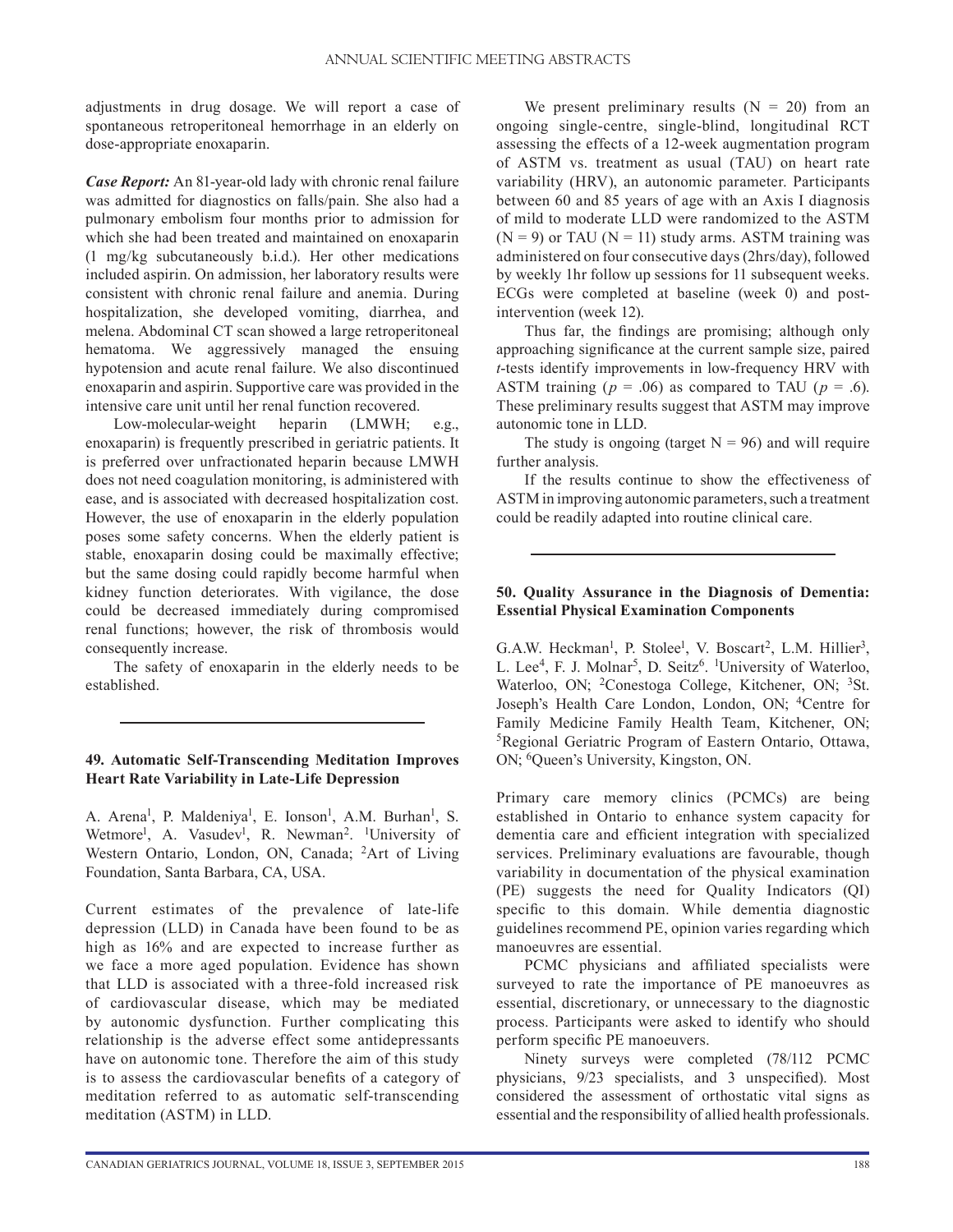Assessment of nutritional state and hygiene was deemed essential and the responsibility of referring or PCMC physicians. General PE manoeuvers were considered discretionary or unnecessary, and the responsibility of referring physicians. Gait assessments was considered essential. Specialists were significantly more likely than PCMC physicians to consider examination for facial asymmetry, extra-ocular movements, and pyramidal and extrapyramidal signs as essential. General PE was considered the purview of the referring physician. Specialists considered most neurological examination manoeuvres the purview of PCMC physicians, who generally considered these the responsibility of referring physicians. Time constraints were cited as important barriers to PE.

This study identified PE manoeuvers considered important to the assessment of patients referred to a PCMC.

A tiered approach to the PE of patients seen in PCMCs may be warranted, based on a shared understanding of roles and responsibilities of clinicians involved, and considering potential training requirements.

# **51. The Geriatric Certificate Program: Building a Competent Workforce to Meet the Needs of the Aging Population**

S. Marr<sup>1</sup>, A. Patel<sup>2</sup>, D. Jewell<sup>3</sup>, L. M. Hillier<sup>4</sup>. <sup>1</sup>McMaster University, Hamilton, ON; 2Regional Geriatric Program Central, Hamilton, ON; 3Regional Geriatric Program and Juravinski Research Centre, Hamilton, ON; 4St. Joseph's Health Care London, London, ON.

Geriatrics is an increasingly challenging field of practice in which there are limited opportunities for continuing education. The Geriatric Certificate Program was developed for practising regulated and unregulated health-care providers to build capacity related to geriatric assessment, behaviour management, and geriatric best practices. This study provides a preliminary evaluation of this program, examining impact on self-reported changes in knowledge, skills, and competence.

All graduates completed an on-line evaluation survey upon completing program requirements.

A total of 189 individuals are registered in the program, including nurses (30%), allied health professionals (19%), other regulated professionals (7%), unregulated health professionals (19%), and physicians (3%). Twenty individuals have graduated to date; 16 completed a survey. Mean ratings (5-point scale) reflect that the program was very relevant to clinical practice  $(4.1 \pm .72)$  and very useful in enhancing clinical practice  $(4.1 \pm .62)$ . The majority of graduates (75%) reported that they are now more competent and more comfortable in providing geriatric care; 94% reported that the quality of care they provide has improved (69%, "much improved"; 25% "improved"). The program impacted the acquisition of new knowledge (81%) and skills (75%) "very much" or "to a great extent." Self-reported knowledge transfer included increased use of standardized tools, use of evidence-based strategies for managing responsive behaviours, and more comprehensive care planning. Program and travel costs in the absence of financial support from employers was identified as challenge.

This program provides a significant opportunity for increasing capacity in core competencies to advance the use of best practices for geriatric care across disciplines.

This program will develop a workforce that is better prepared and supported to meet the needs of the aging population.

# **52. Development of a Clinical Tool for the Detection of Hypovitaminosis D Among Community-Dwelling Older Adults**

C. Annweiler, A. Kabeshova, B. Fantino, O. Beauchet. University of Angers, Angers, France.

Universal vitamin D supplementation is not desirable. The determination of serum vitamin D status remains yet much more expensive than corrective supplementation. To rationalize health costs, our objective was to develop and to test a clinical diagnostic tool for the identification of older community-dwellers with hypovitaminosis D without using a blood test.

A total of 1,924 community-dwelling volunteers aged  $\geq$  65 years without vitamin D supplements were recruited in this cross-sectional study. A set of clinical variables (age, gender, living alone, individual deprivation, body mass index, undernutrition, polymorbidity, number of drugs used daily, psychoactive drugs, biphosphonates, strontium, calcium supplements, falls, fear of falling, vertebral fractures, Timed Up&Go test, walking aids, lower-limb proprioception, handgrip strength, visual acuity, wearing glasses, cognitive disorders, sad mood) was recorded from standardized questionnaires and medical examination at the time of serum 25-hydroxyvitamin D(25OHD) measurement. Hypovitaminosis D was defined as serum 25OHD ≤  $75$ nmol/L,  $\leq 50$ nmol/L or  $\leq 25$ nmol/L. The whole sample was separated into training and testing subsets to design, validate and test an artificial neural network (multilayer perceptron, MLP).

In total, 1,729 participants (89.9%) had 250HD  $\leq$ 75nmol/L, 1,288 (66.9%) had  $25OHD \leq 50$ nmol/L, and 525  $(27.2\%)$  had  $25OHD \leq 25nmol/L$ . MLP using 16 clinical variables was able to diagnose hypovitaminosis  $D \le 75$ nmol/L with accuracy =  $96.3\%$ , area under curve (AUC) = 0.938, and  $\kappa$  = 79.3 indicating almost perfect agreement. It was also able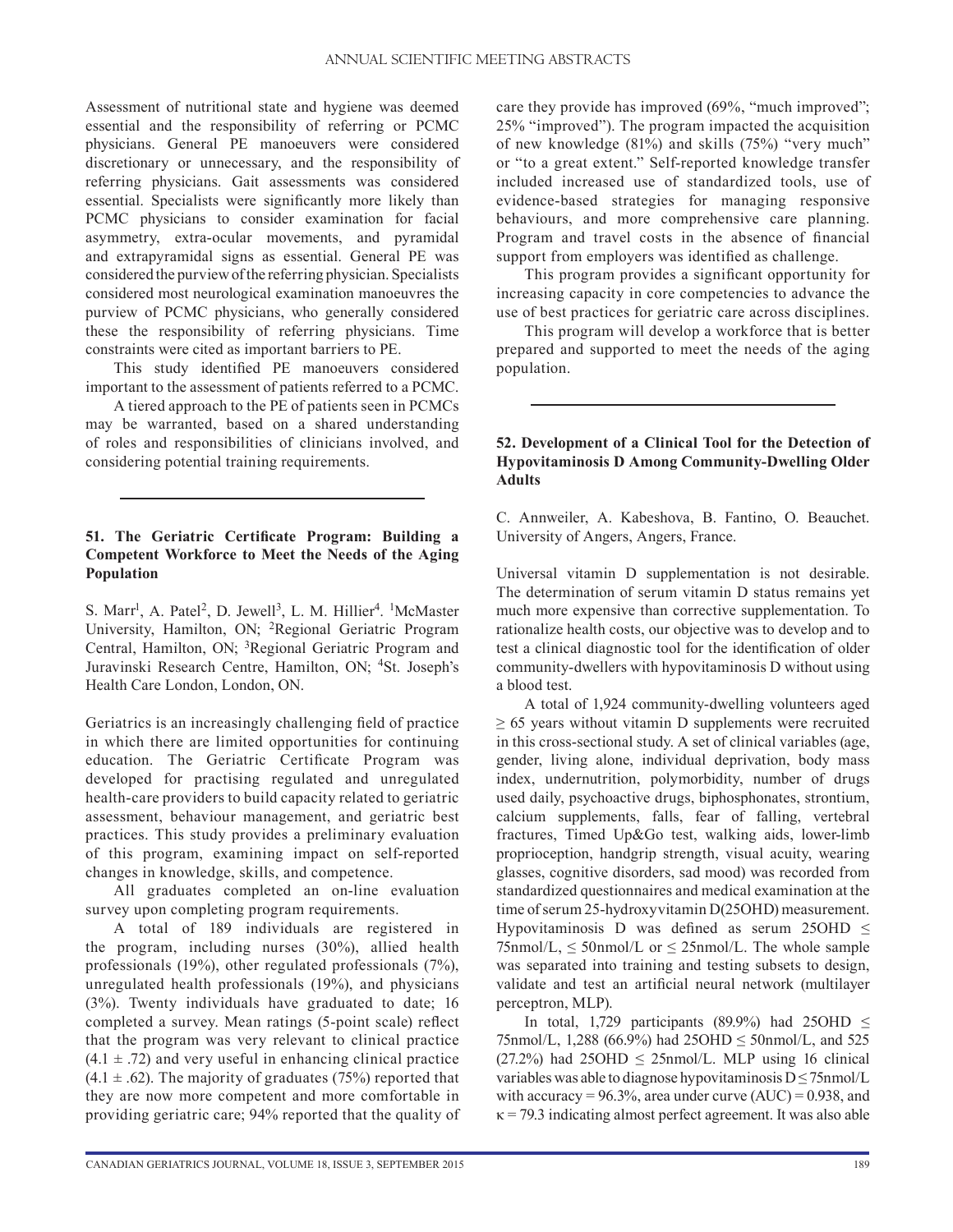to diagnose hypovitaminosis  $D \leq 50$ nmol/L with accuracy = 81.5, AUC = 0.867 and  $\kappa$  = 57.8 (moderate agreement); and hypovitaminosis  $D \le 25$ nmol/L with accuracy = 82.5, AUC = 0.385 and  $\kappa$  = 55.0 (moderate agreement).

We developed an algorithm able to detect, from 16 clinical variables, hypovitaminosis D with almost perfect agreement among older community-dwellers taking no vitamin D supplements.

Such an inexpensive tool will undoubtedly help clinicians in decisions to supplement their patients without routinely resorting to an expensive blood test.

# **53. Engaging Patients and Caregivers in the Prevention and Detection of Delirium in the Community**

M. De Luca<sup>1</sup>, L. Mallet<sup>1</sup>, S. Sereda<sup>2</sup>. <sup>1</sup>Université de Montréal, Montreal, QC; 2MUHC-Royal Victoria Hospital, Montreal, QC.

Although delirium is a common and serious geriatric syndrome among the elderly, it is often unrecognized. Prevalence of delirium in community-dwelling older adults over 85 years of age is approximately 14%. The goal of this pilot study was to increase knowledge of delirium in community-dwelling elderly and their caregivers.

Multiple strategies were used in the aim of increasing knowledge on delirium. First, an educational pamphlet was developed and made available to elderly persons and their families. In addition, a 20-minute PowerPoint presentation was presented to small groups, with follow-up discussion. A pre and post test measuring knowledge levels was administered in order to measure impact. A brief survey was also conducted to obtain feedback on the quality and understanding of the content.

A total of three presentations were given with 16 participants, mean age of 53 years. A total of 12 questions were administered in the pre and post test questionnaire. Overall, participants scored higher on the post test. Feedback from participants revealed that they found the presentation and pamphlet useful in learning about delirium, especially since many participants had no previous knowledge on the subject.

The pilot study revealed that community-dwelling elders and their caregivers were not familiar with delirium. They described gaining valuable knowledge and felt the teaching methods were helpful. To further our understanding of the impact of these interventions, this pilot project will be continued in the community by 4th year pharmacy stduents with a larger group of participants.

The results support the need for education among family members and caregivers in the community setting. Focus should be on the prevention, identification, and management of delirium.

# **54. Presentation of a Newly Developed Visual Acuity Screening Tool for Older Institutionalized Seniors with Dementia**

H. Kergoat, C. Law, S. Chriqui, M.-J. Kergoat, B.-S. Leclerc. Université de Montréal et Institut universitaire de gériatrie de Montréal, Montreal, QC.

Our recent data have shown that eyecare services offered to older institutionalized seniors with dementia are not optimal. We present here the development of a visual acuity (VA) screening tool aimed at improving eyecare services for those individuals.

Some two decades ago, the World Health Organization developed a tool to screen VA in individuals from developing countries. The tool comprised tumbling E's presented on plastic cards. Researchers have since used this tool for screening VA in older institutionalized seniors, including those with dementia, even if it has never been validated in dementia. We have therefore developed a new tool that will be presented at this meeting. Testing is currently being performed in volunteer institutionalized seniors  $\geq 65$  y.o. with cognitive impairment.

The tool has been developed on a retinal-display iPad to provide repeatable, high-resolution, high contrast optotypes. It contains 3 kinds of optotypes (letters, numbers, tumbling E's), 4 symbols per optotype and 3 levels of VA. It allows testing of each eye at 2 working distances and gives the time taken for each test. Each symbol is displayed one at a time in the centre of the screen, from the largest to the smallest one, in a random sequence for each target size.

This new tool is successfully being used in older institutionalized seniors with mild to severe dementia. Its application for that population has therefore been shown feasible. Within a year, we will have collected enough data to determine if the tool is valid for that population.

If the tool is valid, then long-term care units will benefit from a VA screening tool to help determine those residents most needing an oculovisual examination.

# **55. Prevalence of Neuropsychiatric Symptoms in Long-Term-Care Residents with Dementia across the Circadian Cycle**

M. Wilchesky<sup>1</sup>, S. Ballard<sup>1</sup>, B. Gore<sup>1</sup>, O. Lungu<sup>1</sup>, M.-A. Bruneau<sup>2</sup>, P. Voyer<sup>3</sup>, P. Landreville<sup>3</sup>, R. Verreault<sup>3</sup>, E. Kröger<sup>4</sup>, N. Champoux<sup>5</sup>, J. Monette<sup>6</sup>. <sup>1</sup>Donald Berman Maimonides Centre for Research in Aging, Montreal, QC; 2Université de Montréal, Montreal, QC; 3Université Laval, Quebec, QC; 4Centre d'excellence sur le vieillissement de Québec, Quebec, QC; 5Institut Universitaire de Gériatrie de Montréal, Montreal, QC; 6Jewish General Hospital, Montreal, QC.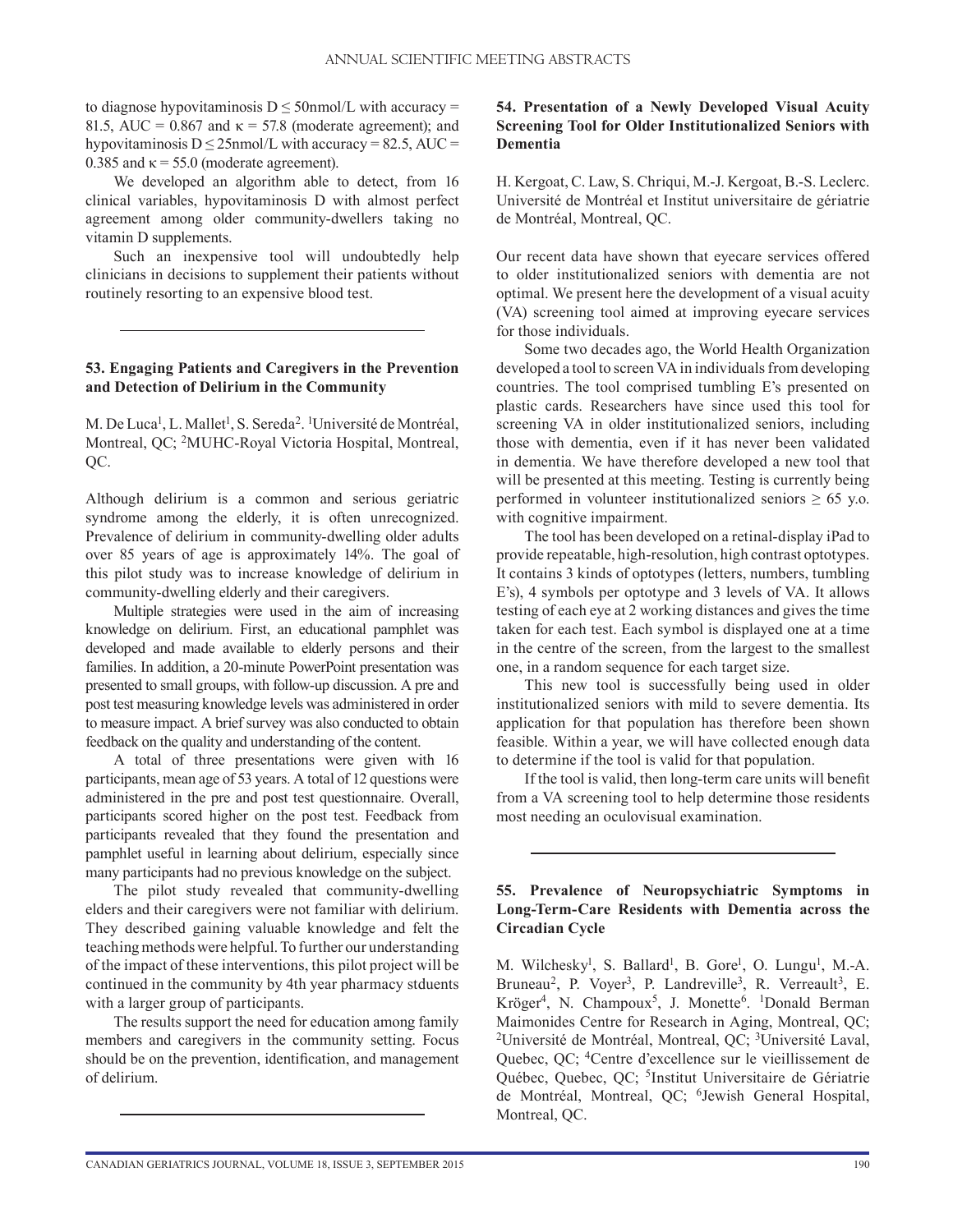Neuropsychiatric symptoms (NPS) are behavioural and non-cognitive manifestations of dementia that are highly prevalent among residents in long-term care (LTC), increasing costs and burden of care for this vulnerable population. A common clinical phenomenon observed among people with dementia is "sundowning syndrome," or the emergence or exacerbation of NPS in the late afternoon, evening, or at night. Very few studies, however, have assessed NPS prevalence in LTC residents with dementia as a function of time of day.

Frequency and severity of NPS were assessed over a 2-week period using the Neuropsychiatric Inventory – Nursing Home version. NPS information for 97 LTC residents with dementia was obtained from frontline nursing staff providing their direct care during the day, evening, and night shifts. A total of 238 staff interviews were conducted, and complete triad data (across all shifts) was obtained for 59 residents.

NPS prevalence was 66.1%, 71.2%, and 42.4% during day, evening, and night, respectively.

Agitation/aggression and irritability were the most prevalent symptoms, even after accounting for sleep dysregulation. The percentage of residents exhibiting more than four NPS increased significantly from 13.6% (day) to 20.34% (evening) ( $p < .01$ ), suggesting the presence of sundowning syndrome. Although depression was prevalent in about 15% of residents at all times of day, its presence was significantly associated with anxiety (all times), aggression/ agitation (day and evening), irritability (day), and delusions and hallucinations (night).

Sundowning syndrome manifests itself as an increase in the number of NPS observed within a given resident rather than as an increase in overall NPS prevalence. Depression is strongly associated with multiple NPS.

Our results highlight the importance of considering time of day when evaluating NPS in LTC residents.

#### **56. A Cohort of Alzheimer Disease and Dementia Cases from Quebec Administrative Data: Prevalence and Incidence between 1998 and 2012**

E. Kröger<sup>1</sup>, R. J. Laforce<sup>1</sup>, L. Rochette<sup>2</sup>, É. Pelletier<sup>2</sup>, V. Émond<sup>2</sup>, C. Bocti<sup>3</sup>. <sup>1</sup>Université Laval, Quebec, QC; <sup>2</sup>INSPQ, Quebec, QC; 3Université de Sherbrooke, Sherbrooke, QC.

In 2011, Alzheimer's disease (AD) and dementia affected 747,000 Canadian seniors (65+). Estimates of the prevalence or incidence of dementia are frequently based on the Canadian Study of Health and Aging (CSHA, 1991–2001). However, administrative data are increasingly used for the surveillance of chronic diseases, including AD/dementia, and may add new insight into care trajectories. The present study identified a Quebec cohort of AD/dementia cases using linked health administrative data.

This study used data linked at the Institut national de santé publique du Québec provided from 3 sources: 1) the RAMQ medical and pharmaceutical services and the registered users' files, 2) the MED-ECHO hospital discharge file and 3) the death registry. AD/dementia cases were identified using three definitions with different combinations of ICD dementia-related diagnostic codes from physicians or hospital discharge, with or without pharmacy claims for 4 dementia medications. Two of these definitions were validated by the Public Health Agency of Canada and one will be used for further surveilance. Estimates were age-standardized.

The study included 1.3 million persons aged 65+. In 2011–12, 6.8% to 10% among them were identified as cases, depending on the definition. Prevalence was 15% to 18% higher among women than men and rose exponentially in older age groups. About 1% to 2.5% of persons aged 65 to 69 years were identified as cases, compared to 27% to 35% for people 85+ years. Incidence rates varied between 16.5 and 21.7 per 1,000 person-years depending on the case definition. In this study, highest incidence rates were measured in 2006–07 for all case definitions.

In Quebec data, physician claims were the main source for case ascertainment, followed by hospital data. The observed measures of prevalence and incidence are below those that can be extrapolated from the CSHA and Canadian demographics, possibly due to underreporting in administrative data. Different data sources for incidence and prevalence estimates are used in Canada and their interpretation can be challenging.

Ongoing surveillance from health administrative data in Quebec is feasible and useful for research, policy, and program guidance.

## **57. Potentially Inappropriate Medication Use in the Elderly: A 2-Year Review of Comprehensive Geriatric Assessments**

E. Elghol, L. Charles, B. Dobbs, O. Babenko, J. Triscott, P. G. Tian. University of Alberta, Edmonton, AB.

Certain drugs have been linked to adverse events and poor outcomes in the elderly. These drugs, called Potentially Inappropriate Medications (PIM) by the American Geriatrics Society, should be avoided in the elderly population, through treatment with safer drugs and/or nondrug approaches. In this study, we will determine the (1) prevalence of PIM use among patients referred for comprehensive geriatric assessments; (2) most common PIMs used; (3) extent comprehensive geriatric assessments addressed PIM use.

*Design:* This was a cross-sectional study involving chart reviews of 200 patients (65 years and older) seen for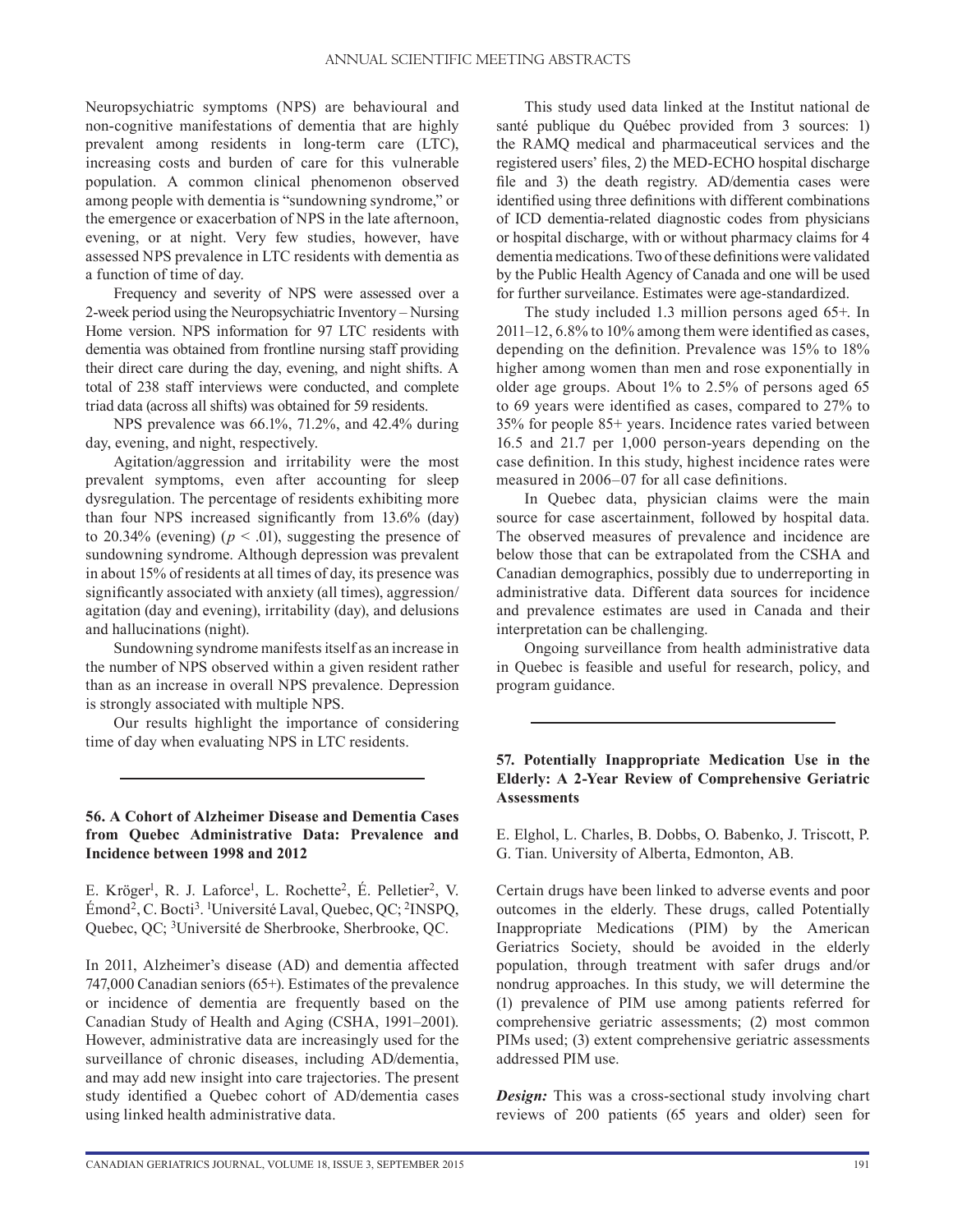Comprehensive Geriatric Assessments at the Glenrose Rehabilitation Hospital in 2012–2013.

*Procedure:* We reviewed the use of PIMs, as defined by the 2012 American Geriatrics Society Updated Beers Criteria. Specifically, we noted the use of Medications to Avoid in Older Adults Regardless of Disease or Conditions (Group 1) and Medications Considered Potentially Inappropriate When Used in Older Adults with Certain Diseases or Syndromes (Group 2).

The patients had a mean age of  $79 \pm 8$  years. The prevalence of PIM use was  $49.5\%$  (N = 98). For Group-1 medications,  $45.5\%$  (N = 91) of patients used at least one PIM. For Group-2 medications,  $31\%$  (N = 62) of patients used at least one PIM. The most common Group-1 PIMs used were Zopiclone, Benzodiazepines, and pain medications. The most common Group-2 PIMs used were Benzodiazepines, Zopiclone and Selective Serotonin Reuptake Inhibitors. Of the 98 patients who used PIMs, 48%  $(N = 47)$  had their medications stopped, tapered, adjusted, decreased, or reviewed as a result of Comprehensive Geriatric Assessments.

The 2012 Beers Criteria is a useful guideline for safe drug use and monitoring in the elderly.

PIM use in the elderly is common and needs to be addressed.

# **58. Implementation of Capacity-Building Strategies in Long-Term Care to Reduce Potentially Preventable Emergency Department Visits**

G. Naglie, A. Uy, M. Hohmann, A. Berall, A. M. Shin, J. Goodhand, C. Anderson, P. Katz, J. Karuza. Baycrest Health Sciences, Toronto, ON.

Long-term care (LTC) residents have high acute-care utilization rates and face elevated risks when transitioning between LTC and acute care. The objective of this study was to evaluate the initial implementation of components of the Interventions to Reduce Acute Care Transfers (INTERACT) program as part of an innovative strategy to improve the capacity of staff to handle acute change in LTC residents and reduce potentially preventable emergency department (ED) visits and hospitalizations from Baycrest.

INTERACT is a quality improvement program to improve the identification, evaluation and communication of changes in LTC residents' status. The initial implementation methods included primarily education and reminders. The evaluation used a mixed-methods approach including electronic health record reviews, audits of communication tools, tracking of ED visit and hospitalization rates, and surveys and focus groups.

Preliminary findings reveal that initial implementation methods have not resulted in sustained changes in practice. Survey data collected at the onset of implementation indicated that one-third of the LTC units were in the precontemplation phase of change and two-thirds of the units were in the contemplation phase of change. Focus group data from point of care staff noted that the communication tools were too time-consuming and did not facilitate the preferred communication. In addition, multiple barriers have been encountered in measuring potentially preventable ED visits and hospitalizations.

Our findings indicate that education and reminders alone are not sufficient for implementing sustained changes in practice related to better identifying and managing changes in status in LTC residents.

To ensure greater success in implementing capacity building strategies in LTC, future efforts will focus on driving forces for change such as urgency for change, aligning with organizational systems and strategies, and committed change agents.

## **59. An Interdisciplinary Nursing Home Intervention to Reduce Inappropriate Medication Use Among Residents with Severe Dementia: OptimaMed**

E. Kröger<sup>1</sup>, P. Voyer<sup>1</sup>, M. Morin<sup>1</sup>, A. Giguère<sup>1</sup>, M. Aubin<sup>1</sup>, P. Durand<sup>1</sup>, M. Wilchesky<sup>2</sup>, J. Monette<sup>2</sup>, N. Champoux<sup>3</sup>, M. Arcand<sup>4</sup>. <sup>1</sup>Université Laval, Quebec, QC; <sup>2</sup>McGill University, Montreal, QC; 3Université de Montréal, Montreal, QC; 4Université de Sherbrooke, Sherbrooke, QC.

Nursing home (NH) residents with severe dementia often receive multiple medications. With disease progression care goals shift from curative or preventive to comfort care and consequently medications have to be reviewed, adjusted, or discontinued, because of reduced life-expectancy or changes in their harm-benefit ratio. Few studies evaluated interventions to achieve this goal. The objective of this pilot study was to evaluate the feasibility of an inter-professional intervention to optimise medication use in NH residents with severe dementia.

Based on a literature review and a multidisciplinary Delphi panel, lists of mostly, sometimes, or rarely appropriate medications and elements of successful interventions were identified. The lists were tailored for a NH pilot study. Between April and November 2014 a 4-month intervention was led in 3 NH in Quebec, Canada. The families of participating residents received an information leaflet on optimal medication use in severe dementia. Nurses, pharmacists, and physicians of the NH participated in two 90-minute continuous education (CE) sessions. For each participant the pharmacist performed a medication review using the lists and then discussed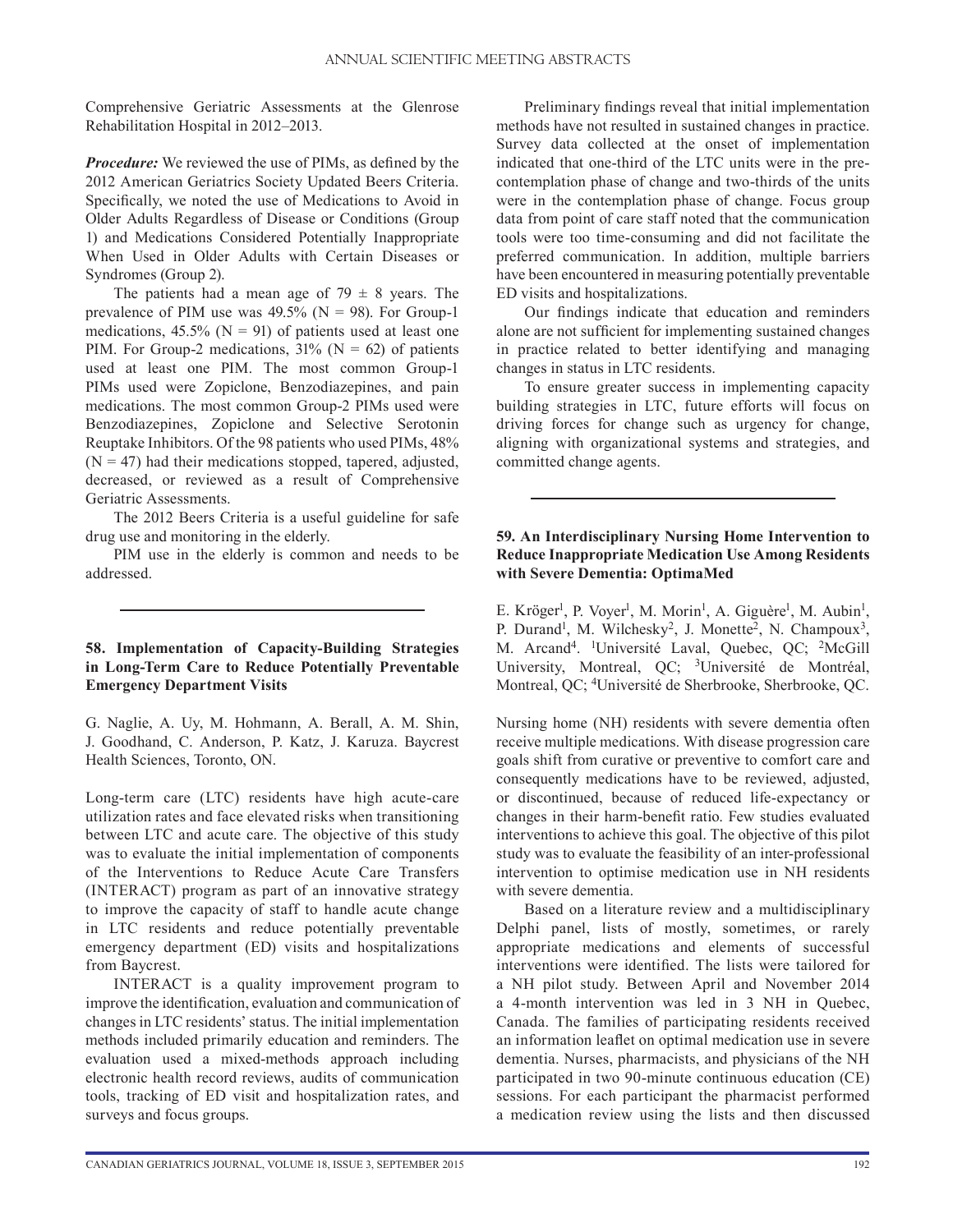recommendations with nurses and physicians. A study nurse observed comfort and agitation levels of participants using the Cohen-Mansfield and the PACSLAC-F scales during the study period.

93 residents were eligible and 48 participated; 7 residents died before or during follow-up and 41 were observed over 4 months. 38 health professionals participated in the CE sessions. Medication lists were well accepted and the study nurse was present at the discussions about medication changes. Families' and health professionals' comments provide opportunities to improve information material and the tailored lists. Some changes in medication use were observed but levels of agitation and comfort did not change noticeably.

An interdisciplinary NH intervention to optimise medication use in residents with severe dementia is feasible. The three NH in Quebec City were interested in opportunities and tools facilitating improved medication use. Results from the pilot study need to be repeated in a larger trial and education or information to families should be a focus of the study.

A literature review and an expert consensus provided the elements for a feasable intervention to optimize medication use. A cluster randomized trial should validate medication outcomes, generalizability, and patient or family outcomes of this intervention.

#### **60. Pilot Study on the Feasibility of Establishing an Intervention Aimed at Preventing Functional Decline of Patients Hospitalized in Geriatric Assessment Units (GAU)**

M.-J. Kergoat<sup>1</sup>, J. Rousseau<sup>1</sup>, P. Nguyen<sup>1</sup>, F. Dubé<sup>1</sup>, M.-È. Ringuet<sup>1</sup>, A. Bolduc<sup>1</sup>, B.-S. Leclerc<sup>2</sup>. <sup>1</sup>Université de Montréal, Montreal, QC; 2CSSS de Bordeaux, Montreal, QC.

*Background:* Programs for preventing functional decline in the elderly hospitalized in acute care facilities are suggested in the literature and in clinical guidebooks. In general, they are poorly detailed and primarily involve physiotherapists. Rehabilitation professionals affiliated with the IUGM GAU have developed a physical reconditioning program (SPRINT) that can be adapted to the functional profile of patients admitted to GAU. This program has 4 different levels and includes ad-lib repetitions of motor activities prescribed after an evaluation of functional capabilities, ranging from transfer to a chair (level 1) to walking (level 4). The program engages the patient and enlists the contribution of medical personnel and natural caregivers with daily interactions with the patient.

*Purpose:* Collect preliminary information on the implementation process of SPRINT in order to determine the conditions necessary for rolling out SPRINT to GAU.

*Methods:* The project, currently under way, will last one year at the IUGM GAU and includes 4 stages: preparation, pre-intervention, intervention, and post-intervention.

*Results:* Amongst the 47 patients admitted to the GAU to date, 18 patients (61% women) accepted to participate. They were aged  $80.5 \pm 8.2$  years, had an MMSE score of  $26.4 \pm 3.4$  and participated in SPRINT for  $19.1 \pm 9.3$  days. Only SPRINT levels 2 and 3 were prescribed to recruited patients. Patients did an average of 0.1 to 4.1 exercises/day. Exercises were done with a nurse (49%), a doctor (21%), or alone by the participant (18%); natural caregivers only participated in 4% of cases.

*Conclustions:* Qualitative data concerning factors that facilitated and perceived barriers will be collected and analysed to facilitate the successful implementation of the intervention.

#### **61. Prescribing Cascade Game for Pharmacy Students**

L. Mallet. University of Montreal, Montreal, QC.

Although associated with adverse drug events in the elderly, prescribing cascades are often not recognized in clinical practice. The objective of this prescribing cascade game was engage students in learning how to prevent, detect, and understand prescribing cascades.

This activity was part of a 3-credit course in the geriatrics pharmacotherapy course at the Faculty of Pharmacy at the University of Montreal. Four different prescribing cascades that were detected in clinical practice were used. Each cascade contained four elements (medication–side effect– medication–side effect). Students were divided into 16 groups with two students per group. Each group selected one card on which one of the elements was written: either the name of a medication, or a side effect. All 16 groups were then asked to work together to reconstruct the four different prescribing cascades. Once all four elements of the four prescribing cascades were identified, they were asked to explain how these cascades took place. A 5-point Liker scale was used to evaluate the perception of the students regarding this activity.

32 students participated in the game. It took 15 minutes for the students to get organized and reconstruct the four prescribing cascades. In general, students appreciated this activity. The majority mentioned that having to find the different element of the cascade raised their awareness concerning the detection of future cascade.

This activity was used to understand, apply, and retain information on prescribing cascades. Students actively participated in this activity. They were able to discover the four different elements of their respective cascade and to explain them using ptharmacokinetics, pharmacology, and pharmacodynamics principles.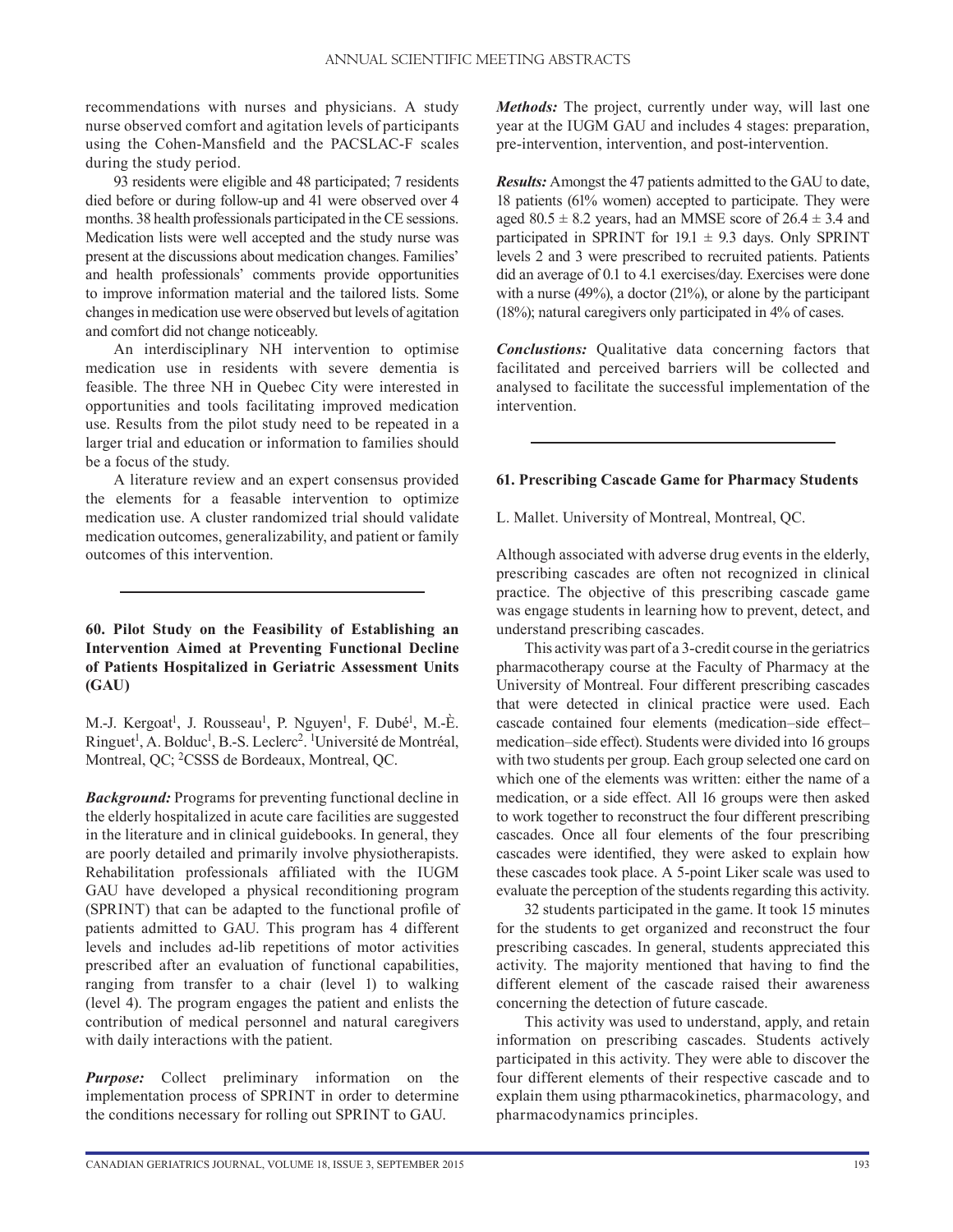The prescribing cascade game was received positively by the students. It will now be part of the geriatrics pharmacotherapy course.

# **62. Tablet Training for Seniors: The iLearn iLive Well Program**

S. Marr<sup>1</sup>, J. Firman<sup>1</sup>, L. Panamsky<sup>1</sup>, P. Cowman<sup>1</sup>, R. Weldrick<sup>1</sup>, J. Waisglass<sup>1</sup> <sup>1</sup>McMaster University, Hamilton, ON; <sup>2</sup>St. Joseph's Health Care London, London, ON; 3Regional Geriatric Program Central, Hamilton, ON; 4Regional Geriatric Program and Juravinski Research Centre, Hamilton, ON.

Internet use among older adults has the potential for significant social and health outcomes. However, few seniorfocused and senior-friendly training opportunities exist. The purpose of this study was to evaluate the feasibility of delivering a senior-friendly tablet training program and its impact on tablet ownership, sustained use, and confidence over time.

Twelve seniors completed the iLearn iLive Well tablet training program (six 2-hour weekly sessions) to teach participants how to operate a tablet including e-mail and internet use; availability and use of apps; and viewing, taking, and sending photographs. Participants completed pre- and post-program surveys, session reaction surveys, and 3-month follow-up interviews to assess sustained use of learned skills.

All of the sessions were well received with most of the sessions being rated as "very good" or "excellent" by over 67% of participants. At follow-up 8 of 11 interviewed participants reported that they had purchased a tablet, 63% reported using it more frequently since the end of the training program, and 88% reported being more confident in their ability to use the tablet in comparison to before the program. As a result of their tablet use, participants reported being in greater contact with friends and family than they would have been otherwise, being better informed of current affairs, being able to access to information more easily, and having a great sense of satisfaction with learning new things. One-to-one mentorship, senior-friendly training manual, learning strategies, environment, and previous computer experience facilitated their tablet learning. Identified learning barriers were mostly program-specific and modifiable.

This senior-focused tablet training program facilitated sustained tablet use.

Future studies will examine the impact of this program on perceived social isolation, loneliness, and attitudes towards computers.

# **63. The Prevalence and Risk factors of Anorexia in the Korean Elderly**

M.-Y. Kim, J.-C. Kim. Seoul Medical Center, Seol, Korea.

Anorexia in the elderly often cause weight loss, therefore it is regarded as a important starting point of frailty syndrome, which is considered as a critical point on the pathway to disability and mortality. Korea is entering an aging society at the fastest speed in the world, but the prevalence and risk factors of anorexia in the Korean elderly have not been investigated.

A total of 170 men and women (30 from nursing homes, 140 from out-patient clinics) older than 60 years were recruited in this study. We evaluated the appetite with a Simplified Nutritional Appetite Questionnaire (SNAQ) and defined the anorexia subjects as those whose SNAQ score was less than 14. We also performed a comprehensive geriatric evaluation including the measurement of anthropometric data; the medical, drug, and social history; cognitive function with the Korean version of the mini mental state examination (K-MMSE); activity of daily living (ADL); the Geriatric depression scale (GDS); and the Mini-nutritional assessment (MNA).

The prevalence of anorexia was 50% in nursing home residents and 45% in ambulatory elderly patients. Comparing with non-anorexic subjects, the anorexic subjects showed lower K-MMSE score  $(24.7 \pm 5.33 \text{ vs }$  $26.4 \pm 4.01$ , p = .026) and MNA score (10.2  $\pm$  2.90 vs 11.4  $\pm$  2.59, p = .004) and more frequently expressed gastrointestinal symptom such as diarrhea (8.0% vs 1.1%,  $p = .046$ ). We could not show statistical significant relationship between the anorexia and body mass index, calf circumference, Cumulative Illness Rating Scale, the number of medications, ADL and GDS score, residual teeth number and social support factors. Logistic regression analyses showed that the MMSE score was independently related to the anorexia ( $p = .005$ ).

The prevalence of anorexia in our study was higher than the results in the other countries, and this result may be due to the high prevalence of polypharmacy. The average number of medications in this study was  $4.9 \pm$ 3.70. Because the study population was not selected by random sampling, the results of this study could not represent the anorexia prevalence of the general Korean elderly population.

We showed a high prevalence of anorexia in the Korean elderly. Because the SNAQ is regarded as the early detection tool of malnutrition and weight loss, further prospective studies are essential to determine the long-term consequences of the anorexia assessed with SNAQ.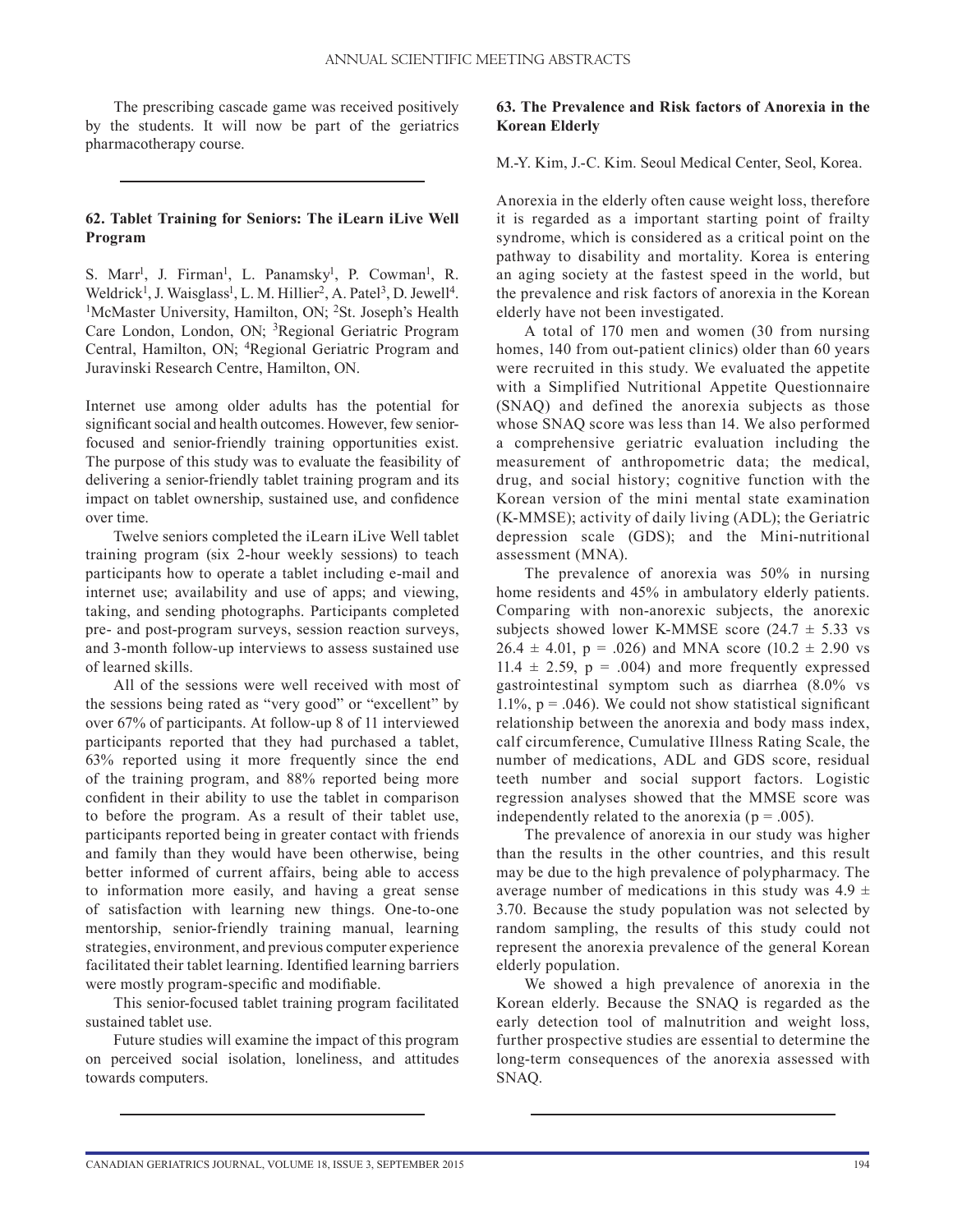# **64. Decision-Making Capacity Assessment (DMCA) Training for Physicians**

L. Charles, J. Parmar, B. Dobbs, S. Bremault-Phillips, O. Babenko, J. Triscott, P. Tian. University of Alberta, Edmonton, AB.

Physicians play a key role in DMCA. However, many do not feel prepared based on their residency training. They, thus, often require additional training once in practice. To address this need, we developed and administered an interactive DMCA Workshop to familiarize physicians with a DMCA model, including concepts of capacity, the protocol, documents, and case studies. In this study, we will determine the effect of the DMCA Workshop on physicians' confidence and comfort with decision-making capacity assessments.

*Design:* This study used a pre-test-post-test design. We administered a questionnaire before and after the Workshop. The questionnaire asked participants to rate their agreement (4-point Likert-type scale) on 15 statements regarding awareness, confidence, and understanding of core concepts of capacity.

*Participants:* All physicians who attended three workshops in 2014.

*Intervention:* A 3-hour DMCA Workshop accredited by the College of Family Physicians Canada.

There were 54 participants with an average age of 47 years. There was a significant improvement ( $p < .001$ , Sign Test) in the post- compared to the pre-workshop ratings for all the items. The highest positive differences were seen for awareness of legislative acts, understanding a trigger, problem-solving techniques, standardized approach, and knowledge and skill-set in regards to capacity assessments. Among the participants, those without prior DMCA training exhibited the largest change in pre- versus post-workshop ratings ( $p < .05$ ).

The results indicate that the information provided in the workshops is valuable for physicians regardless of years worked in the current setting. The pattern of findings provides important feedback on modifications to delivering future workshops.

This study has shown that a DMCA Workshop was effective in training Family Physicians. The next step is to customize the Workshop to Family Physicians' needs.

# **66. RUSHGQ Prescribing Guidelines for Short-Term Geriatric Assessment Units (GAU)**

M.-J. Kergoat<sup>1</sup>, J. Latour<sup>1</sup>, A. Bolduc<sup>2</sup>. <sup>1</sup>Centre Hospitalier de l'Université de Montréal, Montreal, QC; 2Centre de

recherche, Institut universitaire de gériatrie de Montréal, Montreal, QC.

The Regroupement des Unités de Courte Durée Gériatriques et des Services Hospitaliers de gériatrie du Québec (RUSHGQ) is a geriatric community of practice that includes health-care professionals and managers from 51 of the 61 Quebec hospitals with Geriatric Assessment Units (GAU). The RUSHGQ established a work sub-committee composed of doctors and pharmacists throughout Quebec with the purpose of establishing guidelines for medication management in GAU.

Doctors and pharmacists with experience in GAU have prepared, using evidence-based data and consensus decisions, a user guide on appropriate medication management for healthcare professionals in GAU. To date, the covered drug classes are: statins, antihypertensives, direct oral anticoagulants, sedatives/hypnotics, antidepressants/psychotropic drugs, as well as medications for urinary incontinence

Six workgroups composed of GAU doctors and pharmacists were formed to cover each of the themes; each workgroup was headed by a doctor considered by his/her peers to be a theme expert. This iterative work lasted 12 months.

The guidelines begin with a general section detailing pharmacokinetic and pharmacological changes linked to aging, specific precautions and the notion of deprescribing, which must be considered when prescribing medications to patients admitted to GAU. The typical profile of GAU patients has been described in previous work by the RUSHGQ:  $\geq 80$  years old with multiple acute and chronic conditions and polymedicated. Then, specific information sheets are presented which include: (1) a summary of the indications of the medication of interest; (2) usage guidelines adapted to the geriatric population; (3) clinical cases integrating the presented concepts. Appendixes provide complimentary tools.

Prescribing guidelines presently covering 6 different themes were elaborated by expert clinicians in order to maintain/propagate good practices in medication management in GAU.

# **67. Optimizing Bowel Health for Older Adults in the Rehabilitation Setting**

Wanda Kiersnowski, Carol Skanes. University Health Network, Toronto, ON.

The Geriatric Rehabilitation Program at UHN facilitates the transitions of older adults from the acute care setting to home. Participation and progress in rehabilitation is hampered at times by complications related to bowel function. The patient population includes patients with multiple co-morbidities including those with end-stage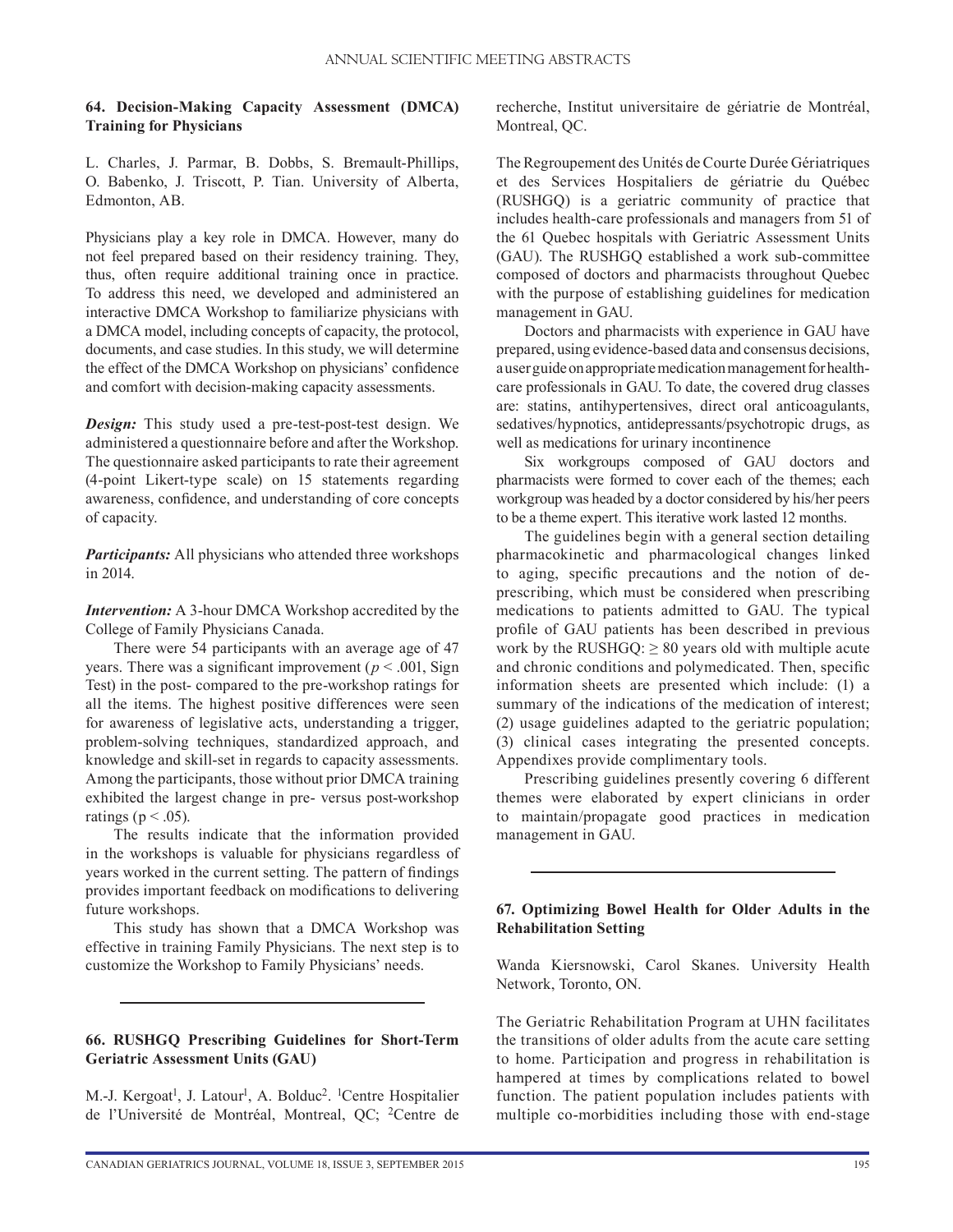renal disease receiving hemodialysis. In order to better understand the prevalence of bowel-related concerns on the unit, a chart audit was conducted revealing approximately fifty percent of the patient population met the criteria for constipation as per the Rome III classification system. A review of current practices on the unit and existing documentation revealed opportunities for improvement.

The unit leadership, consisting of the Clinical Nurse Specialist, Advance Practice Nurse Educator, and Program Service Manager, developed a multi-faceted strategy to enhance the interprofessional team's ability to optimize the bowel health of patients. Components of our strategy included: implementing nursing interventions to enhance healthy bowel function, introducing the Bristol stool chart for assessment, patient education, evaluation of interventions, and team communication as well practice supports at the bedside.

Members of the interprofessional team contributed updates on best practices and participated in educational sessions with the nurses to enrich the dialogue and assist with translation to practice.

Evaluation of this important initiative included auditing documentation, communication at team rounds, and prevalence of constipation post-implementation.

Optimizing Bowel Health was a significant clinical and educational initiative that improved the interprofessional team's ability to monitor, document, and discuss priority concerns related to bowel function. This is especially important in a rehab setting where complications often lead to decreased participation, interruptions in therapy, and decreased quality of life experiences for patients.

The results demonstrated enhanced documentation, interprofessional communication, and reduction in rates of constipation.

#### **68. A Study of the Place-of-Death Preference amongst Chinese Nursing Home Residents in Hong Kong**

N. P. K. Law<sup>1</sup>, K. C. Choi<sup>1</sup>, C. W. H. Chan<sup>1</sup>, J. K.H. Luk<sup>2</sup>.<br><sup>1</sup>The Chinese University of Hong Kong, Hong Kong: <sup>2</sup>Fung. <sup>1</sup>The Chinese University of Hong Kong, Hong Kong; <sup>2</sup>Fung Yiu King Hospital, Hong Kong.

Older people living in nursing homes (NH) in Hong Kong have significant mortality. Their preference of place of death and the factors affecting their decision have not been explored. This study examined the preference of place of death and the predictors in older people living in NH.

A cross-sectional quantitative study by face-to-face interview in 20 NH selected by convenience sampling. A structured questionnaire was employed to collect information about attitudes of older people towards end-oflife (EOL) issues and preferences for place of death. NH residents aged  $\geq 65$  with Abbreviated Mental Test (AMT) Score  $\geq 6$  and ability to communicate in Cantonese were recruited. AMT, Barthel Index (20) and Chinese version of the European Quality of Life-5 Dimensions (EQ - 5D) for quality of life assessment were collected. The attitudes toward EOL issues (AEOLI) were examined using a validated translated questionnaire.

317 NH residents (248 women and 69 men) aged 65 to 99 (mean  $\pm$  SD) 84  $\pm$  6.6 were recruited. Most residents (N = 310, 97.8%) viewed NH as their own home. There were 216 (68.1%) who wished to pass away in NH. NH residents who preferred receiving care in hospital if they were severely ill without hope of recovery were less likely to wish to die in NH (odds 0.49, CI 0.3 to 0.81, p = .005). Those who agreed physician-assisted suicide if they were severely ill without hope of recovery were likely to wish to die in RCHE (odds 1.95, CI 1.07 to 3.56,  $p = .029$ ).

EOL services should be enhanced in NH in Hong Kong. Further studies are recommended to examine the attitudes towards dying in place in family members, NH staff and local public.

Many older Chinese people in Hong Kong viewed NH as their own home. More than two-thirds of NH residents wished to die in NH.

## **69. Is Filial Piety Associated with Suicidal Ideation in a Chinese Aging Population?**

X. Dong. Rush University, Chicago, IL, USA.

Suicidal ideation is a public health issue that has a significant impact at the individual, family, community, and societal levels. This study aimed to examine the association between filial piety and suicidal ideation among U.S. Chinese older adults.

Guided by a community-based participatory research approach, 3,159 community-dwelling Chinese older adults in the Greater Chicago area were interviewed in person 2011–2013. Independent variables were expectations and receipt of filial piety from the older adult's perspective. Dependent variables were suicidal ideation in the last 2 weeks and last 12 months. Logistic regression analyses were performed.

Of the 3,159 participants interviewed, 58.9% were female and the mean age was 72.8 years. After adjusting for age, sex, education, income, medical comorbidities, and depressive symptoms, lower receipt of filial piety was associated with increased risk for 2-week suicidal ideation (OR 1.07, 95% CI 1.03–1.11) and 12-month suicidal ideation (OR 1.07, 95% CI 1.04–1.11). The lowest tertiles of filial piety receipt was associated with greater risk for 2-week suicidal ideation (OR 1.95, 95% CI 1.12–3.38) and 12-month suicidal ideation (OR 2.17, 95% CI 1.35–3.48). However, no statistically significant associations were found between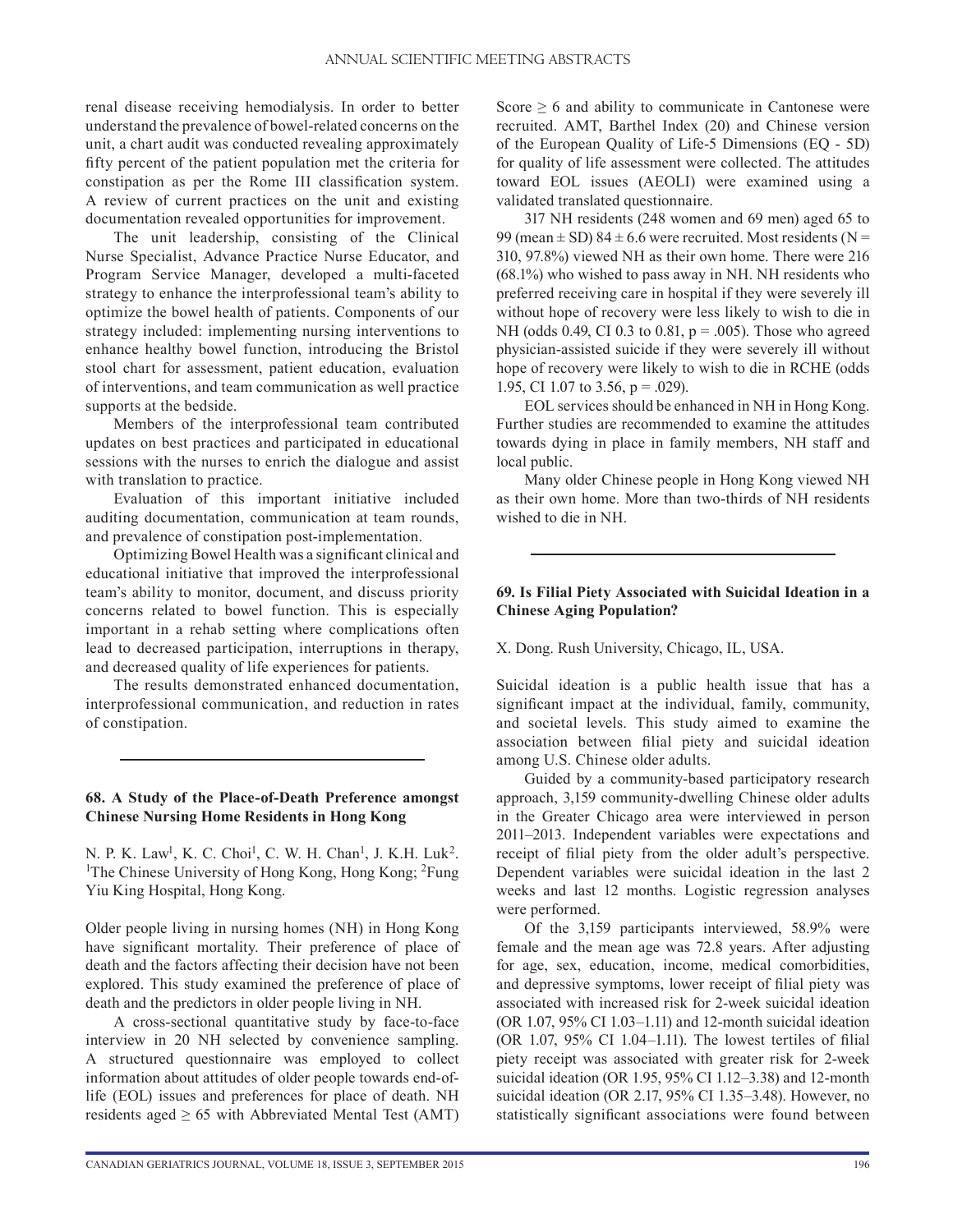filial piety expectations and suicidal ideation in the last 2 weeks or in the last 12 months.

This study suggests that filial piety receipt is an important risk factor for suicidal ideation among U.S. Chinese older adults.

However, future longitudinal studies are needed to quantify the temporal association between filial piety and suicidal ideation.

# **70. The Importance of Not Judging a Book by Its Cover: The Need to Specifically Evaluate Seniors for Sarcopenia**

A. Juby, C. Davis, S. Minimaana, M. Cree. University of Alberta, Edmonton, AB.

Prevalence of sarcopenia increases with age. Sarcopenia is associated with higher rates of drug side effects, hospitalacquired infections and functional decline. Sarcopenia subtypes are defined by the European Working Group of Sarcopenia in Older People (EWGSOP), based on presence/ absence of low muscle mass, plus/minus low muscle strength or low performance.

Participants are independently mobile, communitydwelling seniors. Baseline assessments included dual energy Xray absorptiometry (DXA) body composition (BC) analysis, grip strength (dynamometer), and gait speed (10 metre walk test). BC provided appendicular lean mass/ height2 (aLM/ht2) and percentage body fat. Data evaluated per EWGSOP guidelines. Low grip strength and gait speed, with normal aLM/ht2 were classified as "weak," to differentiate them from normal. Prescaropenics had only low aLM/ht2, sarcopenics had low aLM/ht2 plus one abnormal level in one of the other parameters, and severe sarcopenics had abnormal levels in all parameters. Obesity was defined by DXA BC percentage fat of > 40% (women),  $> 28\%$  (men).

39 participants were evaluated: 32 women, 7 men; average age 75.9 years (67–90); average MoCA 25.5. EWGSOP classification of the 32 women: 9 normal; 2 presarcopenia; 2 presarcopenic obesity; 1 sarcopenia; 1 severe sarcopenia; 1 severe sarcopenic obesity; 3 sarcopenic obesity; 10 obese; 1 normal "weak"; 2 obese "weak." Of the 7 men: 2 normal; 1 sarcopenia; 3 sarcopenic obesity; and 1 obese. The subgroups were comparable for age. Baseline BMI was 27.5 (18.8–37.5) and BMI did not discriminate the body types.

In these independent, highly functioning seniors, there was a surprising diversity of body composition.

BMI alone was of no use in classifying body type. The EWGSOP classification is useful to stratify an outwardly homogenous group of seniors.

# **71. Riding the Silver Tsunami in Primary Care: Optimizing Geriatric Polypharmacy by Implementation of an Automated Medication Review System at the St Michael's Academic Family Health Team**

D. Wang, M. Lam-Antoniades. University of Toronto, Toronto, ON.

Polypharmacy is becoming increasingly prevalent in our aging population, due to the need to treat various disease states that may develop with age. Geriatric polypharmacy has been correlated with a significant patient safety issue, due to its association with higher likelihood of nursing home placements, morbidity, hospitalization, and death. Primary care teams represent the first point of contact, and are well positioned to address this phenomenon. The purpose of this project was to develop an automated medication review process in high-risk patients (defined as those 75 years of age or older and on 7 medications or more) by optimizing collaborative process with a clinical pharmacist and taking advantage of the capabilities of the electronic medical record (EMR).

Patients were identified via a search on the EMR and flagged for a medication review. An optimal process for referral and communication between providers was developed using an iterative approach, taking into consideration feedback from the team members and patient reactions. Data were also collected on the types of pharmacist interventions and the types of medications changed.

We developed a process using electronic messaging and coordinated MD-pharmacist visits. The total number of medications per patient was reduced, and the medications were adjusted based on the current geriatric literature.

Patients were more likely to agree to a face-to-face meeting if the idea was introduced by their regular provider. Co-ordination of pharmacist and MD appointments led to more efficient implementation of pharmacist recommendations. Inferentially, by optimizing polypharmacy, harms of negative clinical outcomes would be reduced.

Using EMR capabilities, a workable and sustainable process for performing geriatric polypharmacy reviews in the primary care setting was developed, and can easily be disseminated to other sites.

#### **72. Painful Non-Healing Wounds in an Elderly Patient: Could It Be Angiosomal?**

C. Ott<sup>1</sup>, A. Moser<sup>1</sup>, G. Papia<sup>2</sup>. <sup>1</sup>Baycrest Hospital, Toronto, ON; 2Sunnybrook Hospital, Toronto, ON.

*Case Report:* 97-year-old female presented with two painful ulcers on her left foot. One of the ulcers was determined to be an osteomyelitis.

CANADIAN GERIATRICS JOURNAL, VOLUME 18, ISSUE 3, SEPTEMBER 2015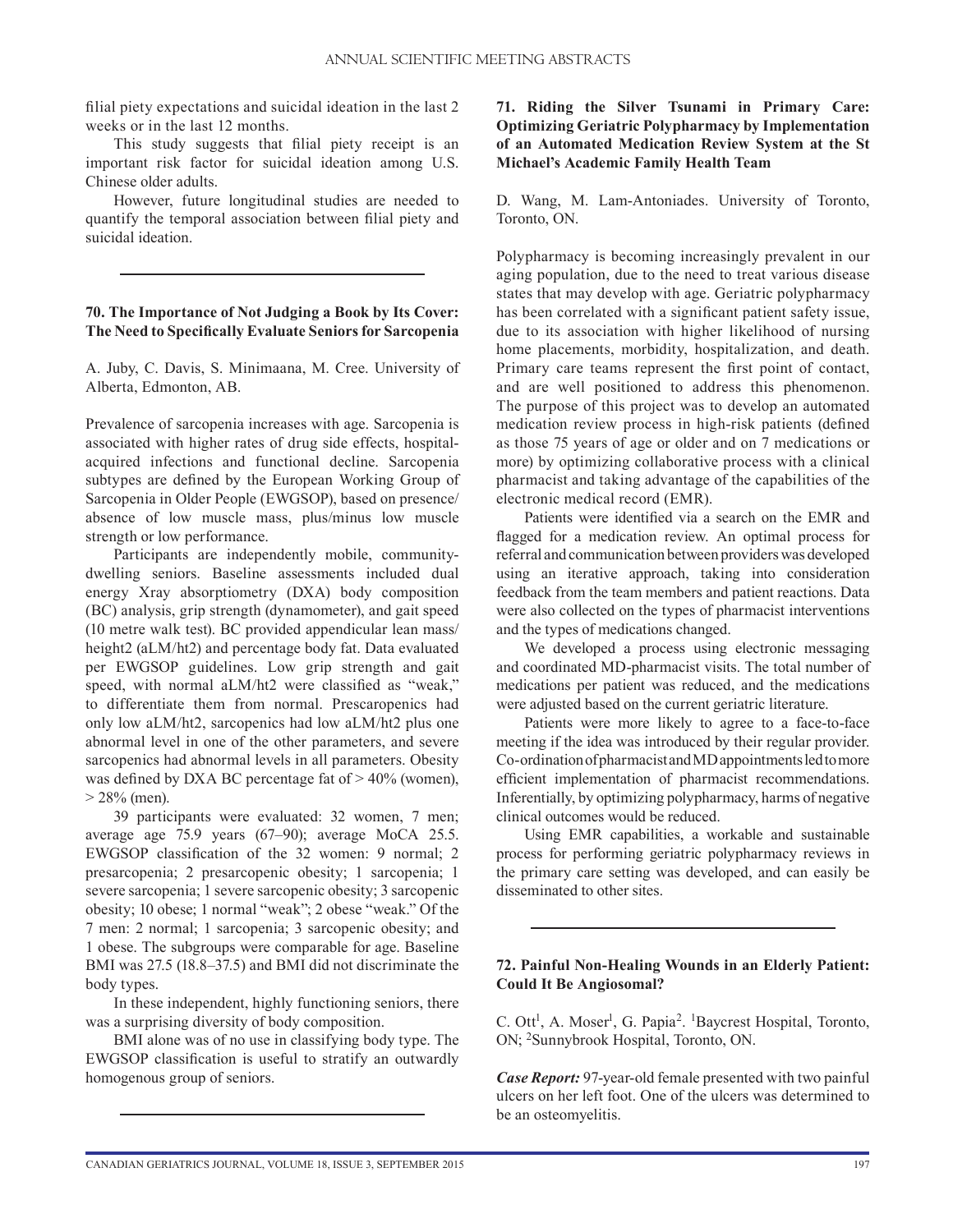3 months into treatment of these non-healing, painful wounds, she developed a third painful wound on her left calf.

Her wounds treated with topical dressings and antibiotics. Pain required multiple opiods with limited success.

Seen by vascular surgery 6 months into treatment. Problem determined to be angiosomal. Treated with angioplasty. Ankle brachial ratio was increased from 0.28 to 0.57. Rapid healing over next few months ensued. Two years later, patient is walking around the nursing home.

Vascular surgery consultation with computed tomography angiogram should be considered earlier in treatment to decrease morbidity, improve quality of life, and lessen pain symptoms.

Advanced age is not a reason to not consider consultation.

#### **73. Geriatric Medically Complex Clinic**

L. Murray, N. Didyk. St. Mary's General Hospital, Kitchener, ON.

St. Mary's General Hospital has been awarded a demonstration project for the development of a Geriatric Medically Complex Clinic (GMCC). BRIDGES, based out of the University of Toronto, has been engaged for project evaluation. Geriatric patients with conditions such as dementia, cognitive decline, delirium, falls, fractures, multiple co-morbidities (CHF, COPD and diabetes), and chronic pain can be compounded by cognitive decline, caregiver stress, frailty, and polypharmacy. When geriatric patients have suboptimal care or are unable to access traditional primary care providers, they will resort to crisis teams and emergency departments (EDs), presenting a significant cost to the health system.

For the ED the GMCC specifically targets those who have suboptimal access/utilization of traditional primary care providers and sees the patient within 72 hours. The GMCC has partnered the community to ensure urgent referrals are also seen within 72 hours.

The GMCC team follows patients through their point of referral (i.e., ED, community, or hospital stay), with the guidance and support of geriatric medicine specialists or primary care practitioner. The team provides a focused comprehensive assessment and targeted inter-professional intervention, intensive case management across the spectrum of care, and facilitation of successful transitional care from hospital to the community. For those who are unable to leave their homes, management of chronic diseases through partnership with Primary Care supports the patient in the community, providing patient-centered care across the continuum.

Through the use of an inter-professional team, patients/ caregivers will have system navigation regarding health-care options, and access to timely community supports/services to manage their health-care needs.

The goal is to improve patient outcomes, access community supports to successfully manage in the community post a hospital interaction, and reduce healthcare costs.

# **74. Evaluation of Family Structure of the Highly Vulnerable Elderly**

M. Terassi, E. S. Rossetti, M. S. Zazzetta, S. C. I. Pavarini, K. Gramani-Say. Universidade Federal de São Carlos, São Carlos, SP, Brazil.

The objective of this study was to evaluate the family composition of elderly caregivers that were identified in the Basic Health Unit localized in an area of high social vulnerability.

Seventy-three elderly caregivers participated in the study. Collection took place from May to October 2014. The genograms were made through interviews in their homes. All ethical principles were observed.

The mean age was 70.35 years (SD  $\pm$  8.5), 58 elderly women and 15 men. Mean education was 2.3 years. We found the average of three people per household and 5.53 children per individual. Most seniors reported normal bonding with family. The average income of the elderly was 0.93 minimum wage and average family income was 2.3 minimum wage.

The genogram is a good tool to investigate characteristics and familial relations, revealing the interviewed's non-verbal language; however, these relationships change over time.

Most of the patients reported normal bonding with family. The genogram has proved an effective tool for assessing the family structure of the elderly in a Basic Health Unit and can be used as a mechanism to improve services planning to this population.

# **75. The Experience of People with Dementia and their Caregivers during Acute Hospitalization**

G. Lemay<sup>1</sup>, L. Garcia<sup>1</sup>, W. B. Dalziel<sup>1</sup>, L. McCleary<sup>2</sup>, N. Drummond<sup>3</sup>. <sup>1</sup>University of Ottawa, Ottawa, ON; <sup>2</sup>Brock University, St. Catharines, ON; 3University of Alberta, Edmonton, AB.

Due to the growing number of individuals suffering from dementia, many will require acute hospital care as other indirectly related conditions appear throughout the course of the disorder. Significant concerns have been raised about the provision of quality care. Understanding their experiences is therefore essential.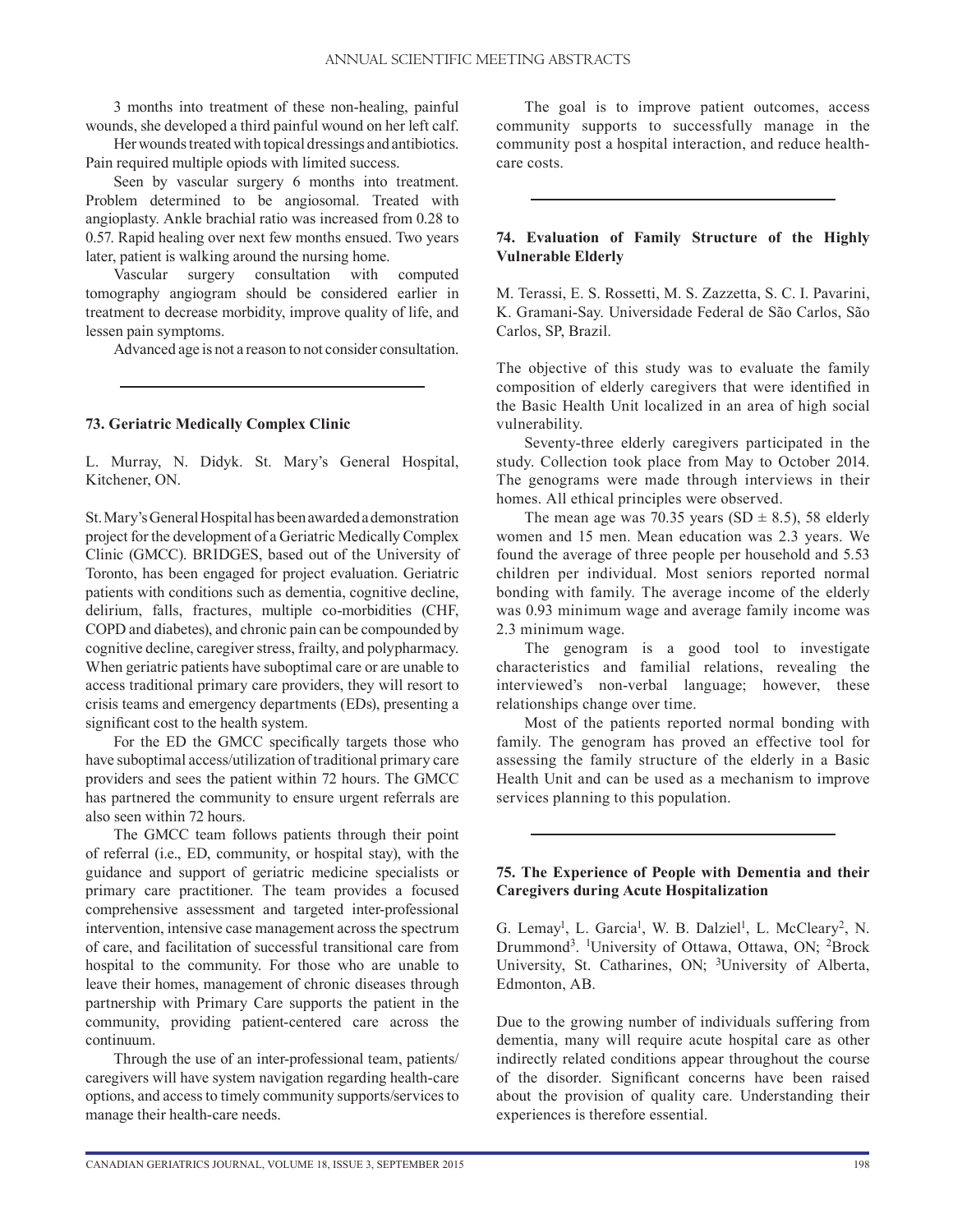As part of a larger-scale study, semi-structured interviews were conducted with caregivers and people with dementia dyads after acute hospitalization. Data were analyzed using qualitative content analysis.

Twenty-nine participants including 25 family caregivers and 4 caregivers/people-with-dementia dyads experienced hospitalization and commented primarily on the negative experience. Despite the importance of caregiver involvement, and evidence of caregiver burden, they commented they were rarely included in care plans and lacked support. Continuity of care was said to be affected by absent communication amongst health-care team members. The acute hospital process and environment were perceived as not supportive of dementia person-centred care principles, with reports of poor staff knowledge and recognition of the disorder.

The three important themes from this study  $-$  the importance of caregivers, communication challenges, and how the processes/environment of the acute hospital is not an ideal place for a person with dementia — raise important issues about care provision. These findings are supported by prior research that states that the acute-care hospital is not adapted to care for people with dementia.

Reports of acute-care hospital experiences of people with dementia and their caregivers provide insights about gaps in care delivery. These findings can influence the development of further initiatives for care improvement.

# **76. Development of the Clinical Evaluation Platform for CIMA-Q**

A. Morinville<sup>1</sup>, J.-M. Villalpando<sup>1</sup>, M.-J. Kergoat<sup>1</sup>, S. Gauthier<sup>2</sup>, H. Chertkow<sup>2</sup>, C. Bocti<sup>3</sup>, L. Verret<sup>4</sup>. <sup>1</sup>Université de Montréal, Montreal, QC; 2McGill University, Montreal, QC; 3Université de Sherbrooke, Sherbrooke, QC; 4Université Laval, Quebec, QC.

The Consortium pour l'identification précoce de la Maladie d'Alzheimer – Québec (CIMA-Q) aims for earlier diagnosis of Alzheimer's disease, before the dementia stage, and to better understand its causes, in order to develop effective therapies and identify at-risk populations. The clinical cohort group adapted or developed clinical assessment tools to evaluate both global and cognitive health status, as well as to identify health and lifestyle related risk factors, both at the start of the study and over time. This questionnaire had to be completed in under 2.5 hours, and needed to be useful to evaluate both healthy and cognitively impaired elderly individuals.

Longitudinal studies of aging and Alzheimer's were consulted as well as Cognition Clinics evaluation tools in order to determine themes that are most commonly assessed. Final selection was made by a team of experts (clinicians from memory clinics across Quebec). Within each topic, most commonly used/best questions and questionnaires were evaluated by the team of experts. When possible, a validated questionnaire was used, in order to make comparisons with other studies possible. Questions were created and adapted if a validated questionnaire could not be found.

Three different tools were created, both in French and in English: (1) a telephone screening interview (15 minutes), (2) a participant evaluation (2.5 hours), and (3) an informant questionnaire (15 minutes). All were piloted in a group of elderly volunteers. Fifteen validated questionnaires are included, such as the MoCA, a telephone MMSE, functional autonomy scales, and a depression scale.

The CIMA-Q clinical assessment tools can be used to evaluate both cognitively-impaired and non-impaired participants.

The inclusion of validated questionnaires should permit comparisons with previous and future longitudinal studies.

## **77. Evidence Base for Yoga and Yoga Therapy with Geriatric Populations**

M. Pearson. International Association of Yoga Therapists, Little Rock, AR.

To provide an evidence base to support the use of safe and appropriate yoga instruction and yoga therapy for an aging population including geriatric and palliative care clients. This presentations will share the benefits of yoga postures, breath work, mindfulness, and meditation on the physiological, biochemical, psychological, and spiritual health and well-being of geriatric populations.

A review of the current research on the benefits of yoga therapy practices for addressing common physical diseases and the effects of sedentary lifestyles for aging populations including geriatric and palliative care patients will be presented.

- Specific recommendations for health concerns  $\&$ conditions such as: Alzheimer's, dementia, COPD (Chronic Obstructive Pulmonary Disease), cardiac rehab, anxiety, depression, cardiovascular disease, chronic lower respiratory disease, diabetes, cancer, injuries from accidents, joint pain, hearing loss, vision impairment
- Integrative care for palliative care patients
- Best practices for geriatric and palliative care patients
- Psychological issues<br>• Spirituality for aging
- Spirituality for aging

The implications of this research for integrating yoga, breathing exercises, laughter yoga, spirituality, mindfulness and meditation into existing geriatric healthcare programs.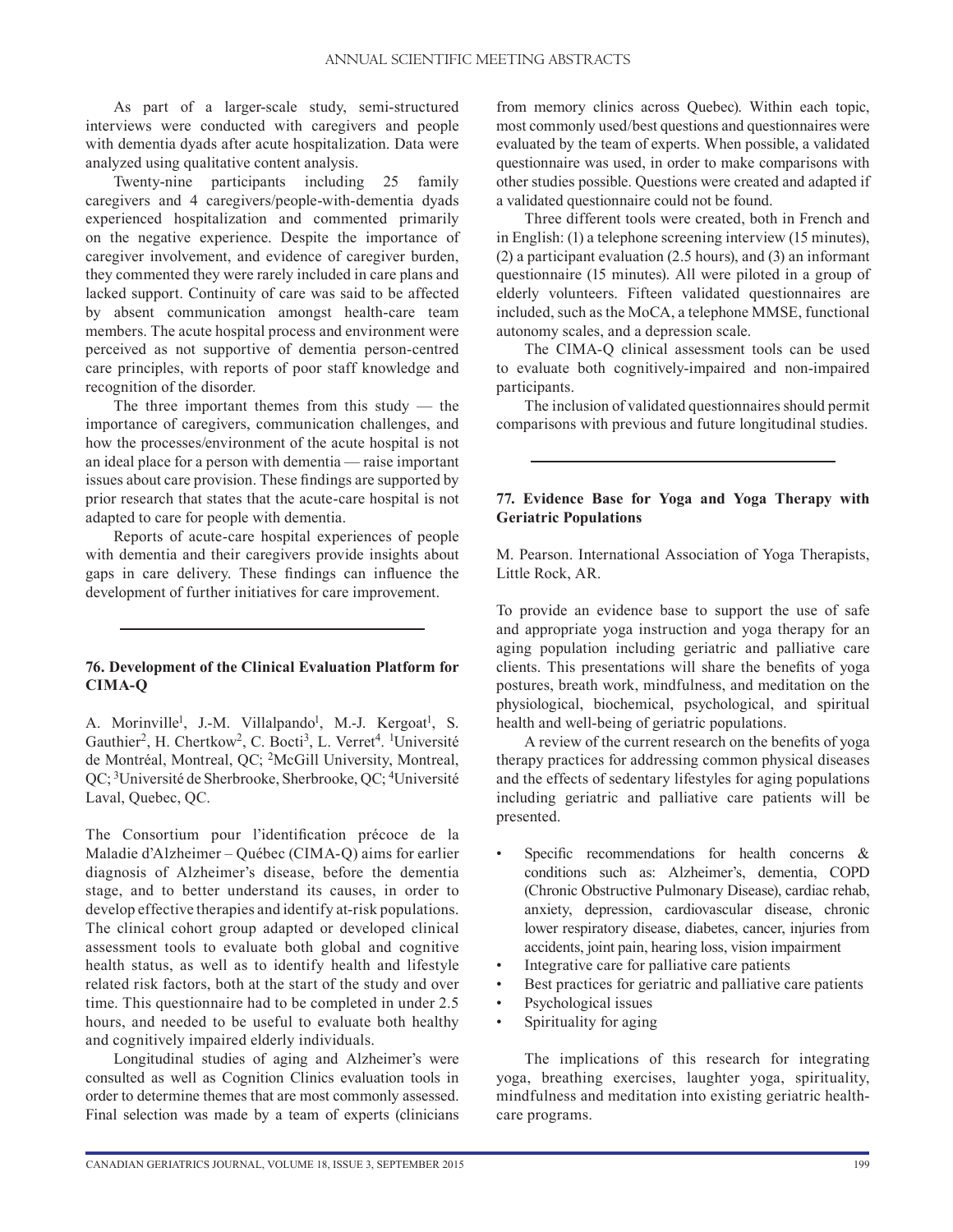The current research provides a strong evidence base for incorporating yoga and yoga therapy into geriatric health and wellness programs to support the aging population in maintaining physical health, biochemical and psychological health, and well-being.

#### **78. Delirium: A Medical Emergency**

S. Tully, R. Sinyi, A. Carroll. University Health Network, Toronto, ON.

The literature indicates that delirium is increasing in incidence in the acute medically ill patient. The prevalence of delirium ranges from 6% to 56% in hospital settings and costs upwards of 17 million dollars/year. There are many risk factors known to contribute to delirium, resulting in the complexity of identifying, assessing, and managing a patient that develops delirium.

Hospital-acquired delirium is a concern for the geriatric population. The evidence states that the development of delirium influences a patient's hospital course, increasing length of stay, and is associated with poor long-term physical functional and cognitive outcomes. Moreover, psychological distress to family and care givers is significant.

Several studies have shown gaps in health-care professionals' knowledge, skills, and comfort regarding management of delirium, including inconsistent use of screening instruments and poor adherence to management protocols. The management can be complex, requiring the collective expertise of the interprofessional team.

To address delirium issues this poster was created to improve understanding of various types of delirium as well as to highlight prevention and management strategies.

Delirium was made a focus at UHN and the poster was developed to summarize UHN's initiatives. These included:

- Identifying risk factors and causes of delirium
- Discussing measures for delirium prevention
- Explaining assessment and management of patients with delirium
- Demonstrating the use of CAM assessment
- Discussing CAM assessment and interventions documentation
- Delirium Prevention and Management
- **Results**
- The Communication Strategy
- Tools and policies
- **Education**

The poster promoted awareness for staff about delirium and promoted the UHN initiative (see "Conclusions").

The literature indicates that 40% of delirium can be prevented. It is clear that interprofessional education regarding identification, prevention and management is paramount to reduce the risk of delirium development and associated long-term deleterious outcomes.

#### **79. No Difference in Opioid Administration to Elderly Patients between Rural and Urban Emergency Departments in Ontario: Results from a Retrospective Cohort Study**

N. Dattani<sup>1</sup>, N. Tassone<sup>1</sup>, D. Melady<sup>1</sup>, A. Costa<sup>2</sup>, W. K. Milne<sup>3</sup>.<br><sup>1</sup>I Iniversity of Toronto, Toronto, ON<sup>-2</sup>McMaster University <sup>1</sup>University of Toronto, Toronto, ON; <sup>2</sup>McMaster University, Hamilton, ON; <sup>3</sup>Western University, London, ON.

While most clinicians acknowledge that opioid analgesia can be an important component of ED pain management, it is well documented that ED opioid administration and prescribing is influenced by age, with older patients being less likely to receive opioids than younger patients.

Retrospective chart review involving three rural emergency departments and one urban emergency department studying a total of 92 patient visits at the rural sites and 193 patient visits at the urban site. Information describing the emergency department visit and administration of analgesia in the emergency department was abstracted.

12% of rural patients and 32% of urban patients received opioid analgesia from the time of triage to discharge from the emergency department ( $p = .0003$  for comparison). However, after adjusting for possible confounders, rurality was not associated with a decreased likelihood of opioid administration (odds ratio, 0.722; 95% CI, 0.291–1.791). 10% of rural patients and 24% of urban patients received acetaminophen ( $p = .0038$ ) for comparison), while 14% of rural patients and 8% of urban patients received a non-steroidal anti-inflammatory drug  $(NSAID)$  ( $p = .0918$  for comparison).

The overall rate of opioid administration was low in both settings. Interestingly, the rate of acetaminophen administration was even lower in both settings, and the rate of NSAID administration was higher than that of opioid administration in the rural settings combined. Clinical practice guidelines for treating pain in the elderly state that acetaminophen is generally considered to be the first-line pharmacological treatment, and that NSAIDs should be used cautiously due to their side effect profile.

Rurality did not influence emergency department administration of opioids to elderly patients in pain after adjusting for possible confounders.

#### **80. Do We Do What Patients with Dementia and Their Caregivers Need? A Systematic Mixed Studies Review on Case Management in Primary Care**

V. Khanassov, I. Vedel. McGill University, Montreal, QC.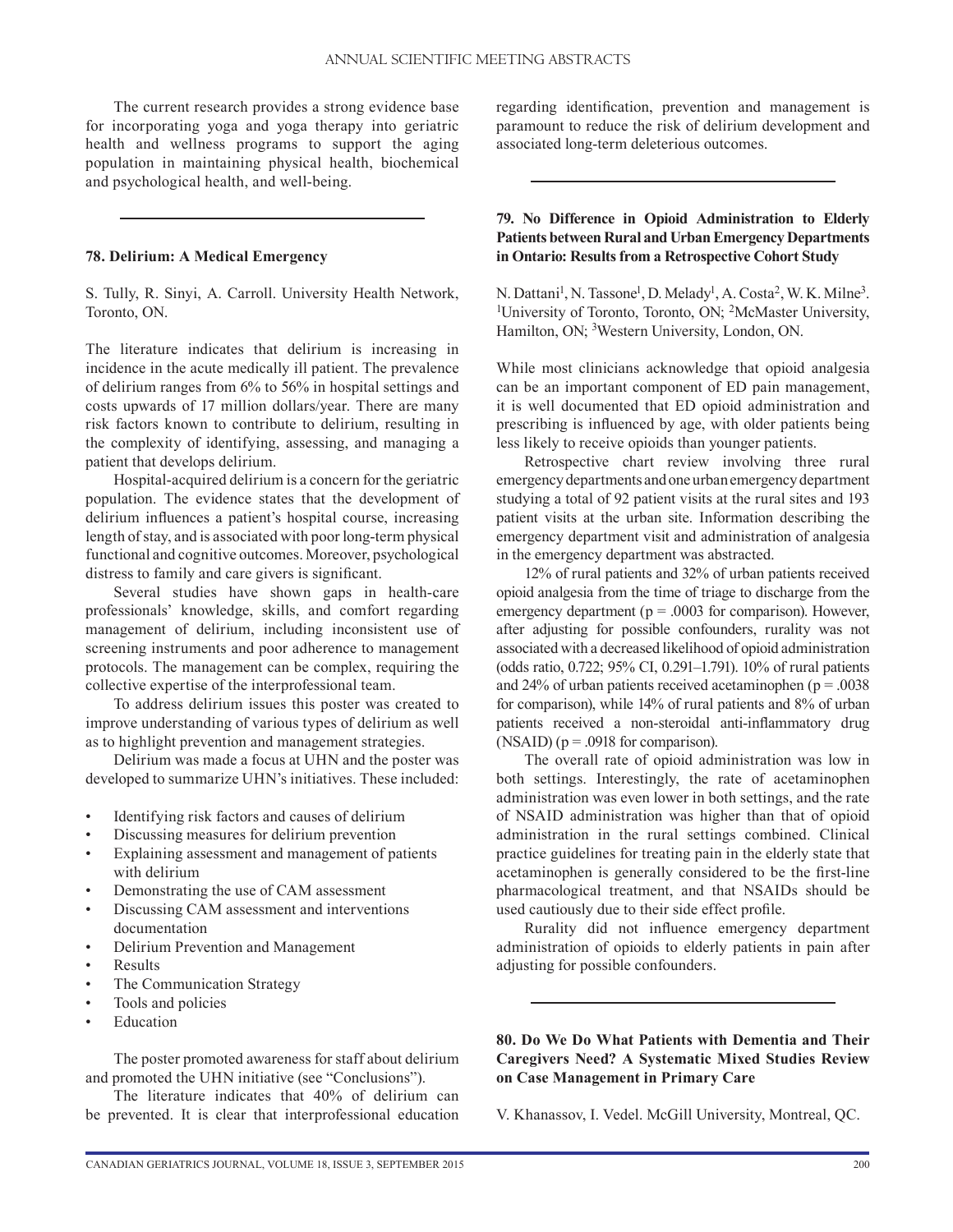Patients with dementia and their caregivers express different needs such as coping with memory loss, information on the disease, emotional support. As a key intervention of the Alzheimer Plan of Quebec, case management (CM) has been implemented in Family Medicine Groups (FMGs) to address their needs. The purpose of this study is to identify the needs of the patient-caregiver dyad and if CM meets their expectations.

A systematic mixed studies review was conducted to integrate the results from studies with diverse designs (quantitative, qualitative, mixed methods studies) on needs of the dyad and CM, published in English or French up to 2014. CM comprises case finding, assessment, care planning, and monitoring and includes a family physican working with a case manager. Two reviewers selected title/abstract, full-texts, and appraised quality (using the Mixed Methods Appraisal Tool) independently. Synthesis (a sequential explanatory design): (i) development of the categories of needs based on the deductive approach; (ii) identification of the needs that CM targets to address; (iii) juxtaposition of the needs of the dyad to the needs that CM targets to improve.

54 studies were included; 8 studies concern CM. Four main categories of needs were identified: needs for information and knowledge, needs to maintain normality, caregiver needs, and access to care.

Overall CM effectively addresses the needs of the dyad living in the community. Impact of CM on access to care (e.g., access to trained family physicians) is not studied.

This study highlighted a knowledge gap on the impact of CM on access to care. These results will guide the conduit of experimental study on the needs of the dyad receiving care within CM implemented in FMGs of Quebec.

#### **81. Identifying Care Gaps in the Secondary Prevention of Fragility Fracture of the Hip**

M. von Maltzahn, S. A. Stewart, G. Johnston. University of Saskatchewan, Saskatoon, SK.

Patients who have sustained fragility fractures remain at high risk for future fracture without appropriate boneprotective interventions. The goal of our investigation was to examine the rate of bisphosphonate prescription within three months of discharge from hospital among patients with fragility fracture of the hip admitted to the Orthopedic Service at the Royal University Hospital, in Saskatoon. The data from this study will inform future interventions tailored to improve secondary prevention of fragility fractures in Saskatchewan.

A chart review of 114 patients over the age of fifty with a fracture of the hip was completed. Patients whose mechanism of injury was not consistent with fragility fracture were excluded, along with those receiving treatment with bisphosphonates at admission, or creatinine clearance less than 35 mL/min. Data were matched with the provincial Pharmaceutical Information Program (PIP) to assess for prescription of bone protective therapy within three months of discharge.

Five patients received prescriptions for bisphosphonate therapy (7%, 95% CI: [1%, 13%]), and 70 of the eligible patients did not receive treatment (93%, 95% CI [87%, 99%]). A total of 23 patients were precluded from receiving bisphosphonate therapy, and an additional 16 patients presented with fragility fracture of the hip while on bisphosphonate treatment.

These findings reveal an identifiable care gap in the secondary prevention of fragility fracture of the hip in Saskatchewan. Patients who have sustained fragility fractures are at risk of adverse outcomes including loss of function and decreased quality of life.

Further study to improve the management of this cohort is under way. We have begun a knowledge translation intervention, supplementing discharge summaries with information to identify patients in need of treatment and further follow-up to prevent future fragility fracture.

# **82. Development of Competencies for a Geriatric Ambulatory Care Subspecialty Program Using Consensus of Experts**

C. Tessier-Bussieres, S. Strau, B. Liu. University of Toronto, Toronto, ON.

Ambulatory care is a key component of geriatric medicine subspecialty training but currently there are no standardized core competencies in this domain. The goal of this project is to develop a set of competencies for geriatric ambulatory medicine that are essential for the geriatric subspecialty residents to master by the end of their curriculum to become independent in their professional practice, offer the best care possible, and respond to the increasing demand for the ambulatory care of older patients.

We are completing a multiphase project including an environmental scan, modified Delphi, and an in-person meeting with relevant experts to develop the list of core competencies.

In the first phase, we identified 151 core competencies from the current literature and lists provided by 7 geriatric program directors in Canada. They were divided into six domains (medical expert, manager, collaborator, communicator, scholar, and professional). The modified Delphi is under way and we expect 38 leaders in geriatric medicine to participate in the surveys.

At the time of the 2015 CGS Annual General Meeting, data from the Delphi will be available and competencies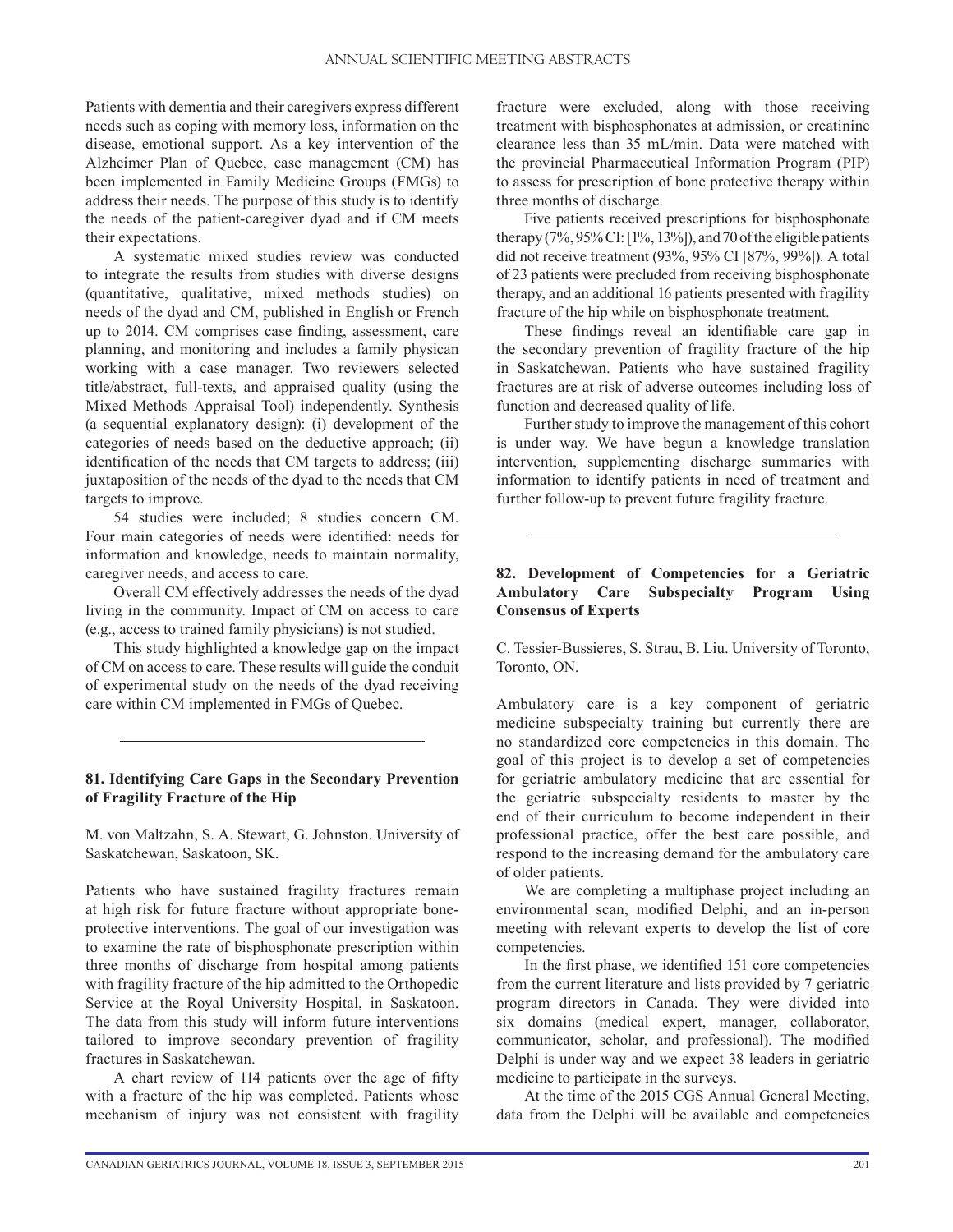that should definitively be included or eliminated from the final list will be identified. Competencies with discordant results will be compiled and presented for discussion during the experts meeting.

The final goal of this project is to produce an exhaustive and concise list of competencies that cover the essential aspects of ambulatory care for elderly. We are hoping to create a valid and useful tool to develop ambulatory geriatrics training curricula and to emphasize skills specific to ambulatory medicine.

# **83. Experiences of Patient, Care Providers, and Professional Perspectives on Barriers and Facilitators to Quality Care in Advanced Heart Failure**

J. Li, N. Azad. University of Ottawa, Ottawa, ON.

Elderly with advancing chronic heart failure (CHF) experience high levels of morbidity and mortality, similar to patients with common cancers. There is a gap in optimal quality of care and the real experiences for these patients. Even in the terminal stages, patients and caregivers are heavily and unnecessarily burdened by health-care services that are poorly coordinated and offer fragmented care. There is evidence that these poor experiences and the lack of understanding of their preferences could be improved to a large extent by simple organizational and process improvement rather than complex clinical mechanisms.

This study examines patient, carer, and professional perspectives on current management of advanced HF and barriers and facilitators to improved care.

Qualitative study involving semi-structured interviews and focus groups with advanced HF patients  $(N = 20)$ , carers  $(N = 20)$ , and professionals  $(N = 30-40)$ . Some questions are testing the knowledge, others attitude, opinion, and experience. The questionnaires for the one-on-one interviews are different from the focus group interviews. A conversational style of communication, starting the questionnaire with an introductory statement and a non-threatening and openended easy question to warm up is used.

The literature highlights that little progress is being made to improve care experiences for those with advanced HF. Even in the terminal stages, patients and caregivers are heavily and unnecessarily burdened by health-care services that are poorly coordinated and offer fragmented care.

There is evidence that these poor experiences could be improved to a large extent by simple organizational rather than complex clinical mechanisms.

We will discuss the result of this study and provide recommendations.

# **84. Medical Trainees' Experiences with Complex Patients**

R. Joseph, L. Diachun, S. Cristancho, L. Lingard. Western University, London, ON.

Health care has entered an era of complexity. Patients often suffer from multiple comorbidities, and the growing cohort of elderly patients present with medical, psychiatric, functional, and social complexity. There is growing recognition that the ability to handle complex cases is a critical physician competency which should be developed in trainees. We aim to explore how medical trainees conceptualize clinical complexity, how well-prepared they feel to handle complexity, and how complex encounters influence residency selection.

In this qualitative study, to date, 13 participants (12 3rd-year students in their 11–12th month of clerkship and 1 4th-year elective student) engaged in a two-part interview process. First, students drew two rich pictures that represented complex clinical scenarios: one exciting, and one frustrating, overwhelming, or uncomfortable. Second, the pictures were used to guide a semi-structured interview. Interview transcripts were coded, compared, and analyzed using constructivist grounded theory principles.

Preliminary emerging categories for how trainees conceptualize complexity include role certainty, perceptions of learning, and belonging. These suggest the notion of active engagement as a key process influencing how clinical complexity is perceived; when actively engaged, students described the case as complex and exciting versus complex and frustrating. Active engagement may also influence residency selection as feelings on complexity and mentorship appear to be connected when describing specialty preferences.

Preliminary results suggest that the social process of learning, in relation to feelings of engagement, is a strong determinant of how medical trainees experience complex patients and the choices that result from these encounters.

Medical students must be trained to handle complex cases. Future direction for this study includes recruitment of additional participants, and further exploration on trainees' preparedness for clinical complexity and how the pre-clinical curriculum can better support the development of this competency.

#### **85. Podcasts in Career Planning for Geriatric Medicine: What Kind of a Doctor Do You Want to Be?**

M. Latrous<sup>1</sup>, A. M. Byszewski<sup>1</sup>, K. Bezzina<sup>1</sup>, A. Vo<sup>1</sup>, R. Ellen<sup>2</sup>. <sup>1</sup>University of Ottawa, Ottawa, ON; <sup>2</sup>The Ottawa Hospital, Ottawa, ON.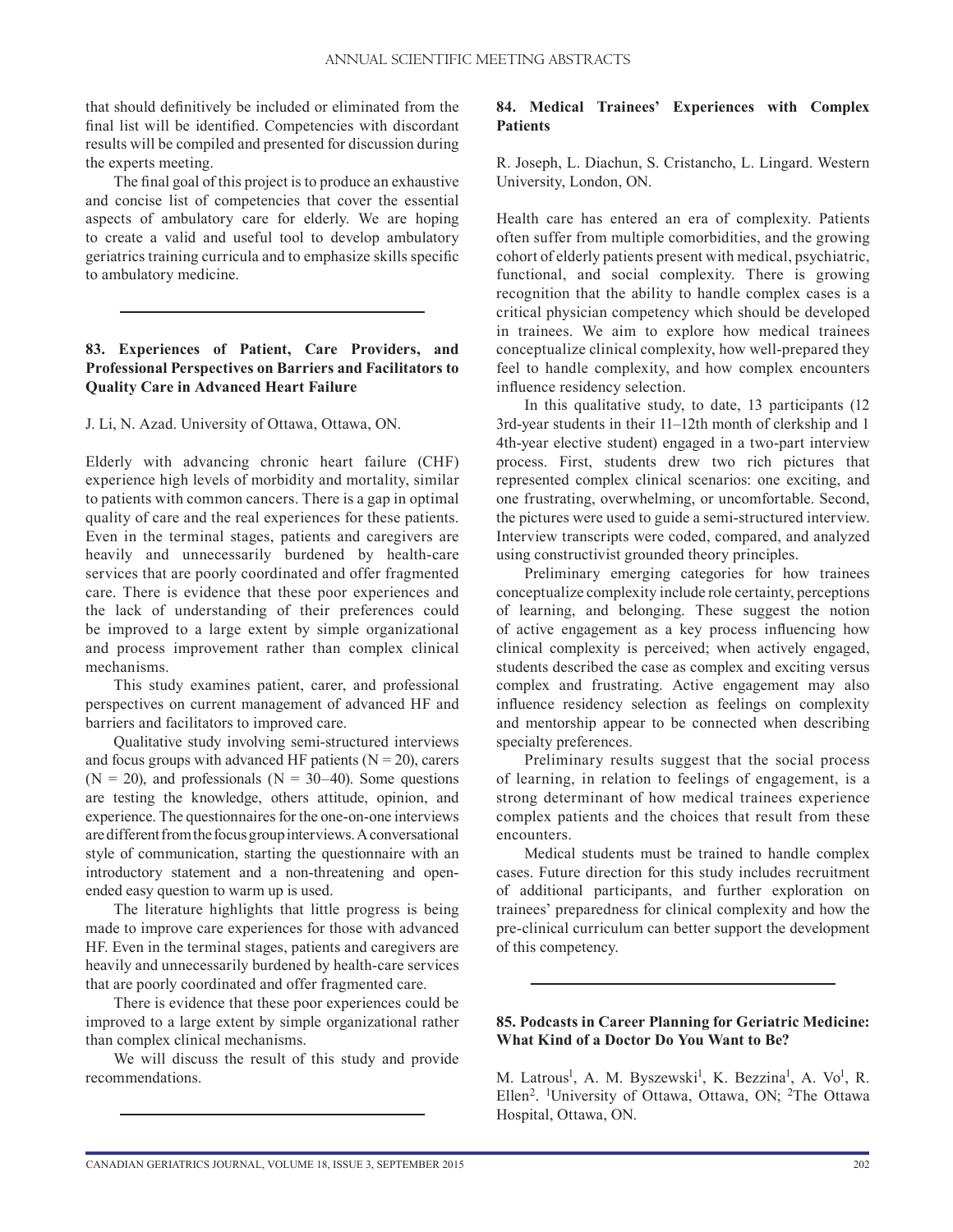The recent Royal College of Physicians and Surgeons report highlighted areas of medicine that are over-serviced, but also emphasized those that are under-serviced, including geriatric medicine. The goal of this project was to develop a multimedia podcast template that would inform medical students about various career choices. Geriatric Medicine served as the prototype podcast.

A needs assessment was done by surveying existing resources (CaRMS, AAMC, AFMC, CFMS) and conducting an online survey of medical students. Based on these results, a list of interview questions was developed for this video podcast.

A Sony camcorder was used for recording interviews in Ottawa while Skype and ScreenFlow were used to interview and record physicians and residents nation-wide.

Interviews were conducted with physicians and residents working in Geriatrics. Relevant links and resources were added to the podcast. It is now housed on the CGS website and the TOH Department of Medicine webpage. As well, the CFMS and AAMC plan to add it to their websites. The podcast was evaluated by medical students via a questionnaire.

Using a podcast framework to educate trainees on career choices is a novel idea. The results from this project may be used as a template for other postgraduate training programs and this podcast may be used to raise awareness of Geriatrics as a career choice.

Podcasts are a novel multimedia approach for demonstrating career opportunities to medical students, when considering residency training options.

# **86. Delirium Screening of Older Adults at Mount Sinai Hospital (MSH): Compliance with Screening and Barriers and Needs Assessment**

A. Canfield<sup>1</sup>, C. Turchet<sup>1</sup>, L. Dan<sup>1</sup>, C. Fan-Lun<sup>2</sup>, L. Mantas<sup>2</sup>, S. Sinha<sup>2</sup>, L. Burry<sup>2</sup>, N. Tabbara<sup>3</sup>. <sup>1</sup>University of Toronto, Toronto, ON; 2Mount Sinai Hospital, Toronto, ON; 3University of Waterloo, Waterloo, ON.

Delirium is an acute confusional state that is most commonly seen in older adults and is a predictor of poor outcomes. Despite being a quality of care indicator, evidence shows that delirium is often unrecognized. This limits the possibility of timely management. The objectives of this study are to determine the rates of delirium screening at MSH and to identify barriers and the needs of health-care professionals to better facilitate daily delirium screening.

We conducted a retrospective chart review of adults 65 years or older admitted to one of four units — Acute Care for the Elderly, ICU, general medicine unit, and orthopedic surgery — between September 2010 and October 2013. The survey consists of 4 sections: Demographics, Delirium, Delirium Screening, and Education & Resources, to be administered to health-care professionals at MSH that screen for delirium in the above-mentioned study subjects. The survey was developed in 4 phases: Item Generation, Item Reduction, Question Formatting, and Validation.

At the time of abstract writing (465 charts), the rate of total compliance with daily delirium screening was 60%, the rate of screening within 24 hours of hospital admission was 62%, and the rate of hospital-acquired delirium was 19%. The survey was in the validation phase and to be distributed to staff in March 2015.

We hypothesize that many of the perceived barriers identified will be possible to target through the availability of resources, and that identifying the needs of health-care professionals will allow future resources to be appropriately chosen to enable improved screening rates.

This approach will allow more cases of delirium to be identified and opportunely managed at MSH to reduce negative outcomes.

# **87. The Effects of Living Status on Cognitively Impaired Older Adults**

L. Rodrigues, K. Gopaul, A. Islam, M. Montero-Odasso. Parkwood Institute, London, ON.

In older adults with Mild Cognitive Impairment (MCI), a precursor to dementia, deficits in cognition can have negative impacts on well-being and quality of life. Research has shown depression increases risk of cognitive decline. Among the elderly, those who live alone are at risk of developing depressive symptoms. There is a lack of information from relevant literature on whether individuals with MCI are at risk for further cognitive deterioration depending on their relationships (marriage and/or companionship) and living arrangement (alone/with a partner).

This study is to investigate the effect of relationship status and living arrangement on memory and cognition, and whether depression mediates these effects in the elderly population diagnosed with MCI.

Data from the ongoing "Gait and Brain Study" cohort will be used to assess forty older adults with MCI who live alone, and forty with MCI who live with a partner. The Mini Mental State Examination (MMSE) will be used to assess cognition and depressive symptoms will be assessed using the Geriatric Depression Scale (GDS) every six months over a 2-year period.

This study is in its preliminary stages; results are pending.

We expect that individuals who live alone, in comparison to individuals living with a partner, will demonstrate greater declines in cognitive function, as evidenced by lower MMSE scores, and will experience greater depressive symptoms, represented by higher GDS scores.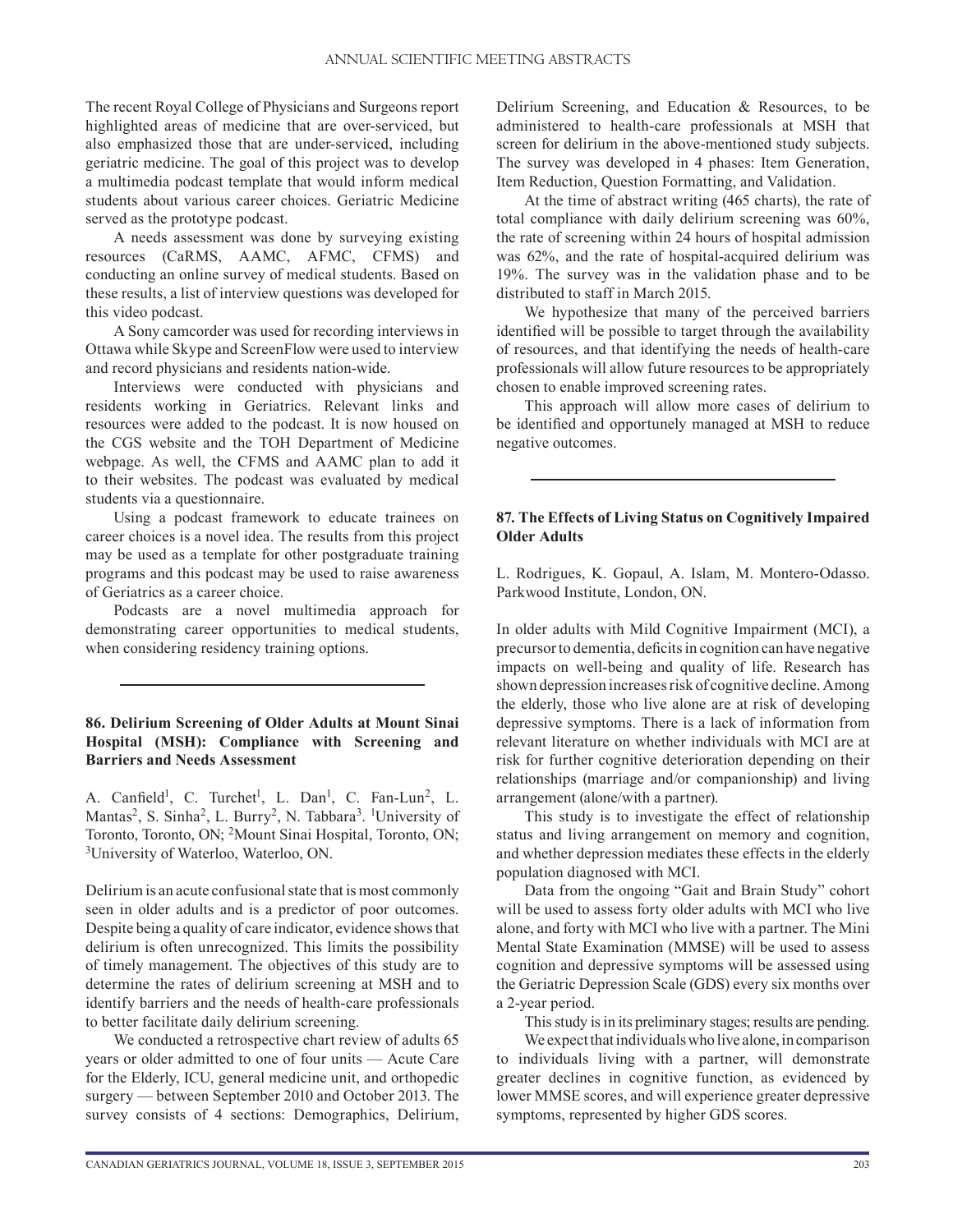There is currently a lack of understanding whether relationship status and living arrangement, mediated by depression, affect cognitive function in individuals with MCI. This study may provide insight into possible social and psychological risk factors, further contributing to cognitive decline, that need to be addressed in the care of older adults with MCI.

# **88. A Needs Analysis Questionnaire to Improve the Coordination of Health Care and Services Delivered to Seniors with Multiple Chronic Diseases in the RUIS McGill**

H. Zhao, A. A. Tanon. McGill University, Montreal, QC.

The McGill Centre of Excellence on Aging and Chronic Diseases (CEViMaC) aims to design a needs analysis questionnaire that can measure the performance gaps between the current situation and an ideal situation in terms of coordination of health care and services for seniors with multiple chronic diseases in the McGill Réseau Universitaire Intégré de Santé (RUIS McGill). This research project represents an important procedure as it will guide the CEViMaC in providing appropriate clinical support to health organizations within RUIS McGill.

The Kaufman methodology of needs analysis at the strategic level and a conceptual framework of health-care coordination were selected to guide the questionnaire's design process. A scoping review was performed to identify strategic plans of relevant health-care organizations: pertinent goals of coordination were analyzed and converted into items for the questionnaire. The measurement scale and the basic visual design of the questionnaire were based from similar research studies. Finally, qualitative interviews with a sample of healthcare professionals were conducted to test the questionnaire.

According to the interviewees, the visual design and the measurement scale were intuitive, and the items reflected broadly their professional concerns. However, some instructions and questions lacked coherence and contained inaccurate terminology. Additionally, the completion of the questions required a considerable amount of time.

Reformulating the instructions and the questions, and arranging thematically the sequence of questions, are necessary to facilitate comprehension. Otherwise, the number of questions should be reduced to ensure a favorable response rate.

A team of suitable experts, further interviews, and adjustments are needed to improve the measurement tool in addressing adequately the dimensions of care and service coordination. Use of incentives should be explored to boost response rate upon the questionnaire's official launch.

# **89. Does Low Life Satisfaction Predict Dementia over a Five-Year Period in Cognitively Intact Older Adults?**

L. Peitsch, S. L. Tyas, V. Menec, P. St. John. University of Manitoba, Winnipeg, MB.

Low life satisfaction (LS) predicts poor outcomes and may predict dementia. We sought to determine if LS predicts dementia over a five-year period in older adults with normal cognition at baseline.

Secondary analysis of a population-based cohort study of 1,751 older adults, with initial assessment in 1991 and follow-up five years later; 1,028 were cognitively intact at time 1, and alive and had complete data at time 2 when 96 were diagnosed with dementia. Measures were age, gender, and education, which were self-reported. LS was assessed using the Terrible-Delightful scale, which measures overall LS and aspects of LS (e.g., health, finances, friendships) using separate 7-point scales. Cognition was assessed using the modified Mini-mental State Examination (3MS) and a clinical exam for those scoring < 78. Cognitive status was categorized as intact, dementia, or Cognitive Impairment, No Dementia (CIND). Analyses were adjusted for age, gender and education.

There were few cognitively intact people at time 1 with low LS. Overall LS predicted death, dementia, and CIND five years later. Those with low overall LS were more likely to die than to develop dementia. In logistic regression models, the unadjusted Odds Ratio (OR; 95% confidence interval) for dementia at time 2 was 0.72 (0.55, 0.95) per point on the LS scale, with the adjusted OR 0.68 (0.50, 0.93). However, no individual domain of LS predicted dementia, although the competing risk from mortality was high for some items.

The risk of death exceed the risk of dementia over the five-year interval.

A basic global measure of LS predicts dementia over a five-year period in older adults without cognitive impairment. No individual aspect of LS predicted dementia.

#### **90. Can Balance and Cognition Help to Identify At-Risk Individuals?**

Florence St-Onge<sup>1</sup>, Elisabeth Charlebois<sup>1</sup>, Anil Nigam<sup>1</sup>, Louis Bherer<sup>2</sup>, Sarah Fraser<sup>3</sup>. <sup>1</sup>University of Montreal, Montreal, QC; <sup>2</sup>Concordia University, Montreal, QC; 3McGill University, Montreal, QC.

Cardiovascular disease, related risk factors, and falls are all well-known predictors of cognitive decline in older adults. In a longitudinal study assessing cardiovascular health, cognition, balance, and dual-task walking, we evaluated baseline differences in balance outcomes and neuropsychological assessments to see if poor balance and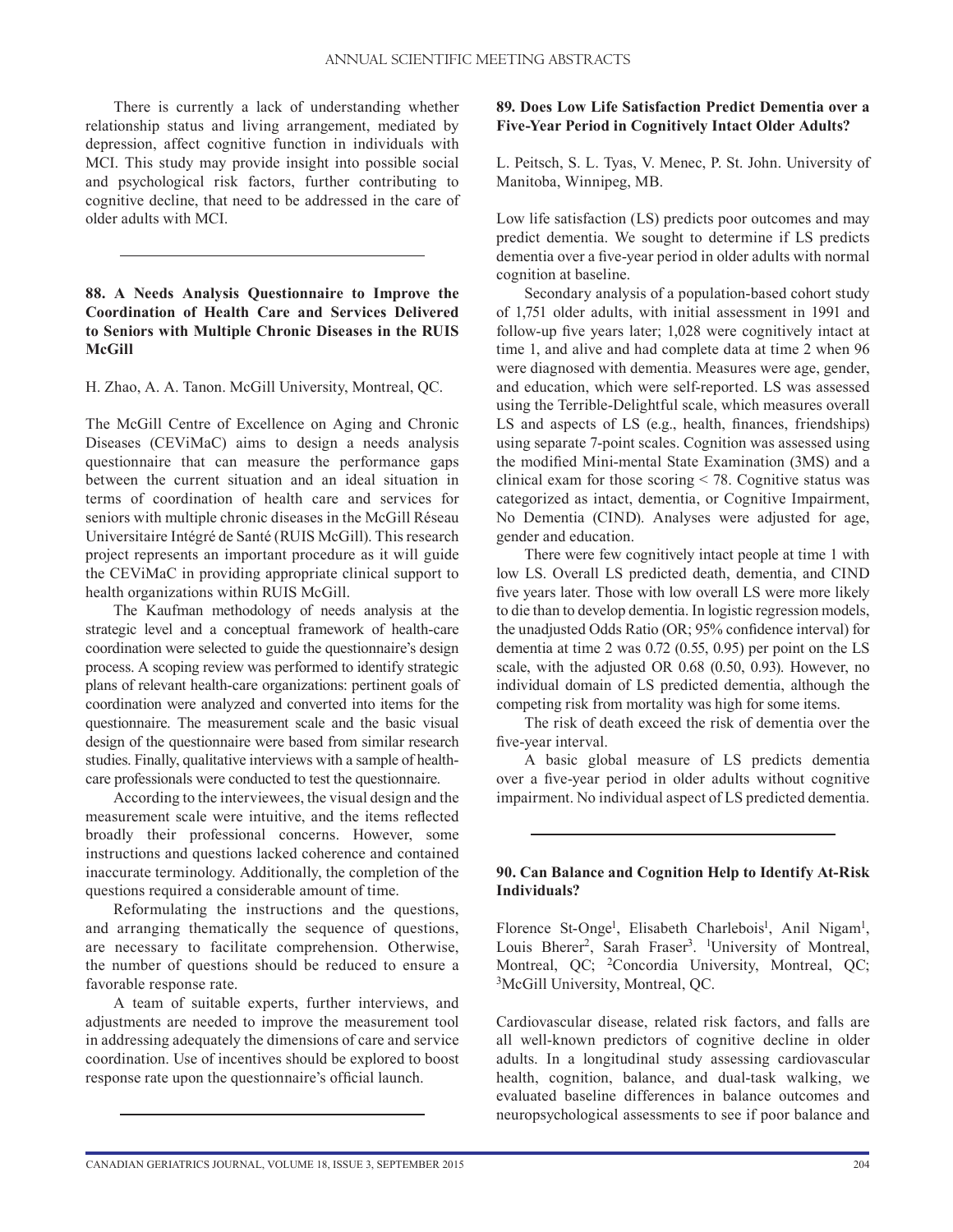poor cognition were associated with individuals who have poor cardiovascular health.

The Cardiac group (CG,  $N = 23$ ) included individuals with  $\geq$  two cardiovascular risk factors and coronary patients. Healthy group (HG,  $N = 16$ ) included individuals with  $\leq$ two risk factors.

Mean age: HG 64.7 years old SD 4.3 years, CG 69.9 years old SD 4.9 years.

The Montreal Cognitive Assessment (MoCA) was measured prior to balance assessment. Ten-second balance assessment were performed using a Matscan platform and included two eyes-open conditions (bipedal and unipedal).

Initial comparisons of center of pressure measures between groups revealed significant differences in several measures (mean velocity [MV], mediolateral velocity [MLV]). After controlling for age and sex differences between groups, a mixed ANOVA (group by balance condition) revealed significant interactions in MV and MLV, such that CG performed more poorly than HG in the unipedal conditions (MV:  $p = .04$ , MLV:  $p = .02$ ) with no significant differences in the bipedal conditions (MV:  $p =$ .86, MLV:  $p = .628$ ). MLV also negatively correlated with MoCA scores in the whole sample ( $p = .05$ ).

This study suggests that CG have poorer balance control than HG. Simple tests with a balance platform reveal differences that identify at risk groups and relate to lower MOCA scores.

Early assessments of balance status can help to identify older individuals at risk of cognitive decline, allowing early intervention to prevent falls and further cognitive decline.

#### **91. Mild Cognitive Impairment: Cognitive Testing and EEG Changes**

F. Knoefel<sup>1</sup>, M. Breau<sup>1</sup>, L. Sweet<sup>1</sup>, C. Lord<sup>1</sup>, R. L. Zunini<sup>2</sup>, V. Taler<sup>2</sup>, B. Wallace<sup>3</sup>, R. Goubran<sup>3</sup>. <sup>1</sup>Bruyère Continuing Care, Ottawa, ON; 2University of Ottawa, Ottawa, ON; 3Carleton University, Ottawa, ON.

Speed of information processing can be affected in Mild Cognitive Impairment (MCI) and may play a role in activities such as driving. Electroencephalography (EEG) may have a role in assessing cognition, because it measures current changes to the level of milliseconds. In cognitive testing, the EEG signal is averaged to yield a waveform termed an "event-related potential" (ERP). This study compares the results of traditional cognitive testing and ERP n-back testing in patients with MCI and healthy controls (HC).

Thirteen MCI patients were recruited from the Bruyère Memory Program, and 9 HCs were recruited from the general population. Cognition was tested using the MoCA, RBANS, and Trails A & B. EEGs were measured using NeuroScan NuAmps 4.3 and analysed using Brain Analyzer 2.0. Participants performed n-back cognitive tests to elicit working memory relevant ERPs.

There were significant differences between clinical test results of MCI and HC groups; e.g., mean Trails B time for MCI was 173.5 seconds compared to 76.4 seconds in the HC ( $p < .001$ ). In addition, the HC group had more correct responses and responded more quickly than the MCI patients in all 3 n-back conditions ( $p < .003$ ). There was also a significant delay in the P200 component at midline and left hemisphere centro-posterior electrodes in MCI patients when compared to HC ( $p < .04$ ).

This MCI group performed less well on traditional cognitive testing, was slower, and made more mistakes in the n-back testing, and showed a significant delay in the P200 component compared to healthy older controls.

Further work will be required to clarify the role of ERP in measuring decreases in speed of processing in older adults with cognitive impairment.

# **92. Longitudinal Mobility Monitoring: Preliminary Results**

F. Knoefel<sup>1</sup>, T. Grant<sup>1</sup>, Z. Ren<sup>2</sup>, R. Goubran<sup>2</sup>, M. Bilodeau<sup>3</sup>, H. Sveistrup<sup>3</sup>, J. Jutai<sup>3</sup>. <sup>1</sup>Bruyère Continuing Care, Ottawa, ON; 2Carleton University, Ottawa, ON; 3University of Ottawa, Ottawa, ON.

The current practice to monitor mobility is periodic clinical assessment. Technology is now available that would allow continuous monitoring. The purpose of this study was to track mobility changes in 25 community-dwelling, frail older adults over one year, with the ultimate goal being the early detection of mobility decline.

Clinical measures, including Timed Up & Go (TUG) and gait speed, were taken monthly for frail older adults living in the community. Under-mattress pressure-sensitive mat (S4 Sensors Inc.) data were collected continuously over the same time period and analyzed with custom-designed software.

Among the first 15 participants, data were collected over an average period of 10 months. Of these participants, there were 8 that showed a clinically meaningful decline, 3 that showed a meaningful improvement and 4 that showed stability in mobility using the clinical measures.

Data from an 85-year-old male, with a history of cerebrovascular accidents, will be presented. Over the period June 2013 to May 2014, he went from using a cane to requiring a wheeled walker, his gait speed dropped from 0.70 to 0.47 m/s and his TUG increased from 23.9 to 37.7 s. This will be compared to changes in sum of pressures and centre of pressure velocity magnitude data extracted from the mat.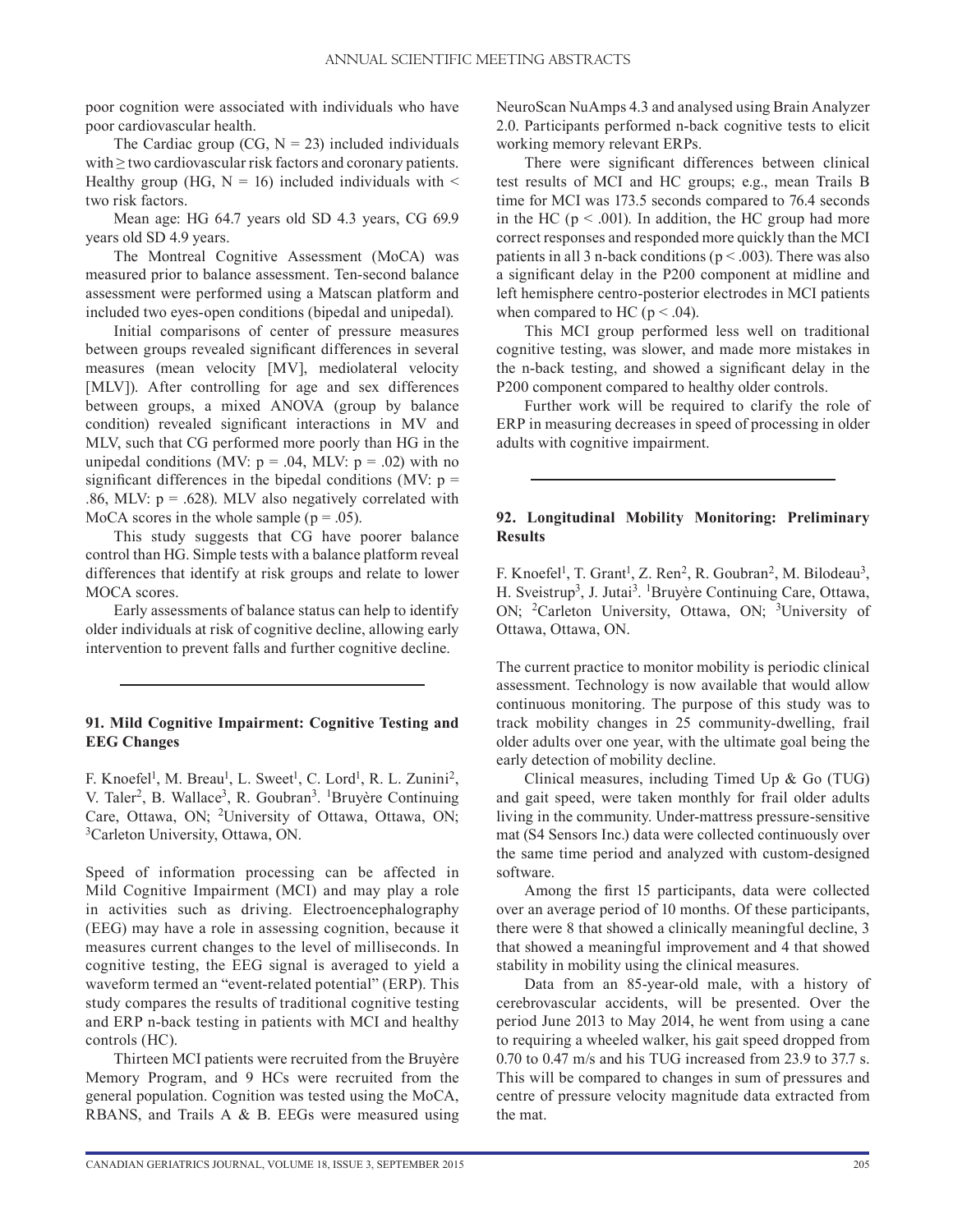Distinct changes in data analyzed by the pressuresensitive mat were associated with functional decline in the case presented. Further data analyses are ongoing to determine whether continuous monitoring of bed mobility can facilitate the early detection of mobility decline.

To our knowledge, this is the first time that bed transfer data has been measured continuously over a year in frail, community-dwelling older adults.

#### **93. Towards Consensus on Quality Assurance Indicators for Primary Care Memory Clinics**

G. Heckman, V. Boscart, L. Hillier, L. Lee, F. Molnar, D. Seitz, P. Stolee.

*Introduction:* Increasing numbers of primary care memory clinics (PCMCs) are being established in Ontario to provide much-needed system capacity for dementia care and efficient integration with specialty services. There is a need for routine integration of standardized quality indicators (QI) into PCMC care processes to ensure high-quality care. The purpose of this project was to develop consensus on the most relevant QIs for PCMCs to promote quality care and program fidelity and sustainability.

*Methods:* A Delphi survey of PCMC clinicians and specialists was used to develop consensus on QIs for use in PCMCs. A list of QIs was identified through a systematic literature review. Survey participants were asked to rate the QIs according to their importance and feasibility in PCMCs. Mean ratings determined relative rankings of importance. Two survey rounds were conducted involving 179 and 88 participants, respectively. QIs ranked below a pre-specified threshold or not readily measurable in a primary care setting were eliminated.

*Results:* Consensus was reached on 18 QIs. These included criteria for referrals to specialists; assessment, reassessment, and documentation requirements for diagnoses of mild cognitive impairment and dementia; criteria for diagnostic testing; medication reviews; discussing the risks and benefits of cholinesterase inhibitors and of antipsychotics; use of stroke prophylaxis in the presence of vascular risk factors; assessment for safety risks; counselling on driving risks and fitness to drive assessment; and advanced care planning, including identification of substitute-decision makers.

*Conclusions:* A set of QIs for PCMCs has been identified. These indicators will form the basis of a quality assurance framework to enhance primary and collaborative care and that can be used in further studies to evaluate the quality of dementia care models in primary care.

# **CANADIAN CONSORTIUM ON NEURODEGENERATION IN AGING (CCNA) ABSTRACTS**

# **CCNA 1. New Insight Into How Vitamin D Influences Mobility and Fall Risk in Seniors: A Magnetic Resonance Spectroscopy of the Caudal Primary Motor Cortex**

C. Annweiler<sup>1</sup>, R. Bartha<sup>1</sup>, V. Hachinski<sup>1</sup>, M. Montero-Odasso<sup>1</sup>, O. Beauchet<sup>2</sup>. <sup>1</sup>University of Western Ontario, London, ON; 2Angers University Hospital, Angers, France.

Vitamin D is involved in brain physiology and lowerextremity function. We investigated spectroscopy in a cohort of older adults to explore the hypothesis that lower vitamin D status was associated with impaired neuronal function in caudal primary motor cortex (cPMC) measured by proton magnetic resonance spectroscopic imaging. Twenty Caucasian community-dwellers (mean  $\pm$  standard deviation,  $74.6 \pm 6.2$  years; 35.0% female) from the "Gait and Brain Study" were included in this analysis. Ratio of N-acetyl-aspartate to creatine (NAA/Cr), a marker of neuronal function, was calculated in cPMC.

Participants were categorized according to mean NAA/Cr. Lower vitamin D status was defined as serum 25-hydroxyvitamin D (25OHD) concentration < 75 nmol/L. Age, gender, number of comorbidities, vascular

risk, cognition, gait performance, vitamin D supplements, undernourishment, cPMC thickness, white matter hyperintensities grade, serum parathyroid hormone concentration, and season of evaluation were used as potential confounders.

Compared to participants with high NAA/Cr (N  $=$  11), those with low NAA/Cr (i.e., reduced neuronal function) had lower serum 25OHD concentration ( $p =$ .044) and more frequently lower vitamin D status (p = .038). Lower vitamin D status was cross-sectionally associated with a decrease in NAA/Cr after adjustment for clinical characteristics (beta =  $-0.41$ , p =  $.047$ ), neuroimaging measures (beta =  $-0.47$ , p = .032) and serum measures (beta =  $-0.45$ , p = .046). Lower vitamin D status was associated with reduced neuronal function in cPMC.

These novel findings need to be replicated in larger and preferably longitudinal cohorts. They contribute to explain the pathophysiology of gait disorders in older adults with lower vitamin D status, and provide a scientific base for vitamin D replacement trials.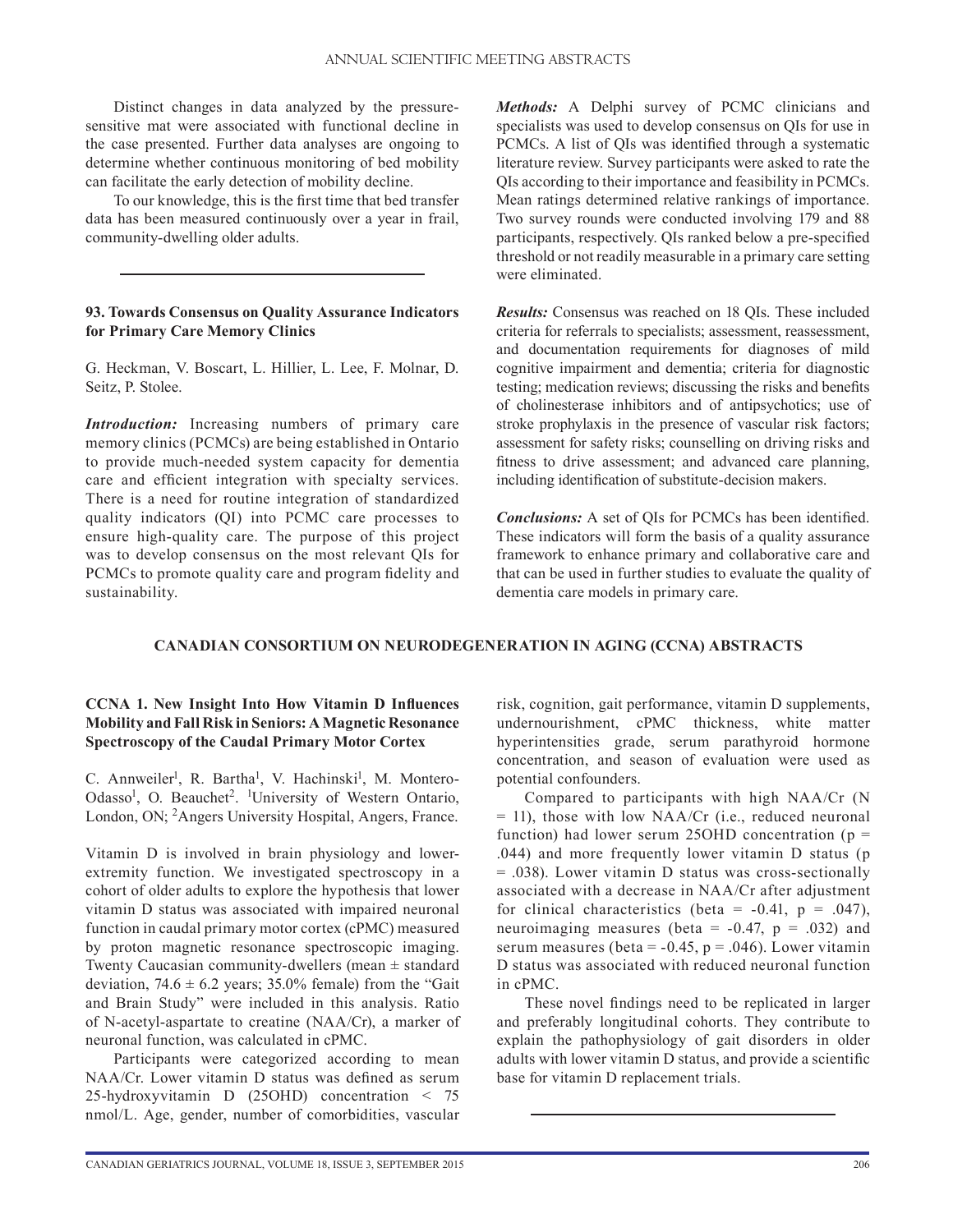# **CCNA 2. Walking While Thinking: Neural Contributions to Dual-task Treadmill Walking in Younger and Older Adults**

S. Fraser<sup>1</sup>, P. Pouliot<sup>2</sup>, F. Lesage<sup>2</sup>, O. Dupuy<sup>3</sup>, P. Roy<sup>4</sup>, L. Lehr<sup>4</sup>, L. Bherer<sup>5</sup>. <sup>1</sup>McGill University, Montreal, QC; <sup>2</sup>École Polytechnique de Montréal, Montreal, QC; <sup>3</sup>Université de Poitiers, Poitiers, France; 4Université du Québec à Montréal, Montreal, QC; <sup>5</sup>Center-Concordia University, Montreal, QC.

Everyday situations in which attention is divided (e.g., walking and thinking) can put older adults at risk for accidents and falls. In order to prevent falls and provide early interventions for cognitive-motor declines, additional research targeting neural contributions during dual-task walking is needed.This study assessed behavioural and neural changes during dual-task walking. Younger (YA; N  $= 19$ ) and older adults (OA; N = 14) walked on a treadmill at a self-selected pace while performing an n-back task with two difficulty levels (1- & 2-back). Using a blocked design, changes in oxy- (HbO) and deoxy-hemoglobin (HbR) during single (ST: walk) and dual task (DT: walk+n-back) were acquired from 28 channels placed on the prefrontal cortex (PFC). Within each group and channel, a task by difficulty ANOVA was conducted.

For HbO, a significant task effect  $(ST < DT)$  was found in 5 channels in YA and 7 channels in OA (*p* values  $<$  0.028). For HbR, task effects (ST  $<$  DT) were found in 17/28 channels for the YA and 24/28 channels for the OA (*p* values  $\leq$  .045). In four channels (left hemisphere), a significant task by difficulty interaction was found in the YA, in which the HbR concentration change in the 2-back DT was lower than the change in the 1-back DT, a finding not present in the OA. Both groups demonstrate changes in cerebral oxygenation during dual-task walking, with OA demonstrating these effects in more channels than YA. YA may have benefited from dual-task exposure as they have less activity in the harder dual-task condition.

These findings help clarify neural contributions to dual-task walking and can be used to inform intervention work on falls and cognitive-motor declines in aging.

# **CCNA 3. Pre-Admission Residence Impacts Magnitude of Functional Gains Achieved During Inpatient Rehabilitation among Older Adult with Dementia**

S. Hunter, J. Wells, M. Montero-Odasso, G. L. Fat, R. Mackenzie. University of Western Ontario, London, ON.

While research has demonstrated cognitive impairment is a risk factor for functional decline and may affect rehabilitation compared to the cognitively intact, the characteristics that lead to rehabilitation success in people with dementia has not been evaluated. Our objective was to determine factors associated with functional gains among older adults with dementia during inpatient geriatric rehabilitation.

*Retrospective cohort study*: Consecutive subjects admitted to an inpatient geriatric rehabilitation unit with a dementia diagnosis (N = 175, age 83.1  $\pm$  7.2 y, 55.4% female) had mobility, cognitive and demographic data collected at admission and discharge. The Functional Independence Measure motor function (FIM-motor) subscale was used to estimate level of mobility. Gain in motor function was the difference between FIM-motor scores at admission and discharge. Multivariable linear regression evaluated the association between cognitive and demographic factors on mobility gains.

Functional gains were smaller with increasing care among pre-admission residence settings. The mean gain in mobility was 48.9% for "home without services," 44.6% for "home with services," 38.0% for "assisted living," and -4.9% for "residential care." In regression analysis, compared to "home without services," average FIM-motor gains were lower by 4 points for "home with services" ( $p = .042$ ), 5.6 points for "assisted living" ( $p = .029$ ) and 23.2 points for "residential care" ( $p < .001$ ). No other demographic or cognitive factors were associated with mobility gains. Only pre-admission place of residence was associated with mobility gains. More research is needed on the link between pre-admission function and loss of function on rehabilitation gains to refine positive prognostic factors associated with residence setting.

Age, MMSE, gender, comorbidities, and mobility aid use were not associated with mobility gains and should not be absolute contraindications for access to inpatient rehabilitation.

#### **CCNA 4. Mild Cognitive Impairment: Cognitive Testing and EEG Changes**

F. Knoefel<sup>1</sup>, M. Breau<sup>1</sup>, L. Sweet<sup>1</sup>, C. Lord<sup>1</sup>, R. Lopez Zunini<sup>2</sup>, V. Taler<sup>2</sup>, B. Wallace<sup>3</sup>, R. Goubran<sup>3</sup>. <sup>1</sup>Bruyère Research Institute, Ottawa, ON; 2University of Ottawa, Ottawa, ON; 3Carleton University, Ottawa, ON.

Speed of information processing can be affected in Mild Cognitive Impairment (MCI) and may play a role in activities such as driving. Electroencephalography (EEG) may have a role in assessing cognition, because it measures current changes to the level of milliseconds. In cognitive testing, the EEG signal is averaged to yield a waveform termed an "event-related potential" (ERP). This study compares the results of traditional cognitive testing and ERP n-back testing in patients with MCI and healthy controls (HC). Thirteen MCI patients were recruited from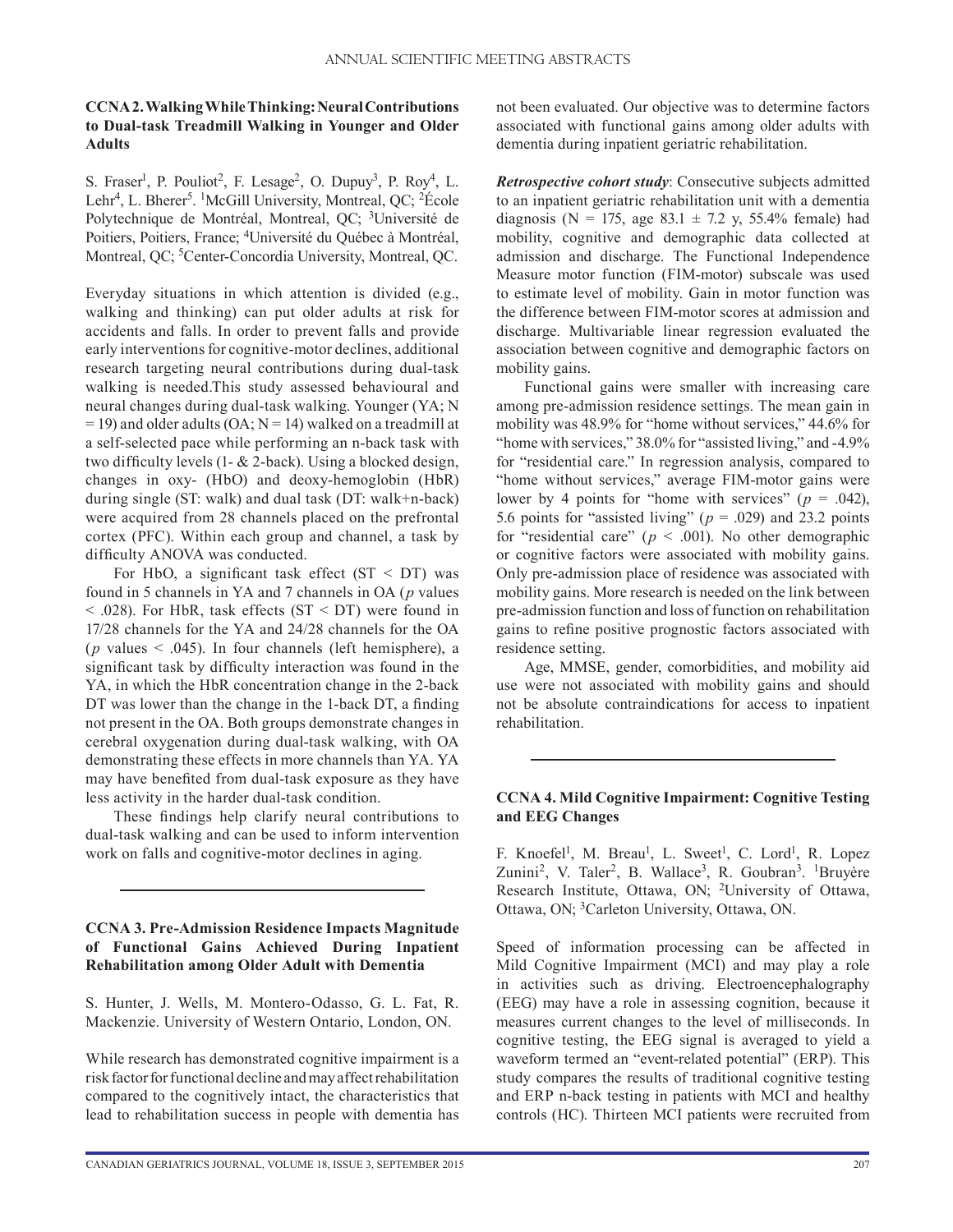the Bruyère Memory Program, and 9 HCs were recruited from the general population. Cognition was tested using the MoCA, RBANS, and Trails A & B. EEGs were measured using NeuroScan NuAmps 4.3 and analysed using Brain Analyzer 2.0. Participants performed n-back cognitive tests to elicit working memory relevant ERPs.

There were significant differences between clinical test results of MCI and HC groups, e.g., mean Trails B time for MCI was 173.5 seconds compared to 76.4 seconds in the HC ( $p < .001$ ). In addition, the HC group had more correct responses and responded more quickly than the MCI patients in all 3 n-back conditions ( $p < .003$ ). There was also a significant delay in the P200 component at midline and left hemisphere centro-posterior electrodes in MCI patients when compared to HC ( $p < .04$ ). This MCI group performed less well on traditional cognitive testing, was slower and made more mistakes in the n-back testing, and showed a significant delay in the P200 component compared to healthy older controls.

Further work will be required to clarify the role of ERP in measuring decreases in speed of processing in older adults with cognitive impairment.

# **CCNA 5. Age-related Hearing Loss and Gait Adaptations: Early Evidence for Postural Prioritization in the Elderly**

V. Nieborowska<sup>1</sup>, K. Z. H. Li<sup>1</sup>, S.-T. Lau<sup>2</sup>, A. Novak<sup>3</sup>, J. Campos<sup>3</sup>, M. K. Pichora-Fuller<sup>4</sup>. <sup>1</sup>Concordia University, Montreal, QC; 2Wilfrid Laurier University, Waterloo, ON; <sup>3</sup>Toronto Rehabilitation Institute, Toronto, ON; <sup>4</sup>University of Toronto, Toronto, ON.

Age-normative hearing loss is linked with reduced cognitive functioning, mobility decline, and increased falls risk in older adults. This study examined age-related differences in allocation of cognitive resources between concurrent walking and listening tasks. Seventeen younger and twelve older adults with normal hearing participated. Three sentences (1 target, 2 maskers) were played simultaneously from different locations (left, center, right) in a virtual-reality street crossing scene. Target location probability  $(100\% \text{ versus } < 75\%)$  was varied. Participants reported the number and colour in the target sentences. Gait during self-paced treadmill walking was assessed with motion capture system using active markers positioned on the head, sternum, sacrum, and feet. There were 3 conditions: walking, listening, and walking while listening. Key dependent measures were listening accuracy, head and trunk position, and stride time variability.

Word recognition accuracy was significantly worse in (a) older than younger adults, (b) dual- than single-task,

and (c) less predictable location probability. Preliminary kinematic analysis suggests increased peak trunk pitch, head pitch, and peak head roll rotation in older adults compared to younger adults. Older adults showed decreased head roll, peak head roll, and peak trunk pitch rotation from single-task walking to dual-task conditions but there was no such decrease in younger adults. Stride time variability (coefficient of variation) was greater in older adults under dual-task conditions than single-task walking while younger adults showed no trend. Listening performance in old age is particularly hampered when concurrently walking and when the signal location becomes less predictable. Furthermore, older adults' gait variability worsened when simultaneously listening.

The findings suggest that listening challenges affect mobility and provide early evidence to explain the link between age-related hearing loss and gait adaptations.

## **CCNA 6. Gait Performance and Mild Traumatic Brain Injury: A Pilot Study on the Effects of a Weighted Compression Vest**

A. BiancaPopa. Western University, London, ON.

After a mild traumatic brain injury (mTBI), individuals frequently experience balance problems associated with sensory processing disorders. Pediatric research has shown that compression vests improved anxiety in children with the disorder. However, a significant gap exists in literature regarding the application of compression vests in adult injury populations. The purpose of this study is to measure whether the vest improves gait and if it can improve mobility and aspects of cognition.Twenty-eight mTBI participants will complete the Rivermead post-concussion symptoms questionnaire (measure of anxiety) and cognitive testing, acting as their own controls performing a series of walking tests under four dual-task conditions. The dual-task conditions will consist of walking while performing a cognitive task with and without the compression vest. Cognitive testing includes the MoCA, to assess global cognition, and Trail Making to assess executive function (EF). Gait variability (GV) will be collected as a measure of gait performance. Participants will be wearing over-sized shirts to keep assessors blind to weighted vest condition. There will be a one week wash-out period.

We expect that gait performance, specifically GV, under-dual task conditions will improve using the weighted compression vest — a mechanism that can be related to reducing anxiety and improving EF. This study may provide evidence that weighted compression vests can improve patients' gait performance, allowing them to better navigate in daily environments. If gait improves using the compression vest, it may suggest that GV is sensitive to brain function.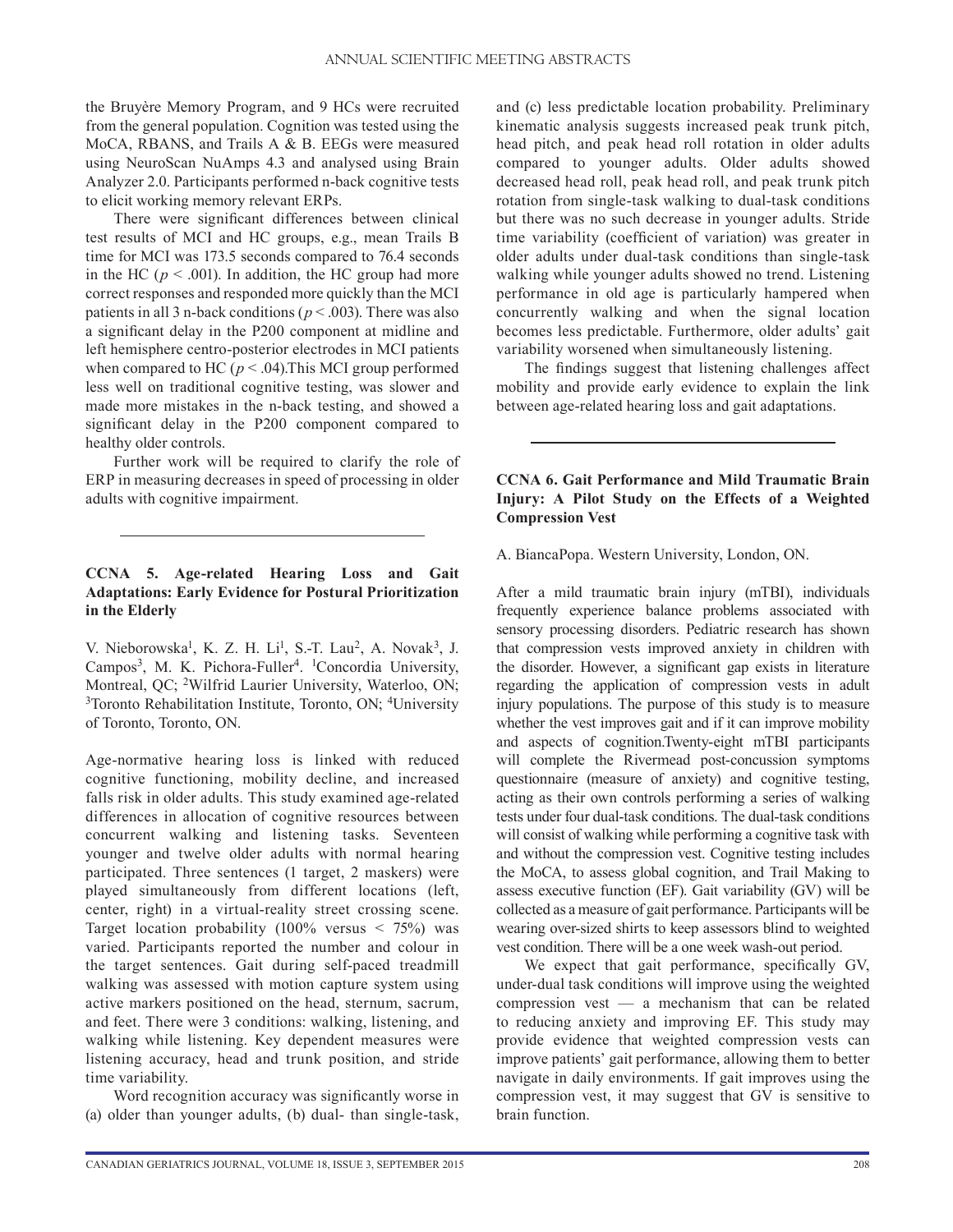This study may contribute to recommending the use of compression vests for older adults to improve gait performance.

# **CCNA 7. Understanding the Mechanism Underlying the Relationship Between Executive and Gait Functions Using Regional Cerebral Glucose Metabolism in Healthy Older Women**

R. Sakurai<sup>1</sup>, K. Ishii<sup>2</sup>, Y. Fujiwara<sup>2</sup>, M. Yasunaga<sup>2</sup>, M. Montero-Odasso<sup>3</sup>. <sup>1</sup>University of Western Ontario, London, ON; 2Tokyo Metropolitan Institute of Gerontology, Tokyo, Japan; 3Parkwood Institute, London, ON.

Low executive function is associated with gait dysfunction in older adults. However, little is known about the neural basis underlying this association. We aim to investigate the relationship between regional cerebral metabolic rates of glucose (rCMRglc) and executive / gait functions in healthy community-dwelling older women. One-hundred and forty-five older women (mean age [SD], 69.6 [6.6] years) who have normal global cognitive function (MMSE > 26) underwent positron emission tomography using [F-18]fluorodeoxyglucose (FDG-PET) to assess brain activity at rest. Within 6 months before and after the FDG-PET, TMT-A, TMT-B and maximum gait indices (speed, step length, and cadence) were measured.

The difference in time between TMT-A and TMT-B was calculated for a measure of executive function (ΔTMT). Associations between variables were examined using multiple linear regression analyses adjusted for demographic variables and comorbidity.

Lower ΔTMT was associated with poor performance in maximum gait speed and cadence, independent of covariates. For the cerebral glucose metabolism, both lower ΔTMT and lower maximum gait indices (speed and cadence) were associated with lower rCMRglc in the posterior cingulate and the primary sensorimotor cortices.The present study in healthy older adults suggests that the known relationship between low executive function and gait dysfunction in seniors may be explained by reduced metabolic activity in the posterior cingulate and the primary sensorimotor cortices. Assessing the neural activity in these brain areas may be helpful for identifying older adults at higher risk of experiencing mobility disability, falls and progressive MCI or dementia.

The posterior cingulate and the primary sensorimotor cortex may play important roles in both executive and gait controls.

**CCNA 8. Effects of Exercise on Cognition in Parkinson's Disease: The Link Between Executive Functions and Gait** C. Silveira, B. Intzandt, Q. Almeida. Wilfrid Laurier University, Waterloo, ON.

In Parkinson's disease (PD), deficits in executive functions (EF) have been linked to impaired gait. Current research has suggested that exercise may be effective to treat cognitive deficits in PD. However, it remains unknown how changes in cognition might influence gait in PD. This study aimed to investigate the effects of an aerobic and a Parkinson'sspecific goal-based exercise on EF and gait in PD and whether changes in cognition and gait as a result of exercise are associated or independent. Forty-eight PD participants were randomized into an aerobic  $(N = 23)$  or a goal-based  $(N = 25)$  exercise group and attended 1-hour sessions  $3x/$ week for 12 weeks. EF (Digit Span, Stroop Test, and Trail Making Test) and gait (single and dual tasks) were assessed pre and post exercise.

A group by time interaction for the Stroop interference condition approached significance ( $p = .056$ ), revealing that only the aerobic group performed better in this condition at post-test. In addition, all participants performed the Trail's part A faster after exercise ( $p = .009$ ). An interaction between time, walking task, and group for step time variability neared significance ( $p = .058$ ), demonstrating that, while goal-based exercise decreased variability in the singletask, aerobic exercise decreased variability in the dual-task condition at post-test. Participants decreased step time, increased cadence and step width after exercise, only in the dual-task condition ( $p < .05$ ). Negative correlations showed that more points in the digit span forward were associated with reduced step time (aerobic:  $r = -0.41$ ; goal-based:  $r =$  $-0.48$ ) and double support (aerobic:  $r = -0.50$ ) variability during dual-task. This is the first study to demonstrate that exercise-related changes in EF may influence gait in PD.

This influence occurs primarily during dual-task and is dependent on the measure of EF.

#### **CCNA 9. Can Balance and Cognition Help to Identify At-Risk Individuals?**

F. St-Onge<sup>1</sup>, A. Nigam<sup>1</sup>, É. Charlebois<sup>2</sup>, L. Bherer<sup>2</sup>, S. A. Fraser<sup>2</sup>. <sup>1</sup>University of Montreal, Montreal, QC; <sup>2</sup> Institut Universitaire de Gériatrie de Montréal, Montreal, QC

Cardiovascular disease, related risk factors, and falls are all well-known predictors of cognitive decline in older adults. In a longitudinal study assessing cardiovascular health, cognition, balance, and dual-task walking, we evaluated baseline differences in balance outcomes and neuropsychological assessments to see if poor balance and poor cognition was associated with individuals who have poor cardiovascular health. The Cardiac group  $(CG, N = 23)$ included individuals with  $\geq$  two cardiovascular risk factors